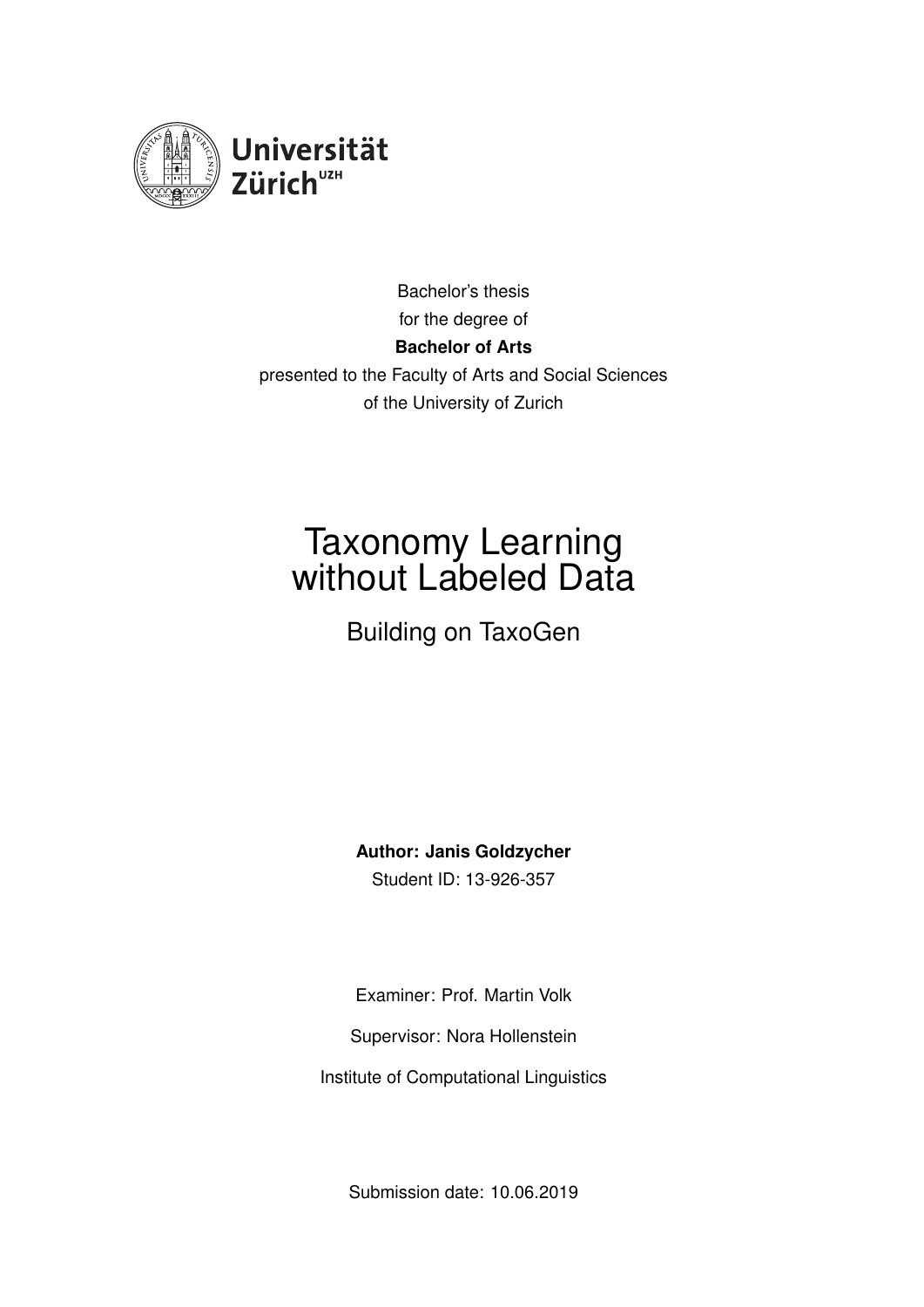## <span id="page-1-0"></span>**Abstract**

Taxonomy learning is of great interest for automated knowledge acquisition since Taxonomies not only are a popular way to represent knowledge, but they also enable deductive reasoning and constitute an important step for ontology learning. Taxonomies are made of hypernym relations. Most current methods need labeled data to extract hypernym-relations. TaxoGen is a method for unsupervised learning of topical taxonomies using distributional semantics and a recursive, adaptive clustering process. In this thesis I reimplement TaxoGen, test it with different embedding and clustering techniques, and introduce a new label score.

## **Zusammenfassung**

Das algorithmische Lernen von Taxonomien ist ein zentrales Thema für automatische Wissensanreicherung, weil Taxonomien nicht nur eine leicht zugängliche Art der Wissensrepräsentation darstellen, sondern auch weil sie deduktives Schliessen ermöglichen. Taxonomien bestehen aus Hypernymrelationen. Die meisten aktuellen Methoden benötigen annotierte Daten, um solche Hypernymrelationen zu extrahieren. TaxoGen ist eine unsupervisierte Methode für das Erlernen von Thementaxonomien basierend auf distributioneller Semantik und einem anpassungsfähigen, rekursiven Clusteringprozess. In dieser Arbeit reimplementiere ich TaxoGen, teste die Methode mit verschiedenen Embeddings und Clusteringtechniken und führe einen neuen Labelscore ein.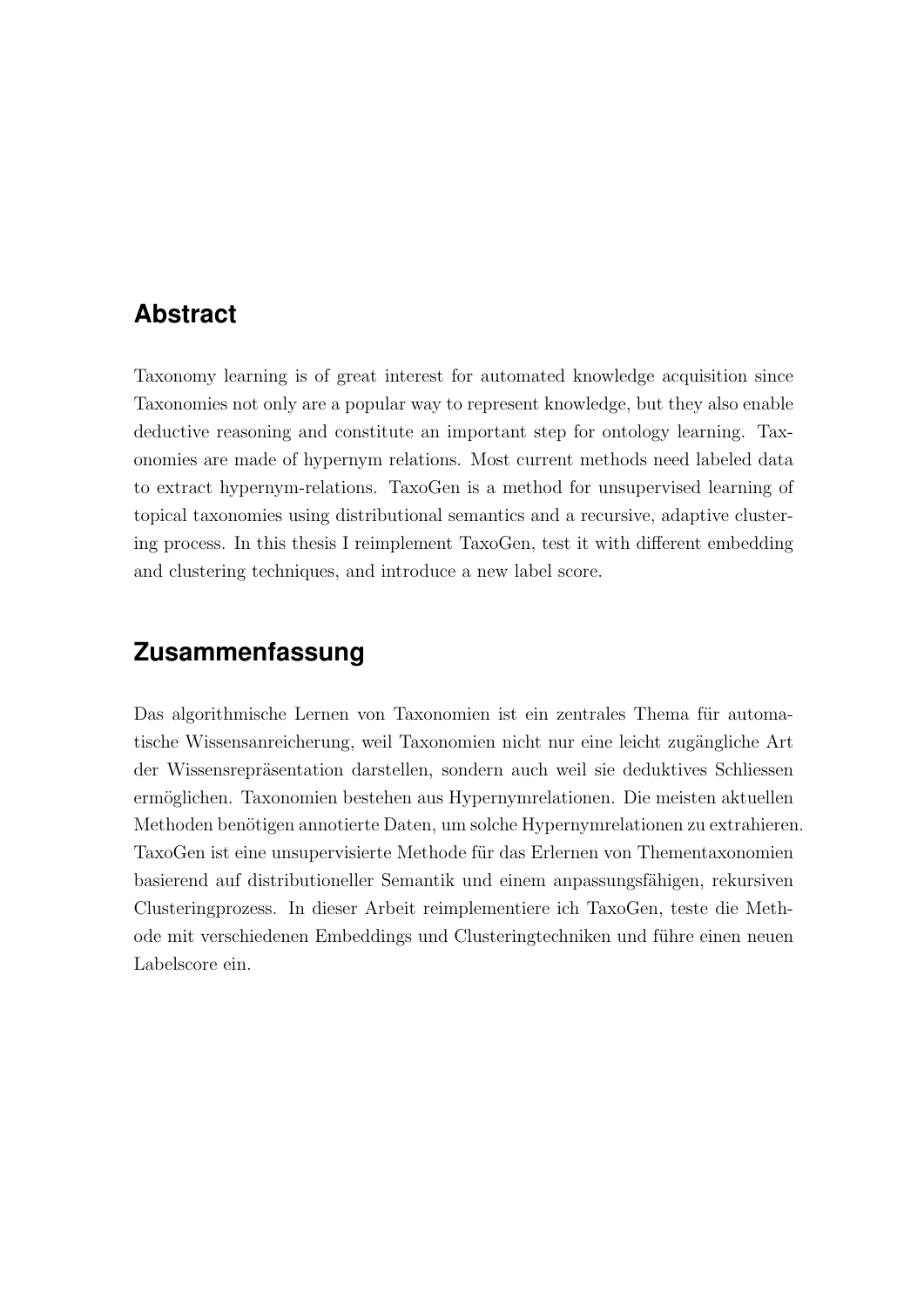## <span id="page-2-0"></span>**Acknowledgement**

I want to thank my supervisor Nora Hollenstein for her continuous support, for her patience and for getting me interested in the topic of ontology learning and taxonomy learning through her lectures. I would like to thank Martin Volk for his support when I was not sure if this thesis could be finished, Simon Clematide for rescuing me when I thought the server setup would never work and Jochen Leidner for the interesting and illuminating discussion on topical taxonomies. Many thanks to Max Lauber, Nils Mollenhauer and Aneta Zuber for proof reading.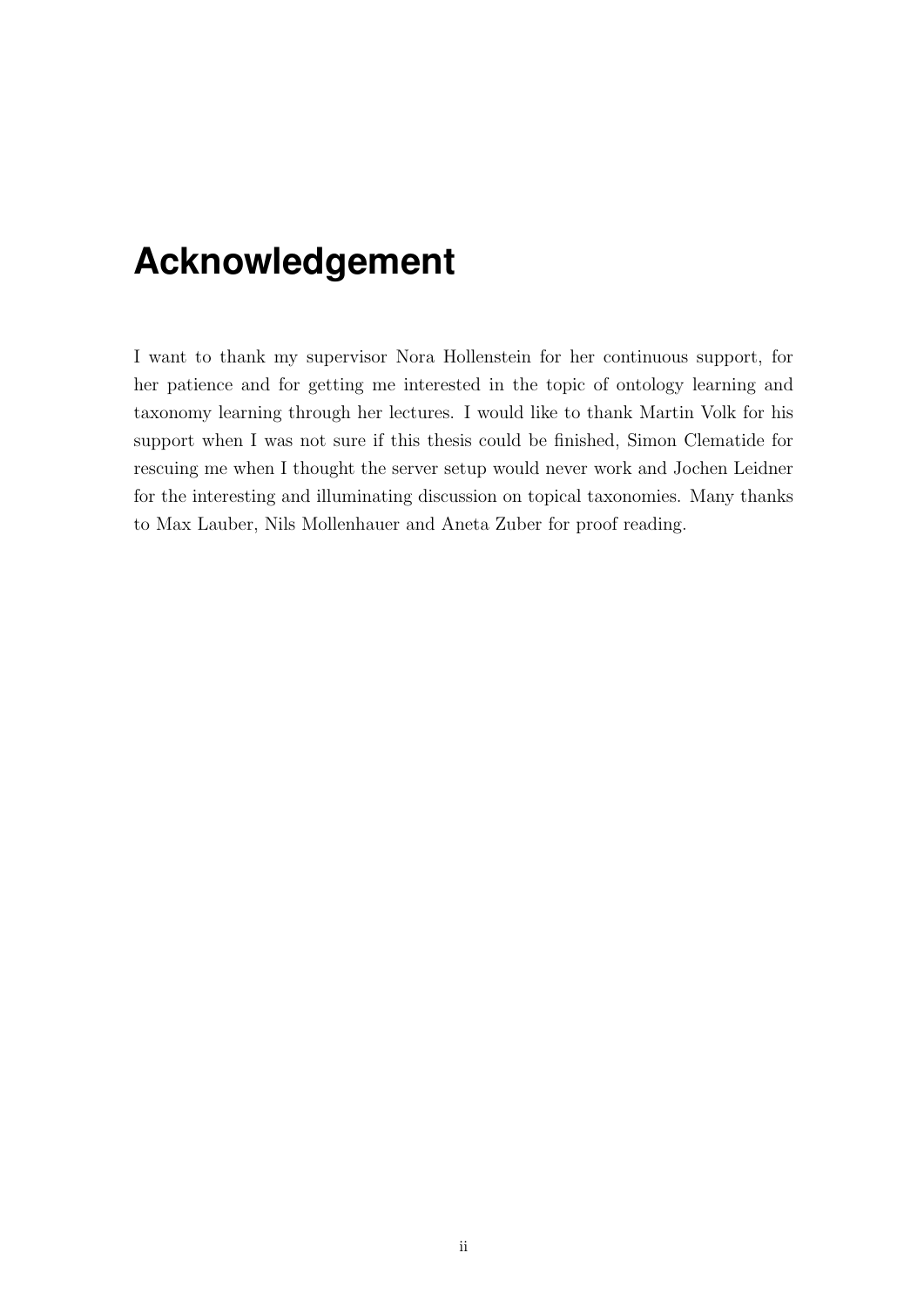# <span id="page-3-0"></span>**List of Acronyms**

| CS          | Computer Science                      |
|-------------|---------------------------------------|
| <b>DBLP</b> | dblp computer science bibliography    |
| <b>MWE</b>  | Multiword Expression                  |
| <b>NLP</b>  | Natural Language Processing           |
| NP          | Noun Phrase                           |
| PMI         | Pointwise Mutual Information          |
| <b>PPMI</b> | Positive Pointwise Mutual Information |
| <b>POS</b>  | Part-Of-Speech                        |
| <b>RNN</b>  | Recurrent Neural Network              |
| SPC         | Signal Processing Corpus              |
| <b>SVD</b>  | Singular Value Decomposition          |
| <b>SVM</b>  | Support Vector Machine                |
| $UTF-8$     | Unicode Transformation Format (8-bit) |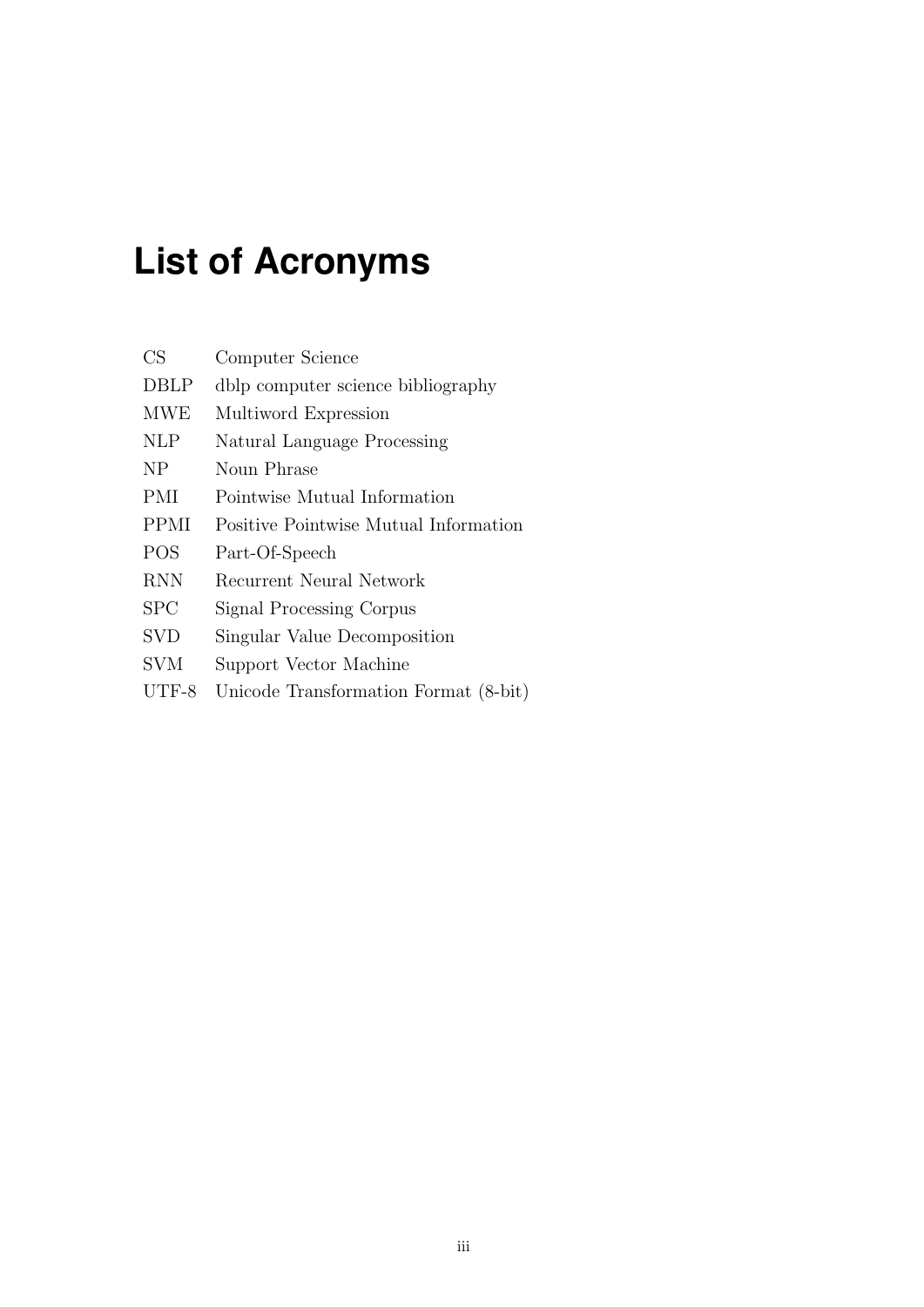# **Contents**

|              | <b>Abstract</b> |                                         | $\mathbf{i}$   |
|--------------|-----------------|-----------------------------------------|----------------|
|              |                 | <b>Acknowledgement</b>                  | ii             |
|              |                 | <b>List of Acronyms</b>                 | iii            |
| 1            |                 | <b>Introduction</b>                     | $\mathbf{1}$   |
| $\mathbf{2}$ |                 | Theoretical background and related work | 3              |
|              | 2.1             |                                         | $\overline{4}$ |
|              | 2.2             | Embedding-based Hypernym Extraction     | 6              |
|              | 2.3             |                                         | 8              |
| 3            |                 | <b>TaxoGen</b>                          | 11             |
|              | 3.1             |                                         | 11             |
|              | 3.2             |                                         | 12             |
|              | 3.3             |                                         | 14             |
|              | 3.4             |                                         | 15             |
|              | 3.5             |                                         | 18             |
| 4            |                 | <b>Methods - Building on TaxoGen</b>    | 20             |
|              | 4.1             |                                         | 20             |
|              |                 | 4.1.1                                   | 20             |
|              |                 | 4.1.2                                   | 20             |
|              |                 | 4.1.3                                   | 21             |
|              | 4.2             |                                         |                |
|              | 4.3             |                                         |                |
|              |                 | 4.3.1                                   | 23             |
|              |                 | 4.3.2                                   | 24             |
| 5            |                 | <b>Experiments and Results</b>          | 26             |
|              | 5.1             |                                         | 26             |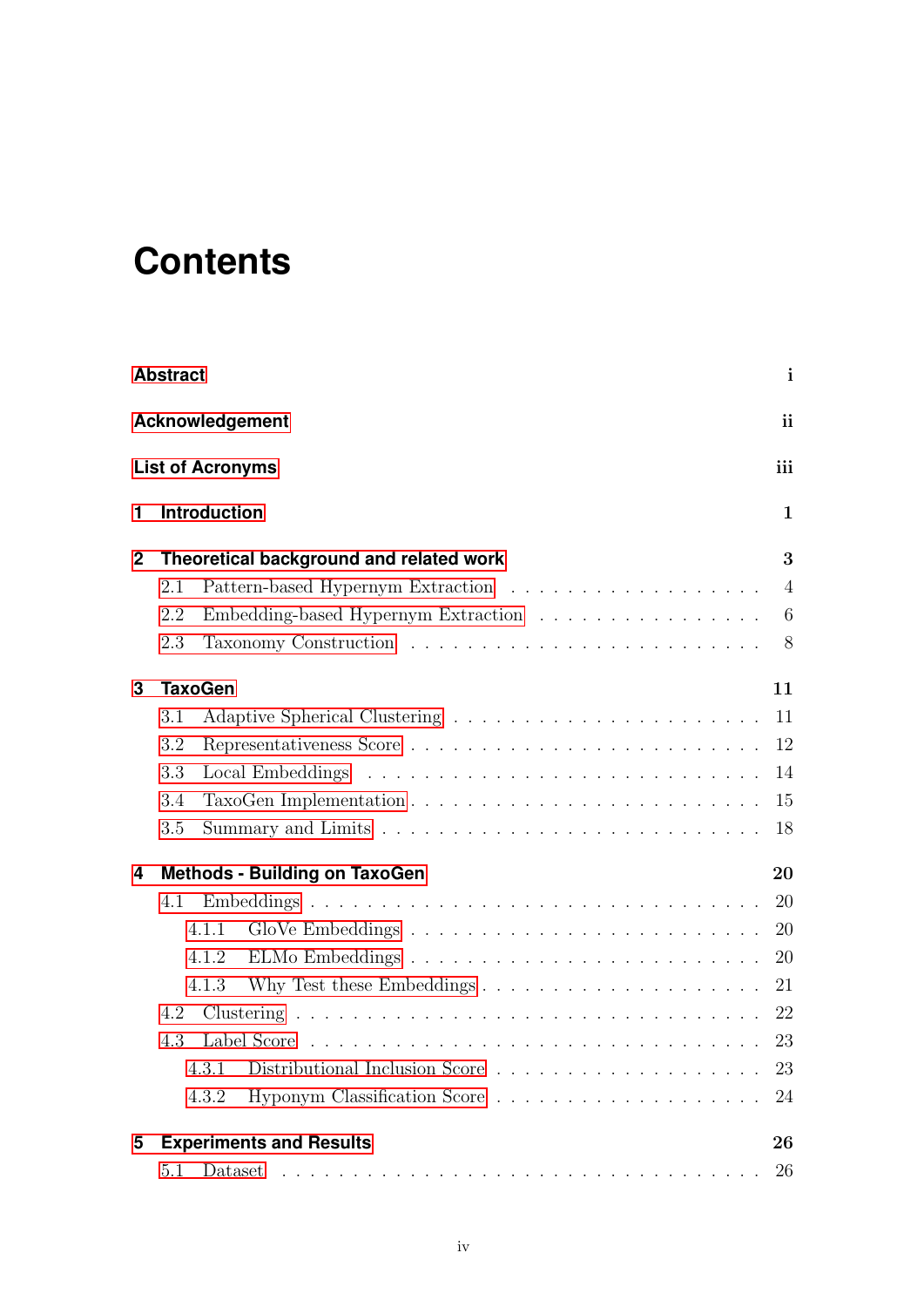|   | <b>References</b>                                    |                   |                                                                                     | 40 |  |  |  |  |  |
|---|------------------------------------------------------|-------------------|-------------------------------------------------------------------------------------|----|--|--|--|--|--|
|   |                                                      | <b>Conclusion</b> |                                                                                     | 39 |  |  |  |  |  |
|   | 6.4                                                  |                   |                                                                                     | 37 |  |  |  |  |  |
|   | About the Evaluation of Topical Taxonomies 35<br>6.3 |                   |                                                                                     |    |  |  |  |  |  |
|   | Comparison between Different Versions 35<br>6.2      |                   |                                                                                     |    |  |  |  |  |  |
|   | 6.1                                                  |                   | Comparison with the TaxoGen Results 34                                              |    |  |  |  |  |  |
| 6 |                                                      | <b>Discussion</b> |                                                                                     | 34 |  |  |  |  |  |
|   |                                                      | 5.3.3             | Evaluation Results $\ldots \ldots \ldots \ldots \ldots \ldots \ldots \ldots \ldots$ |    |  |  |  |  |  |
|   |                                                      | 5.3.2             |                                                                                     |    |  |  |  |  |  |
|   |                                                      | 531               |                                                                                     |    |  |  |  |  |  |
|   | 5.3                                                  |                   |                                                                                     |    |  |  |  |  |  |
|   | 5.2                                                  |                   |                                                                                     |    |  |  |  |  |  |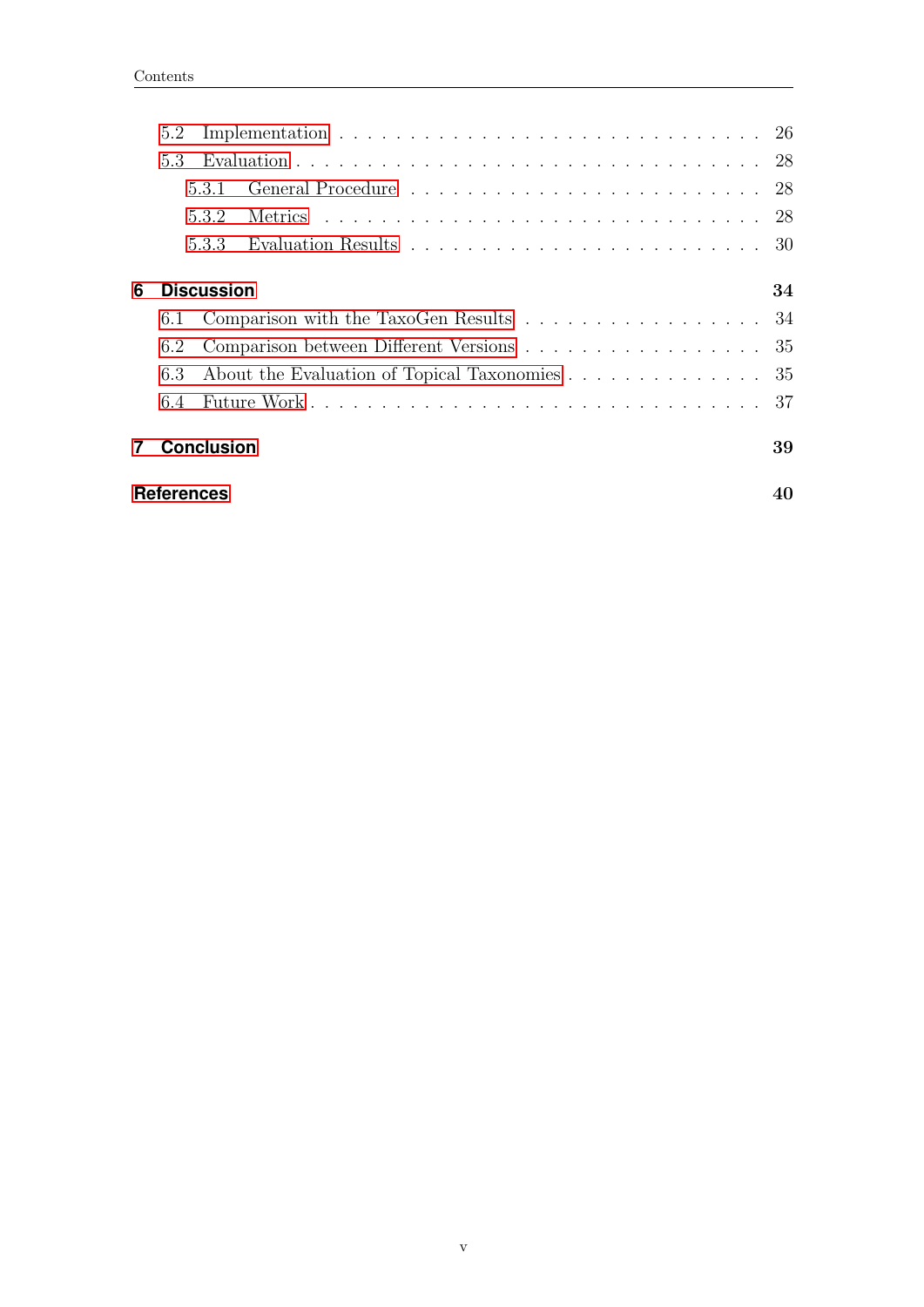## <span id="page-6-0"></span>**1 Introduction**

Traditionally, knowledge has been stored as written text or, even earlier, has been passed on in oral form. Today, we are looking for and developing ways to store knowledge in a machine-readable way. Knowledge stored as machine-readable data is usually called structured data. In contrast, text, images, video and other media contain information which is not in the same way accessible to machines and is called unstructured data.<sup>1</sup> Taxonomies are a way to store a specific kind of structured data, namely hierarchical data. In the field of computer science and computational linguistics the term taxonomy mostly refers to domain taxonomies, which only store knowledge about a particular domain. Taxonomies specifically facilitates deductive reasoning which makes them useful for many downstream tasks and applications including search engines, question answering systems, expert systems, virtual assistants and different kinds of autonomous agents. Lastly, taxonomies constitute the backbone on which ontologies are built. Ontologies provide downstream tasks like the ones listed above with even more knowledge. Taxonomy learning refers to techniques that automatically extract, learn, or induce a taxonomy from large corpora of raw text. It can be seen as a specific mapping of unstructured to structured data. Taxonomy learning thereby makes the extracted knowledge accessible to all kinds of software systems that can then further process and use this knowledge for downstream tasks.

In this thesis I focus on TaxoGen, a method to learn topical taxonomies in an unsupervised fashion. A topical taxonomy is a kind of taxonomy which contains hierarchical relations between entire topics, not just between concepts or words. TaxoGen mainly relies on clustering, local embeddings and a score to measure how representative a term is for a topic. I reimplement and advance the method in this thesis. Specifically, my contributions are as follows:

1. I reimplement TaxoGen to reproduce the results reported in its publication and formalize parts of the original TaxoGen implementation that are not described in its publication or differ from the descriptions in the publication.

<sup>1</sup>Of course, these types of data all have rich structures too. Their structures are just, for now, not easily accessible to computers.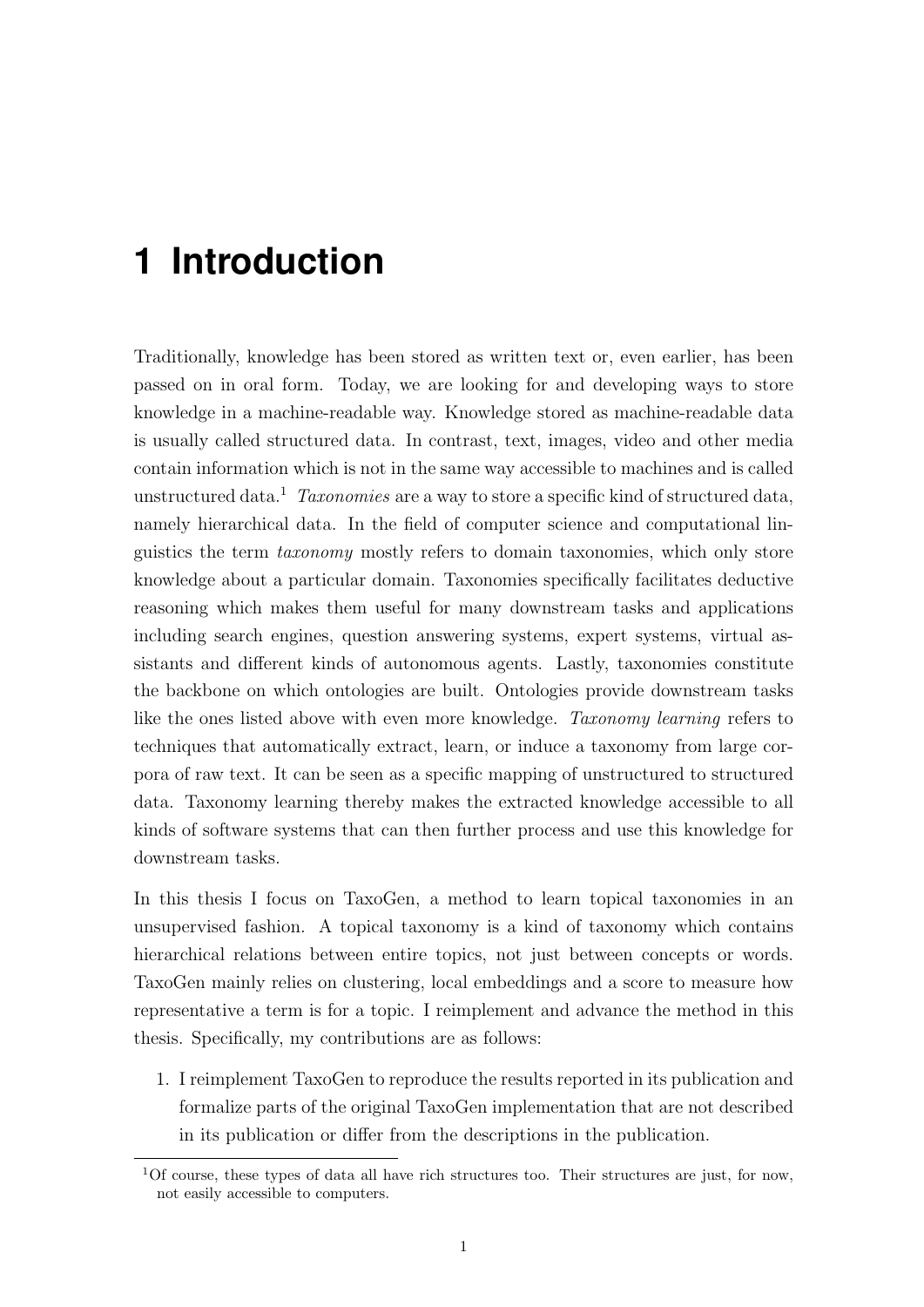- 2. I motivate and implement the usage of new embedding and clustering algorithms for TaxoGen.
- 3. I propose a label score for the ranking of terms within topics to enhance the coherency of the taxonomy.
- 4. I conduct extensive testing of the different TaxoGen configurations proposed in this thesis with several metrics and discuss the usefulness of these metrics.

The thesis is structured as follows: In Chapter [2](#page-8-0) I briefly explain the necessary linguistic background and then review the existing rule-based and machine learningbased approaches for hypernym extraction and taxonomy construction. The Chapter [3](#page-16-0) is devoted to explaining TaxoGen and its implementation in depth and discuss its current limits. In Chapter [4,](#page-25-0) I describe my own methods and contributions to enhance TaxoGen. In Chapter [5,](#page-31-0) I describe the experimental setup, the evaluation procedure and the results. In Chapter [6,](#page-39-0) I discuss the results, the evaluation metrics used and I sketch ideas for further developments. Finally, I conclude the thesis with Chapter [7.](#page-44-0)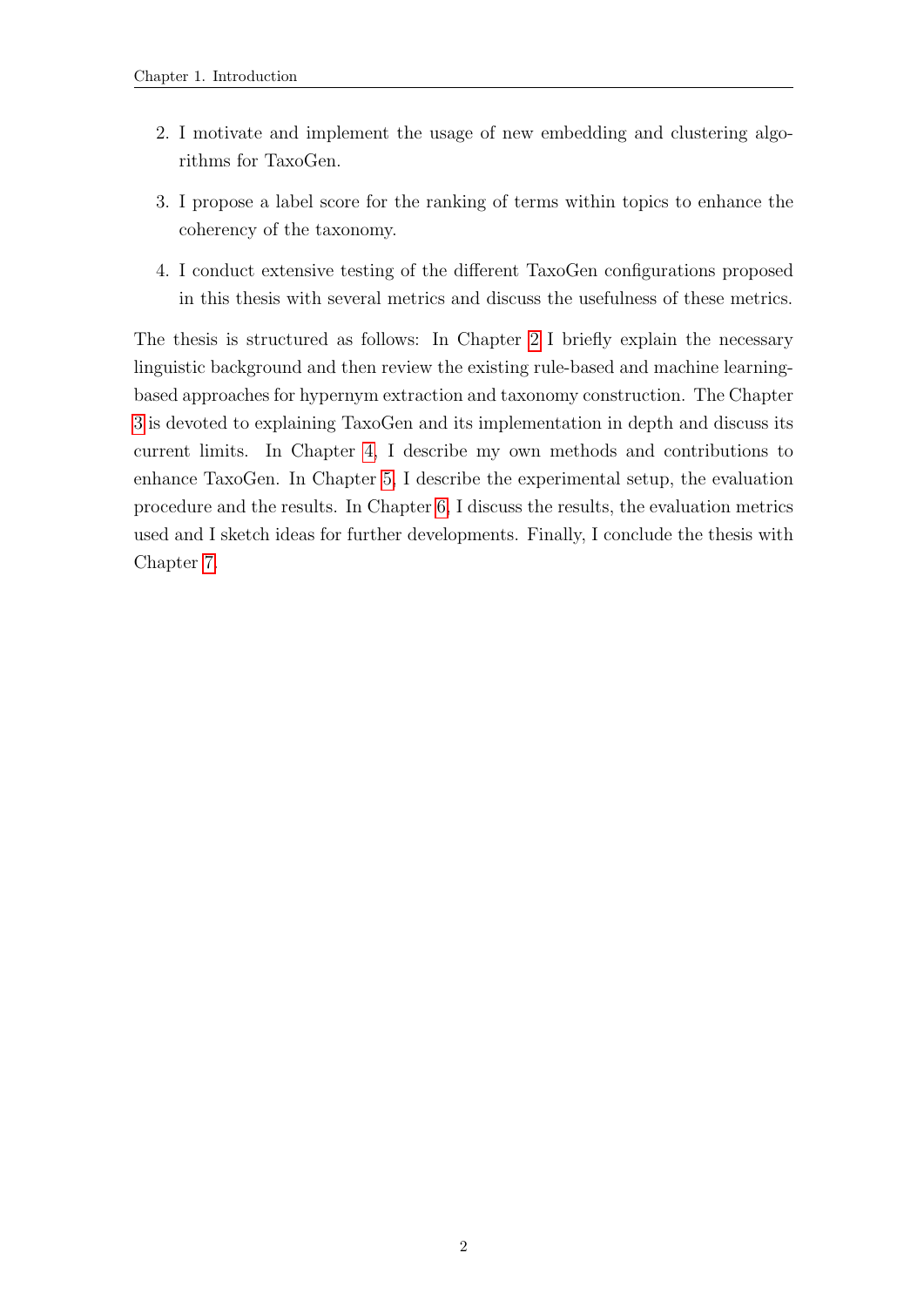# <span id="page-8-0"></span>**2 Theoretical background and related work**

Taxonomies are a hierarchical division of things into categories and subcategories in a tree-like manner. For information technology, taxonomies and ontologies are ways to store and represent knowledge in a structured, machine readable way. They only represent hypernym relations, also called is a-relation. To understand what is meant by such a relation consider the sentence: Red is a color. We can describe this relationship between red and color as is a(red, color). In this hypernym relationship, color is the hypernym of red and red is a hyponym of color. Note that a hypernym can have multiple hyponyms, but a hyponym can only have one (direct) hypernym. From here on, I will only use the term hypernym relation to denote such a relation. In CS and NLP taxonomies are often represented as directed acyclic graphs, where each node stands for a concept or word and each edge stands for a hypernym relation. In the case of topical taxonomies, a hierarchical organization of topics, each node stands for a topic instead of a concept or word.

Taxonomy learning generally consists of two main steps: Hypernym extraction and taxonomy construction. Hypernym extraction is the process of extracting all tuples of terms (a, b) for which hold is a(a, b) from a given term set [\[Buitelaar et al.,](#page-45-1) [2005\]](#page-45-1). Taxonomy construction uses these extracted relations to organize the terms into a taxonomy. Some methods assume a given set of terms, other methods start only with the raw text<sup>1</sup>. The latter methods need an additional prior step to identify relevant terms, which is called term extraction. In clustering-based methods, as we will later see, hypernym extraction and taxonomy construction fall together into one step.

Approaches for hypernym extraction can be divided into pattern-based approaches and approaches based on distributed word representations. Furthermore patternbased approaches can be divided into rule-based approaches and statistical ap-

<sup>1</sup>Methods assuming a given set of terms: [de Mantaras and Saitia](#page-45-2) [\[2004\]](#page-45-2), [Yang and Callan](#page-48-0) [\[2009\]](#page-48-0), [Liu et al.](#page-47-0) [\[2012\]](#page-47-0). Methods starting only with the raw text: [Fountain and Lapata](#page-46-0) [\[2012\]](#page-46-0), [Anh](#page-45-3) [et al.](#page-45-3) [\[2014\]](#page-45-3). This list is not exhaustive and just points to some examples.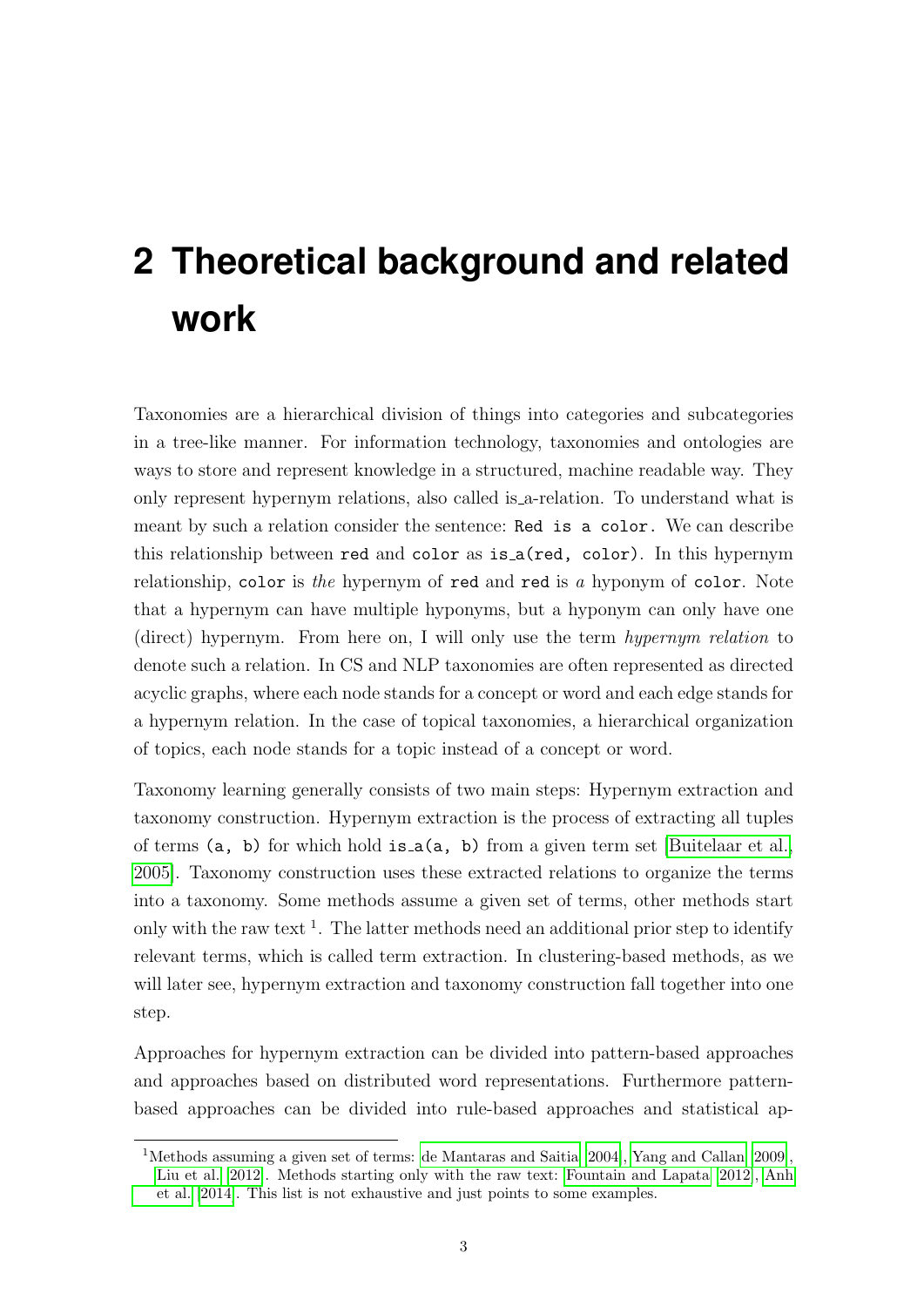proaches where hypernym extraction is typically formulated as a classification problem: Given two terms, predict a boolean variable indicating if there is a hypernym relation between the two terms. Some approaches based on distributed word representations use a classification approach too. More recent methods, though, prefer linear projections combined with a nearest neighbor search. Lastly, approaches based on distributed word representations can also use clustering to infer hypernym relations. Methods like classification and linear projections belong to the category of supervised methods, which means that they need labeled training data. Clusteringbased methods on the other hand do not need labeled data and hence belong to the class of unsupervised learning methods. TaxoGen, the method I am building on, uses clustering, thus is an unsupervised method. However, as I will describe in Chapter [4,](#page-25-0) I am expanding TaxoGen to not only make use of clustering- but also classification-based methods. This new method will still not be in need of manually labeled data, since the labels are extracted in an automatic pattern based way.

## <span id="page-9-0"></span>**2.1 Pattern-based Hypernym Extraction**

[Hearst](#page-46-1) [\[1992\]](#page-46-1) proposes the lexico-syntactic patterns now called Hearst Patterns. She collects these using an initial seed of patterns and bootstrapping. All patterns extracted through this process are filtered out if they do not meet the following three conditions:

- 1. They occur frequently and in many text genres.
- 2. They (almost) always indicate the relation of interest.
- 3. They can be recognized with little or no pre-encoded knowledge.

Using these conditions she collects the following 6 patterns, which have gained a lot of attention and are frequently used today:

1. NP such as  $\{NP, \}*$   $\{or | and\}$  NP 2. such NP as  $\{NP, \}$  \*  $\{or \mid an\}$  NP 3. NP{, NP} $\ast$ {,} or other NP 4. NP{, NP} $\ast$ {,} and other NP 5.  $NP\{,\}$  including  $\{NP,\}$  \*  $\{(or | and)\}$  NP 6. NP $\{ ,\}$  especially  $\{ NP, \} * \{ or \}$  and  $\}$  NP

[Alfarone and Davis](#page-45-4) [\[2015\]](#page-45-4) build on Hearst Patterns by first using these to extract initial hypernym relations. They further search for more hypernym relations by using the NPs extracted through Hearst Patterns and what is known as the string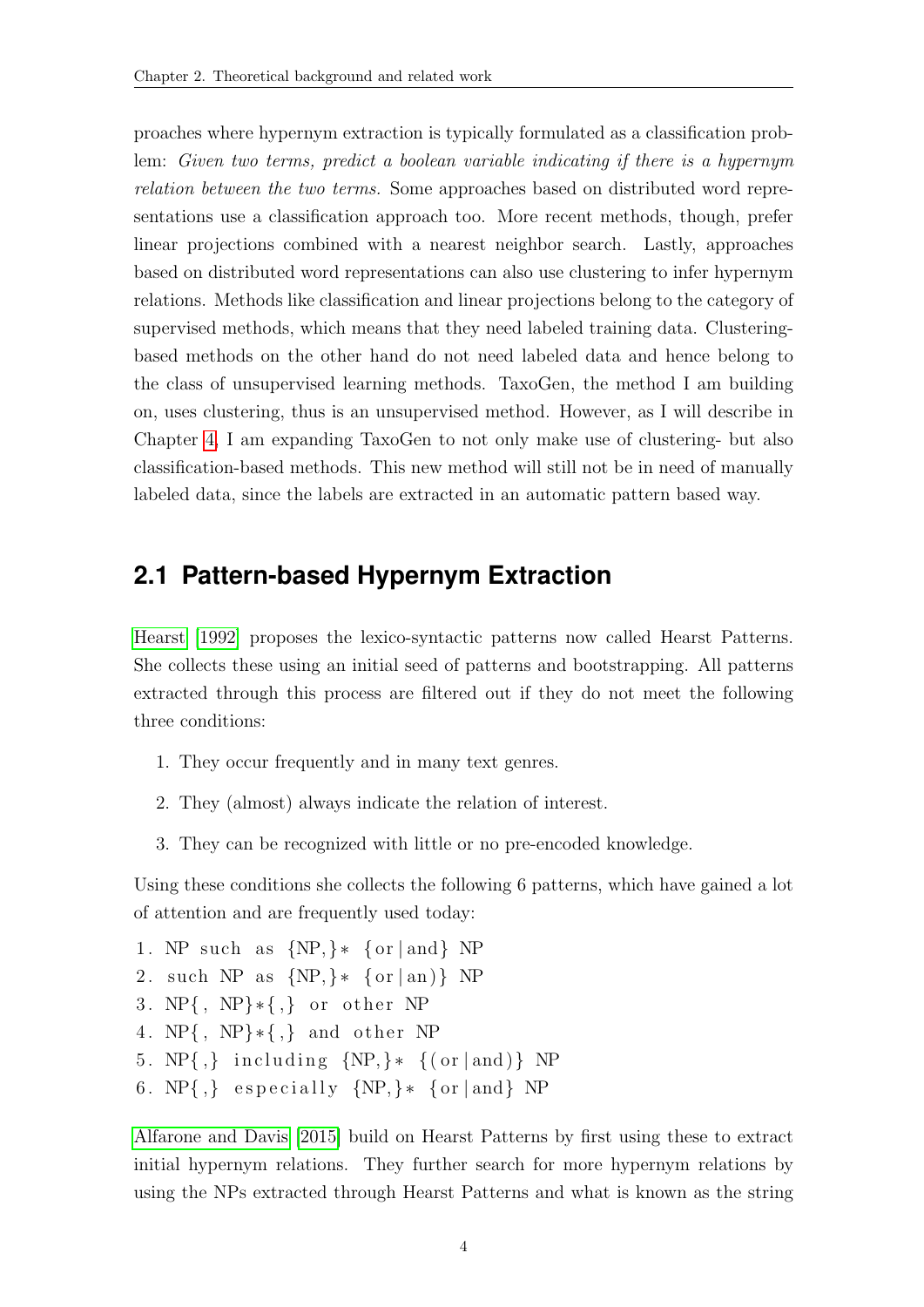subsumption method. The string subsumption method can discover hypernym relations encoded in a single NP. Consider the term machine learning. We can remove the modifier machine such that we get the more general term learning. Using this evidence we can infer the hypernym relation is a (machine learning, learning). String subsumption extracts hypernym relations by isolating the heads of NPs or MWEs from their modifiers. Alfarone and Davis filter all extracted relations based on the frequency of their occurrence to improve precision. They then perform open relation extraction to calculate the similarities between the previously extracted NPs based on the number of their shared relations. Finally using this similarity score to recursively cluster the NPs, they correct wrong relations in the taxonomy and infer new ones.<sup>2</sup>

[Snow et al.](#page-47-1) [\[2005\]](#page-47-1) use a semi-supervised approach. They collect hypernym relations from WordNet and look for sentences containing both terms of a relation in a corpus. These sentences are assumed to express the hypernym relation between the two terms. For all of these sentences they extract features based on the dependency path between hypernym and hyponym and use it to train a hypernym classifier greatly increasing recall over the before discussed purely rule-based methods.

[Navigli and Velardi](#page-47-2) [\[2010\]](#page-47-2) automatically extract definitional sentences with a classifier. They then generalize these definitional sentences to star patterns. Consider the following example: In  $*$ , a <TARGET> is a  $*$  Here the first star denotes any domain and the second star denotes the hypernym of <TARGET>. The extracted definitional sentences are then grouped into clusters according to the star pattern they belong to. Finally, for each star pattern a Finite State Automaton, which is able to process all sentences in it's group, is constructed. A new tuple of two candidate terms then gets classified as a hypernym relation if one of the Finite State Automata is able to process it.

[Grefenstette](#page-46-2) [\[2015\]](#page-46-2) trains a hypernym classifier using features based on patterns extracted with the string subsumption method and a number of frequency measures. These include term frequency, document frequency, the frequency of terms occurring in the same sentence and the frequency of terms occurring in the same document. With such a seemingly simple approach he won the SemEval 2015 Task 17 [Bordea](#page-45-5) [et al.](#page-45-5) [\[2015\]](#page-45-5) where one has to structure a given set of terms into a taxonomy.

<sup>2</sup> I mainly discuss clustering-based methods in section [2.3.](#page-13-0) This approach appears under the pattern-based methods because the focus here lies on the string subsumption method.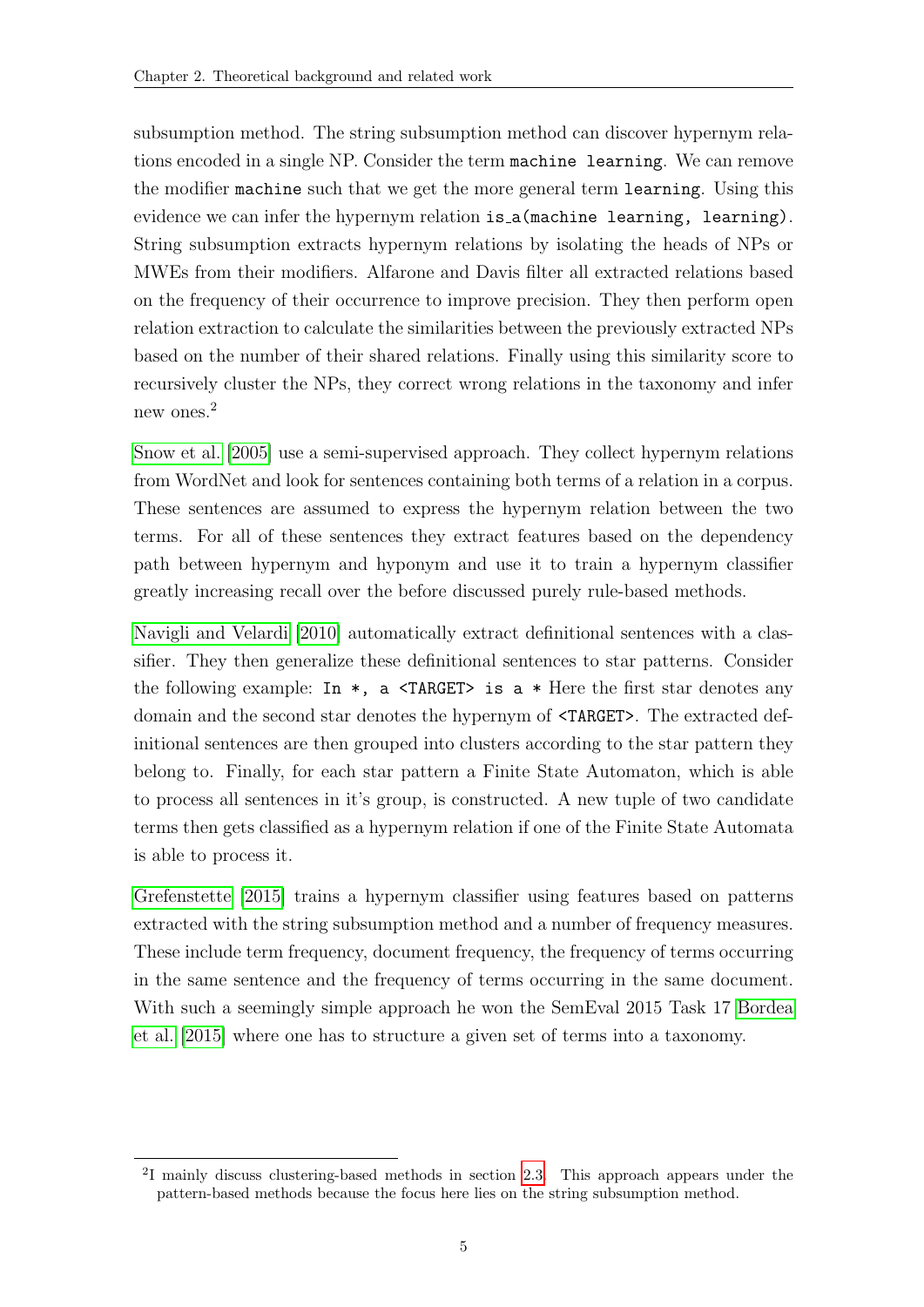## <span id="page-11-0"></span>**2.2 Embedding-based Hypernym Extraction**

A distributed representation of a word, also called word embedding, is a vector of real numbers encoding syntactic and semantic properties of the word. Although the idea for distributed word representations has been known for several decades, it has gained most of its popularity since [\[Bengio et al., 2003\]](#page-45-6) and even more so since [\[Mikolov et al., 2013\]](#page-47-3). Today distributed word representations are a tool so popular, that they are used by most approaches in almost all areas in NLP. I will describe some specific methods to generate such representations later in section [4.1.](#page-25-1) Most approaches for hypernym extraction today are embedding-based. In the following, I will discuss some of the most important embedding-based approaches.

[\[Yu et al., 2015\]](#page-48-1) train embeddings specifically for hypernym extraction. They define a hypernym and a hyponym embedding for each term in their vocabulary. The loss function of the neural net generating the embeddings then enforces the following three properties:

Let  $x$  be a hypernym of  $y$  and  $z$ . Let  $x1$  and  $x2$  be additional hypernyms.

- 1. The hypernym embedding of x is similar the to hyponym embedding of y.
- 2. The hyponym embeddings of y and z are similar.
- 3. If x1 and x2 share hyponyms their hypernym embedding should be similar.

Yu et al. then train a SVM that takes as input the concatenated embeddings of two terms and the distance between them to predict if this tuple of terms is in a hypernym relation.

The approach of [Kruszewski et al.](#page-46-3) [\[2015\]](#page-46-3) is based on the inclusion hypothesis, according to which a hyponym tends to only appear its hypernyms contexts. Building on this hypothesis they derive boolean vectors, vectors containing 0s and 1s, from word embeddings by mapping all values in a vector that are close to 1 to 1 and all values that are close to 0 to 0. The idea being that if a value in the hyponym's vector is active, thus close 1, the vector of its hypernym must also be active at this place, thus, at that place, there must also be a 1. They then train a SVM that takes the concatenated boolean vectors of two terms as input and outputs a prediction if there is a hypernym relation between them.

During the last years, more and more methods relying on linear projections have been proposed. Constructing a linear projection means abandoning the classification approach and instead reformulating the problem as a regression problem. Given a word vector, find a transition matrix that projects the word to where its hypernym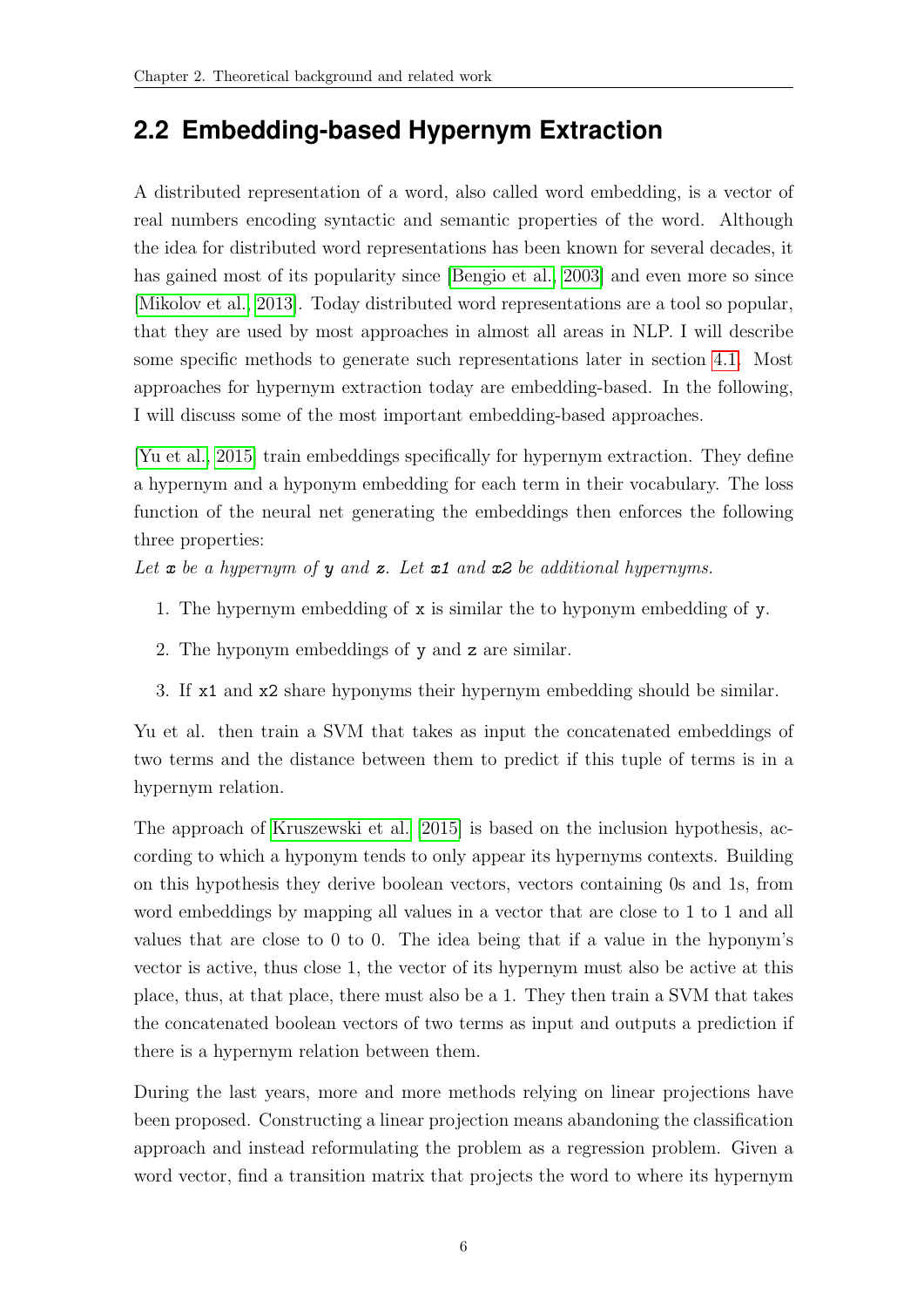most likely is in the vector space. After the projection has been performed, find the best match with a nearest neighbour approach using the Euclidean distance. [Fu et al.](#page-46-4) [\[2014\]](#page-46-4) pioneered this approach by proposing a piecewise linear projection. A hypernym relation between hypernym x and hyponym y is represented by their offset x-y. Based on this representation they cluster all given hypernym relations into groups and then train a linear projection for each of the clusters.

[Yamane et al.](#page-47-4) [\[2016\]](#page-47-4) further develop this approach by jointly learning the clusters and projections. During training, each new pair of terms first gets assigned to a cluster using a similarity score, that measures how good the current projection matrix of the cluster predicts the hypernym of the new pair, when given the hyponym of the new pair. The cluster with the highest similarity score gets the new training pair and the cluster's projection matrix gets updated. If the similarity score remains below a certain threshold for all the clusters, then a new cluster is created for the pair. While [Fu et al.](#page-46-4) [\[2014\]](#page-46-4) used no negative samples for the projection learning, [Yamane et al.](#page-47-4) [\[2016\]](#page-47-4) generate negative samples during each learning process. They define a loss function for projection learning that penalizes projections near the negative samples. [Ustalov et al.](#page-47-5) [\[2017\]](#page-47-5) further explore negative sampling for projection learning by making use of reversed hypernym relations and synonyms, which are by definition guaranteed to be negative samples.

At the SemEval-2018 Task 9, where goal is to extract hypernym relations, [Bernier-](#page-45-7)[Colborne and Barriere](#page-45-7) [\[2018\]](#page-45-7) won by combining a pattern-based approach with linear projections. For the pattern-based part they used Hearst patterns and the string subsumption method. To increase the recall they used a new set of patterns designed to identify cohyponyms. Each extracted hypernym relation then got a frequency-based confidence score. For the projection learning they used a fixed number of projections  $(24)$  and soft clustering instead of hard clustering, meaning that a relation doesn't belong to exactly one cluster but instead has a distribution over clusters it belongs to. The confidence scores of both of their subsystems are then fed into a weighting function to compute a final confidence score.

There have also been approaches to hypernym extraction that not only embed words but the relation as a whole. [Anh et al.](#page-45-8) [\[2016\]](#page-45-8) generate a hypernym embedding with the following method: They take examples of hypernym relations from WordNet and extract sentences expressing these relations from the Wikipedia corpus. For each of these sentences they create a triple consisting of the hyponym, the hypernym and the text in-between. The hyponym, hypernym and the words in the text in-between are all encoded with one hot encoding<sup>3</sup> . A neural network gets the hyponym and the

<sup>&</sup>lt;sup>3</sup>A one hot encoding is a vector of 0s and 1s with the dimension of the input texts length. For a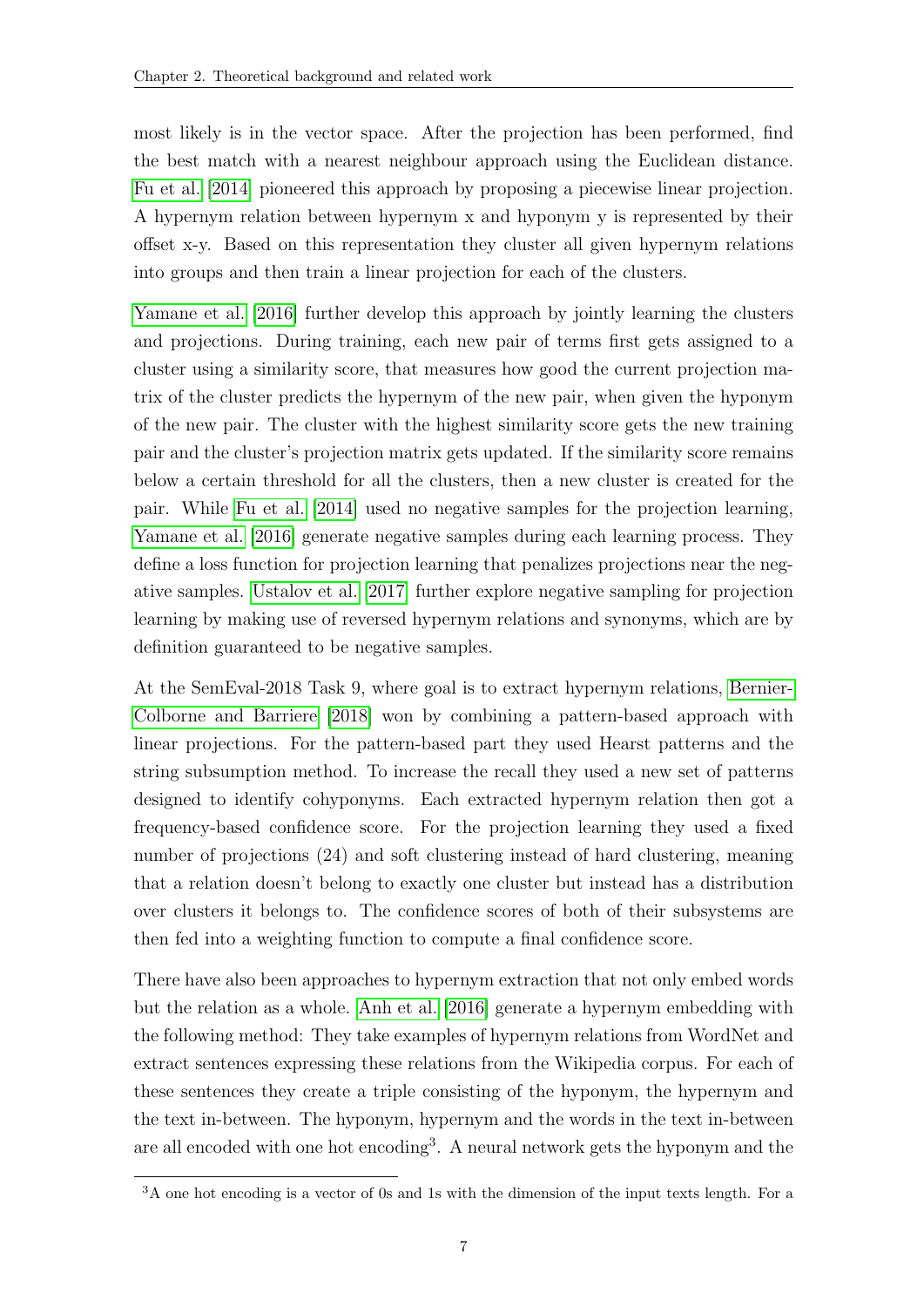text in-between as input and has to predict the hypernym. Anh et al. then extract the weights of the hidden layer and use them to embed hypernym relations. In the final setting, a SVM takes as input the embedded hyponym, hypernym and their difference, to account for the context in-between in order to predict if a hypernym relation exists for this tuple.

There has been doubt if classifiers taking distributional word representations as input really learn inference relations or if they just memorize typical hypernyms. [Levy](#page-46-5) [et al.](#page-46-5) [\[2015\]](#page-46-5) test this hypothesis systematically over several distributed word representations and classifier inputs based thereon. Specifically, they test embeddings using the popular Skip-Gram model as well as PPMI and SVD representations. As classifiers they test a SVM and a logistic regression classifier with 4 different inputs: the concatenation of hypernym and hyponym; the difference between hypernym and hyponym; only the hyponym as input; and only the hypernym as input. The performance of only feeding the hypernym to the classifiers is shown to be almost as good as using both hypernym and hyponym as input for the classifiers. This shows that when using such a setup, the classifier does not look much at the hyponym information and mostly just memorizes hypernyms. [Chen et al.](#page-45-9) [\[2018\]](#page-45-9) use an approach specifically for finding hypernym relations not mentioned in the text. For a hyponym x and a hypernym y they train an autoencoder taking the input x and producing the output x-y. They avoid learning a mapping directly to the hypernym to increase generalization and by that avoid the above described criticism.

## <span id="page-13-0"></span>**2.3 Taxonomy Construction**

If hypernym extraction and taxonomy construction are separate processing steps and thus hypernym relations have already been extracted, then taxonomy construction is typically formulated as a minimum cost flow problem. A graph is constructed by interpreting extracted hypernyms and hyponyms as nodes and linking them with edges. Each edge gets a score indicating the system's confidence in the hypernym relation. Then, a search for the graph with the overall minimum cost is conducted, where low confidence is interpreted as high cost and high confidence is interpreted as low cost. For more detailed descriptions and different variations of this approach see [Kumar et al.](#page-46-6) [\[2001\]](#page-46-6), [Woon and Madnick](#page-47-6) [\[2009\]](#page-47-6) and [Fountain and Lapata](#page-46-0) [\[2012\]](#page-46-0). Going forward I will focus on methods based on clustering.

Clustering-based methods for taxonomy learning typically merge hypernym extrac-

given word it has 1s at every place or dimension where that word appears.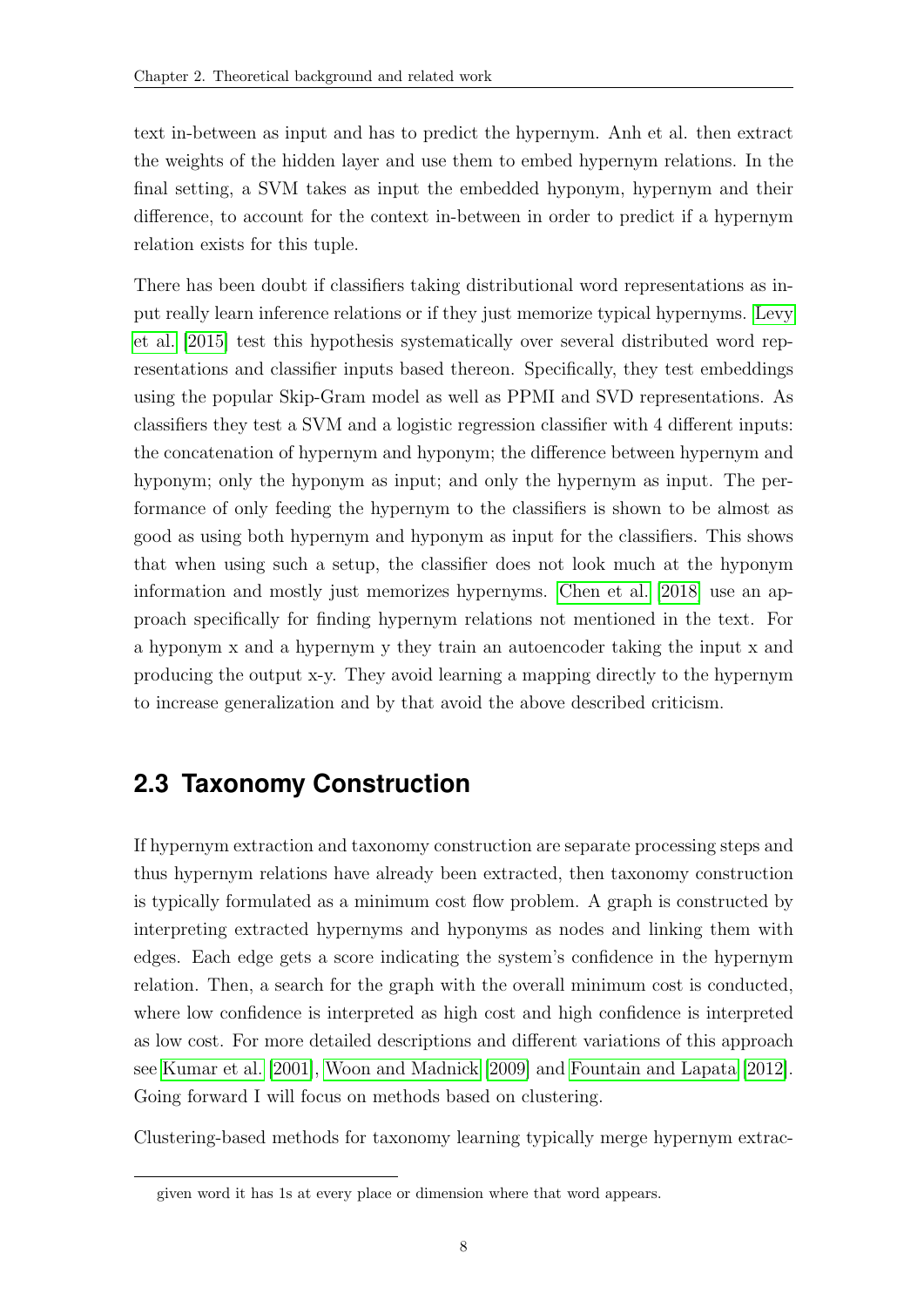tion and taxonomy construction into one step. Hierarchical or recursive clustering generates a taxonomy structure containing hierarchical, thus hypernymic, relations without extracting them explicitly in a separate step.

[de Mantaras and Saitia](#page-45-2) [\[2004\]](#page-45-2) compare conceptual clustering, agglomerative clustering and bi-section-k-means clustering for taxonomy construction. In conceptual clustering a set of attributes is extracted for each term. The task then is to find terms whose attributes are included in the set of attributes of other terms. This implies that the second term is more general and higher up in the taxonomic hierarchy. Hierarchical agglomerative clustering is a bottom-up clustering technique. Every term starts in its own cluster. Then in each step the two most similar clusters are merged. For a more elaborate explanation of hierarchical agglomerative clustering, see section [4.2.](#page-27-0) In bi-section-k-means clustering, all data points are first clustered using standard k-means. Then the cluster with the highest variance gets selected and is split into two clusters by k-means. This process repeats until the desired number of clusters is reached. It can thus be seen as a form of divisive hierarchical clustering. In the evaluation of [de Mantaras and Saitia](#page-45-2) [\[2004\]](#page-45-2), formal concept analysis produces the best results but the term representations do not have the quality of today's embeddings. So which clustering algorithm performs best today might be quite different.

[Yang and Callan](#page-48-0) [\[2009\]](#page-48-0) perform incremental clustering using a wide range of information to generate the feature vector. They use the co-occurrences of words measured by PMI, features based on syntactic dependency paths, features based on lexico-syntactic patterns and other features, even including Google search results. Using the resulting feature vectors Yang and Callan follow an incremental clustering approach. Given a term to start with, the method adds terms one by one to the taxonomy, each time creating a new partial taxonomy and choosing the relation that maximizes two criteria, minimal evolution and abstractiveness, in a joint model. According to the criterion of minimal evolution the best partial taxonomy that includes the new term is the one with minimal added information. The criterion of abstractiveness says that objects on the same taxonomy level have a similar amount of abstractiveness, meaning they occupy a similar place on a spectrum between purely physical and more non-physical objects. Terms on the same level thus need to have similar characteristics. The method finishes when all terms have been added and the partial taxonomy thus becomes a full taxonomy.

[Liu et al.](#page-47-0) [\[2012\]](#page-47-0) use an agglomerative clustering method called bayesian rose tree. In this method, a tree gets constructed using the three operations join, absorb and collapse. They start out, however, not with a corpus, but with a given set of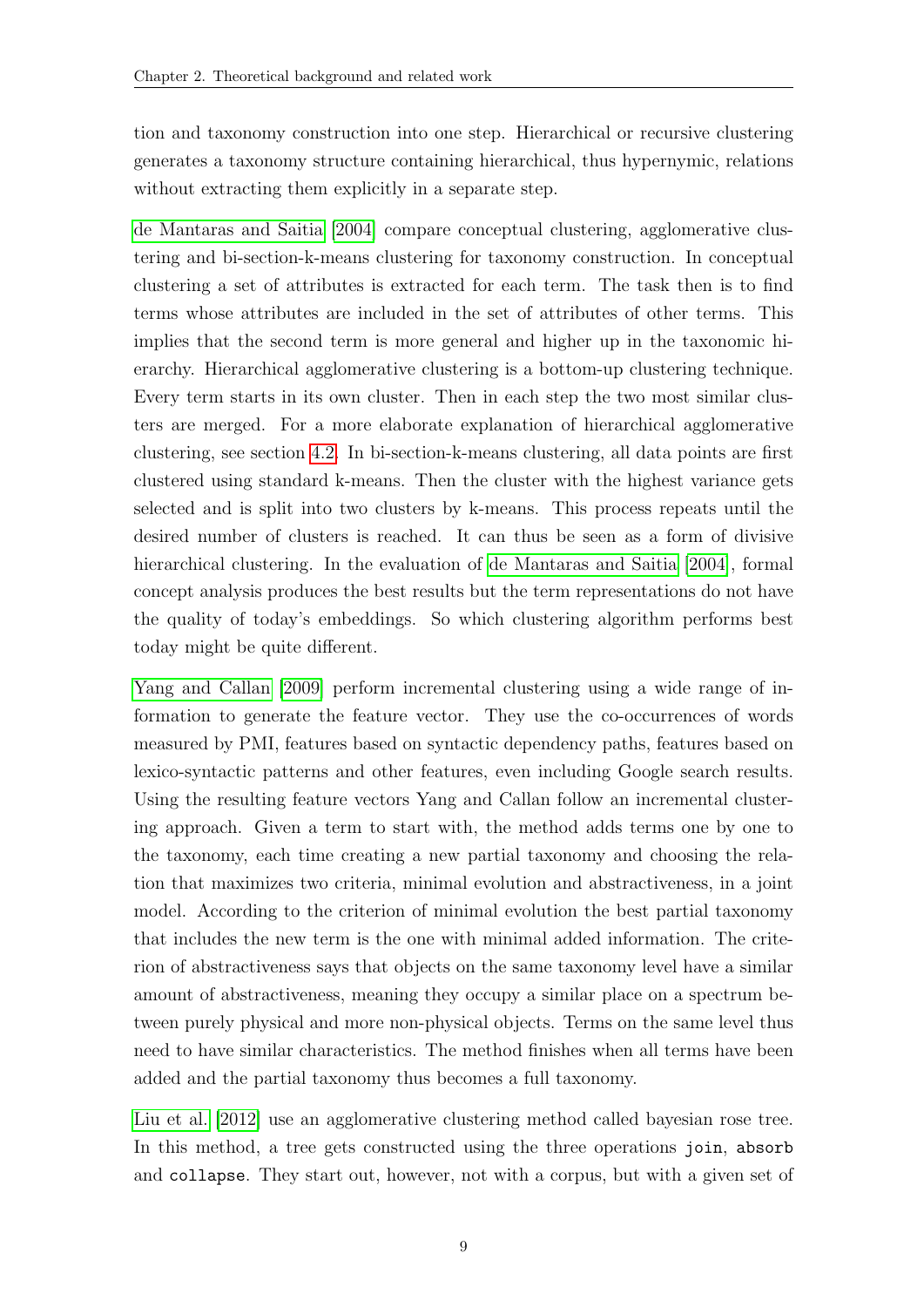terms. To construct a context for each given term, they thus search a knowledge base for relevant concepts and use the top results of search engine queries. Using frequency- and distribution-based measures, a weight score is calculated for each word in the constructed context. These word scores then are used to produce the feature vector, which is turn fed to the clustering algorithm.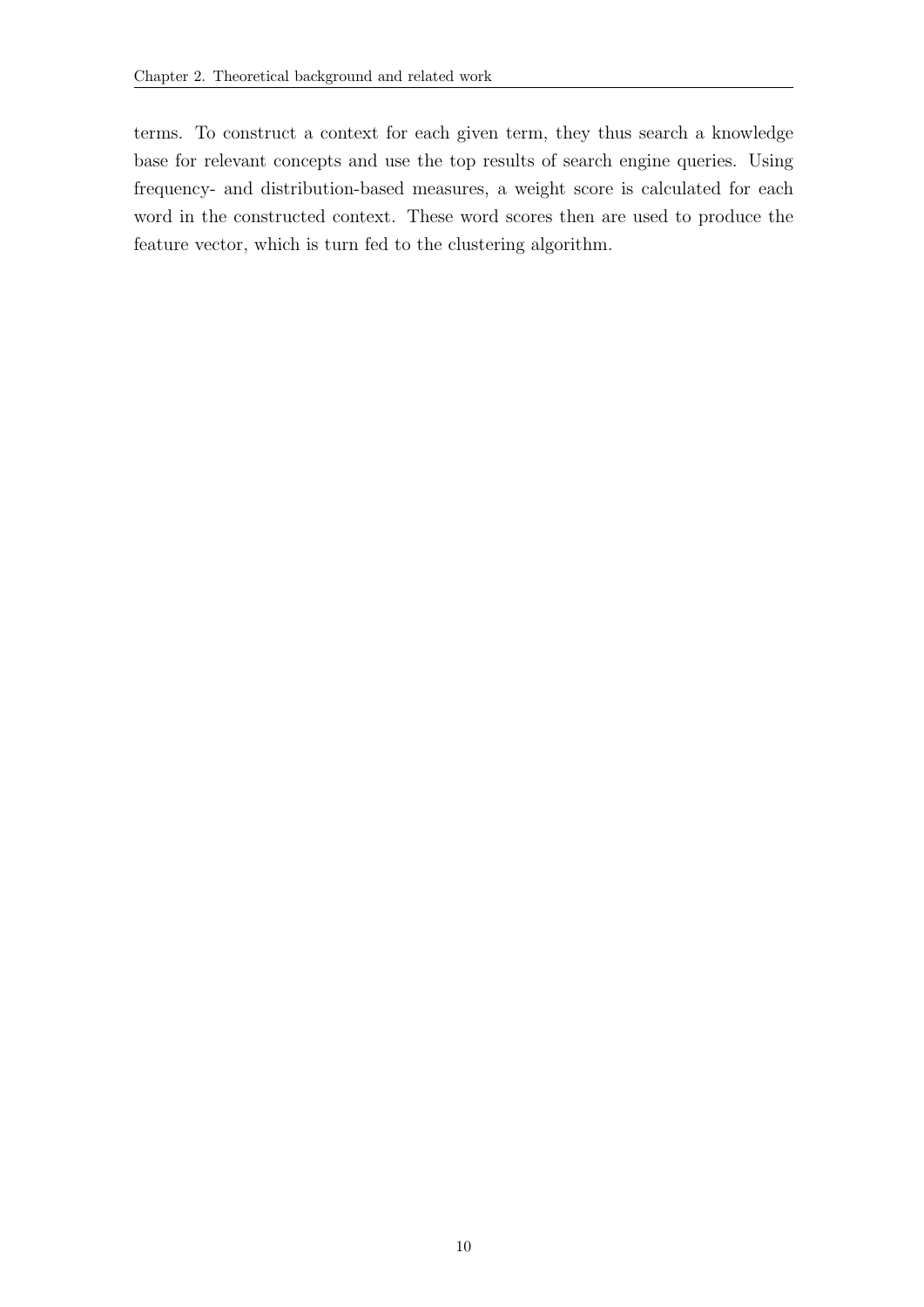## <span id="page-16-0"></span>**3 TaxoGen**

This thesis focuses on improving TaxoGen, which also relies on hierarchical clustering. In the following I will describe this method in detail. [Zhang et al.](#page-48-2) [\[2018\]](#page-48-2) developed TaxoGen to construct topical taxonomies. This means that each node in the taxonomy tree represents a topic instead of a single word. A topic in this context is a set of semantically coherent terms. For a given root node and a given number of clusters per level, TaxoGen generates the taxonomy in a recursive top down process. It stops when either no unassigned terms are left or when a maximum depth, specified beforehand, is reached. The algorithm is made up of two main components: adaptive spherical clustering and local embeddings. In the following I will describe these two main components and how they work together.

## <span id="page-16-1"></span>**3.1 Adaptive Spherical Clustering**

For a given topic  $C$ , the goal is to divide it into  $k$  semantically coherent subtopics  $S_1$  to  $S_k$ . The k-means algorithm from [Hartigan and Wong](#page-46-7) [\[1979\]](#page-46-7) provides an easy way to accomplish this. For a given set of data points and the number of clusters k it divides the data points  $x_1$  to  $x_n$  into k clusters<sup>1</sup> such that the sum of the cluster's variances is minimized. This is equivalent to minimizing the sum of squared Euclidean distances from the cluster center. A cluster center  $\mu$  is defined as the arithmetic mean of all data points belonging that cluster. k-means thus implicitly measures distances of data points with a Euclidean metric. To quantify semantic similarities in the embedding space, however, the cosine distance has proven to be much more useful than the Euclidean distance for NLP tasks. Zhang et al. thus choose spherical k-means clustering introduced by [Dhillon and Modha](#page-46-8) [\[2001\]](#page-46-8) which relies on cosine similarities instead of Euclidean distances.

<sup>&</sup>lt;sup>1</sup>In the context of the TaxoGen-method a cluster represents a subtopic. Therefore, I will treat the two words interchangeably.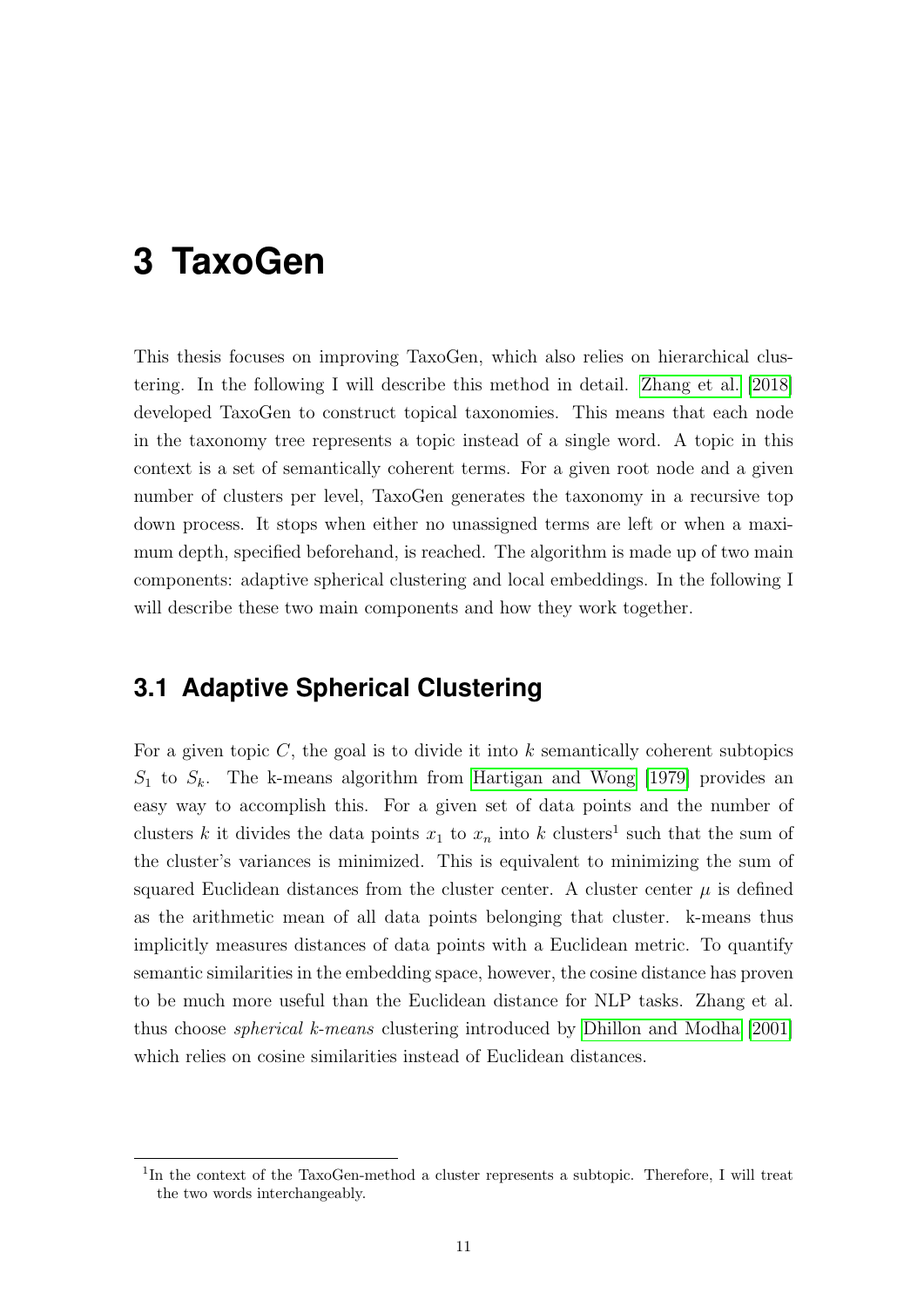Formally we can define the objective function of the k-means algorithm as

$$
\arg\min\sum_{i=1}^{k} \sum_{x \in S_i} ||x - \mu_i||^2
$$
\n(3.1)

where  $||x - \mu||^2$  denotes the squared Euclidean distance, also called L2-norm, for the data point x and the cluster center  $\mu$ . Accordingly the objective function of the spherical k-means algorithm is defined as

$$
\arg\min\sum_{i=1}^{k} \sum_{x \in S_i} \cos\text{-dist}(x, S_i)
$$
\n(3.2)

where  $\cos$ -dist $(x, S)$  denotes the cosine distance between the data point x and the mean direction of the cluster S. The mathematical notation here shows us how the objective functions of the two algorithms only differ in what metric they use to calculate distances.

Not all terms in C necessarily belong to a subtopic. Some terms probably belong to the topic  $C$  itself. Thus, in TaxoGen, terms are assigned a representativeness score for the subtopic they were clustered into. Those terms which are not representative of the topic are assumed to be too general and are pushed up to the parent topic. That is how the topic  $C$  and every other topic gets its members: not by getting terms assigned directly but by child topics pushing up terms to the parent. Pushing up such general terms has the additional benefit of clearing the boundaries between the subtopics since such terms might fall in-between different topics and thereby blur the topic boundaries. Thus, the adaptive part of the adaptive spherical clustering specifies the iterative process in which a set of terms is clustered into subtopics, followed by pushing up general terms. The clustering and pushing-up process then starts again with the non-general (and thus, not-pushed up) terms. This is repeated until no more general terms are found. Iterative clustering and pushing up general terms is a self-reinforcing process. Clearer topic boundaries lead to a better partitioning of the topics, which increases the quality of the topic representativeness scores, which in turn again leads to clearer boundaries by pushing up non-representative terms.

### <span id="page-17-0"></span>**3.2 Representativeness Score**

The central problem now becomes how to measure the representativeness of a term t for a subtopic  $S_k$ . Zhang et al. assume that a term, representative of  $S_k$ , appears frequently in  $S_k$  but rarely in its sibling topics  $S \setminus \{S_k\}$ . Based on this assumption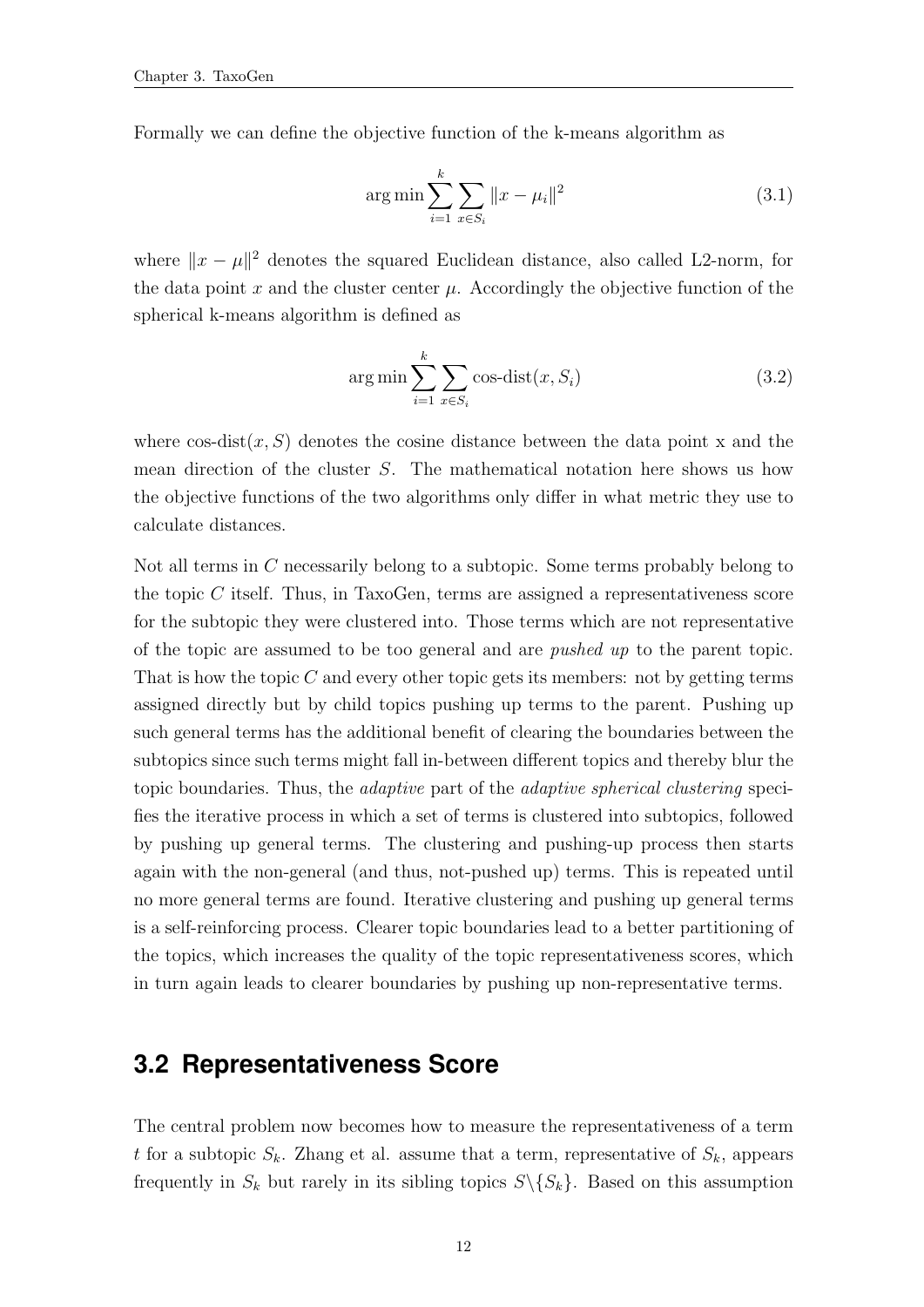they consider two factors making up representativeness:

**Popularity:** If t is representative of  $S_k$  then it appears frequently in  $S_k$ .

**Concentration:** If t is representative of  $S_k$  then it is more relevant to  $S_k$  than to its sibling topics  $S \setminus \{S_k\}.$ 

Notice that to describe the relevancy of a term to a document in a document collection there already are scores like TF-IDF and BM25. They additionally assume that these two factors have conjunctive conditions, and thus define representativeness as

$$
r(t, S_k) = \sqrt{\text{pop}(t, S_k) * \text{con}(t, S_k)}
$$
\n(3.3)

where  $r(t, S_k)$  denotes the representativeness of t for  $S_k$ , pop $(t, S_k)$  the popularity of t in  $S_k$  and con $(t, S_k)$  the concentration of t in  $S_k$ . To measure these two factors they create a subcorpus for each subtopic. The entire corpus is denoted by the document collection D. A subcorpus that belongs to the subtopic  $S_k$  is denoted by  $D_k$  accordingly. The membership of a document is determined by summing up all IDF scores per subtopic for each document and then choosing the subtopic for which the document has the highest sum of IDF scores. The popularity of t in  $S_k$ , pop $(t, S_k)$ , then is calculated as the smoothed and normalized frequency of t in the documents  $D_k$ .

<span id="page-18-0"></span>
$$
pop(t, S_k) = \frac{\log \left( t f(t, D_k) + 1 \right)}{\log t f(D_k)}
$$
\n(3.4)

 $tf(t, D_k)$  denotes the frequency of t in  $D_k$  and  $tf(D_k)$  denotes the total number of tokens in  $D_k$ . The concentration score of t in  $S_k$  is calculated as the terms normalized relevance to  $D_k$ .

$$
con(t, S_k) = \frac{\exp(\text{rel}(t, D_k))}{1 + \sum_{j=1}^{K} \exp(\text{rel}(t, D_j))}
$$
(3.5)

We interpret all documents in  $D_k$  as one concatenated pseudo-document. rel(t,  $D_k$ ) then denotes the relevance of term t to the pseudo-document  $D_k$ . This enables us to use the already existing relevance scores for terms in documents. Zhang et al. choose the Okapi BM25 score from [Robertson et al.](#page-47-7) [\[1995\]](#page-47-7). The score describes the relevance of words in a query vector q to a document  $D_k$ . We can view the Okapi BM25 score as a version of TFIDF where the term frequency is additionally normalized to account for different document lengths. It is computed as follows:

$$
BM25(q_i, D_k) = \sum_{i=1}^{n} IDF(q_i) * \frac{tf(q_i, D_k) * (k_1 + 1)}{tf(q_i, D_k) + k_1 * (1 - b + b * \frac{|D_k|}{\text{avgdl}})}
$$
(3.6)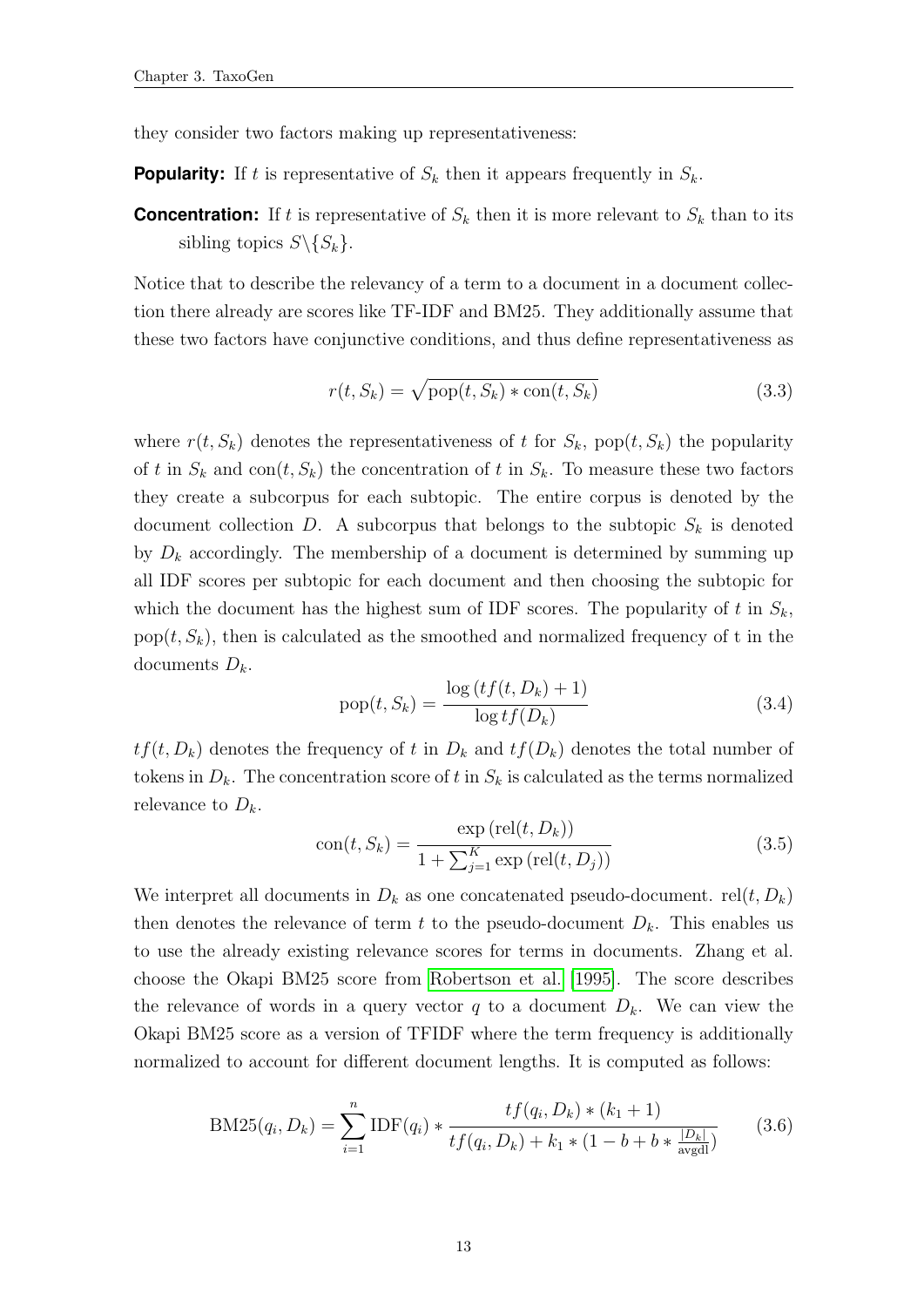$q_i$  is the i-th word of the query vector q. IDF $(q_i)$  is the inverse document frequency of  $q_i$  in D,  $|D_k|$  is the length of  $D_k$  in words and avgdl is the average document length in D.  $k_1$  and b are free parameters.<sup>2</sup> When applying this score to TaxoGen we interpret the query vector q as the term whose relevance for the document  $D_k$ we want to calculate. Since in the context of TaxoGen multiword expressions are concatenated to one single term, the query vector only consists of a single term. Thus we can simplify the equation to

$$
BM25_{TaxoGen}(t, D_k) = IDF(t) * \frac{tf(t, D_k) * (k_1 + 1)}{tf(t, D_k) + k_1 * (1 - b + b * \frac{|D_k|}{\text{avgdl}})}
$$
(3.7)

where t denotes the term in question.

### <span id="page-19-0"></span>**3.3 Local Embeddings**

Zhang et al. use the Skip-Gram algorithm from [Mikolov et al.](#page-47-3) [\[2013\]](#page-47-3) to compute embeddings for terms. The Skip-Gram model employs a neural network with one hidden layer to predict the most likely context words for a given input word. Specifically, the given word is represented with a one-hot-encoding (a binary array, unique for each word in the vocabulary). For each position in the given context window, which is typically 2 (the two words before and the two words after the given word) the neural network produces a probability distribution. This probability distribution encodes how likely it is for each word of the vocabulary to appear at that position in the context window. During training this context window is slid over each sentence and at each position of the window the network has to predict the context words for the given center word. To get the actual word vectors after the training, the weights between input layer and hidden layer are extracted and the dot product with each word's one hot vector representation is calculated. In short, the embedding vector, a word gets, when using the Skip-Gram algorithm, encodes in which local contexts the word typically occurs.

Just using one globally trained embedding model has the disadvantage that at lower levels of the taxonomy, terms are very close to each other in the vector space and it becomes difficult to further divide term clusters into meaningful subclusters. For this reason Zhang et al. propose to train a local embedding model for each topic or node respectively on a subcorpus extracted for that topic. This helps to get fine grained representations of terms that reflect minor differences in usage from each

 $2k_1$  is normally given a value in the interval [1.2, 2.0] and b is usually set to 0.75.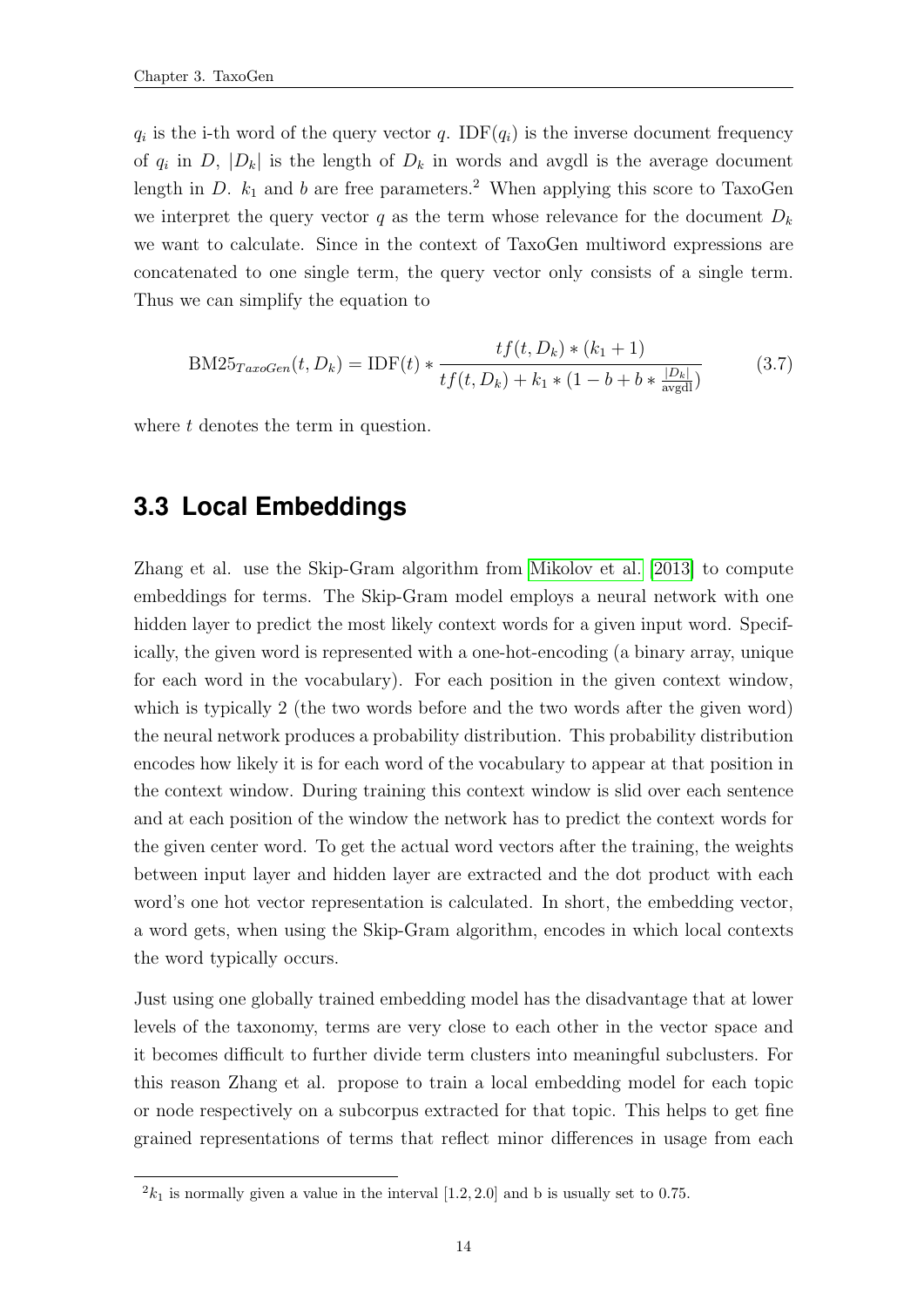other at the lower levels of the taxonomy. The clustering is then performed on the local embedding model.

The only question left now is how to get the set of documents  $D_k^e$  <sup>2</sup> that make up the subcorpus of the topic  $S_k$ . Zhang et al. employ two methods: *clustering-based* and retrieval-based. For the clustering based method Zhang et al. simply sum up all TFIDF scores of terms in a document per cluster, to compute a cluster score per document. They then assign each document to the cluster, which has the highest score in that document. For the retrieval based method, Zhang et al. compute a document embedding using a TF-IDF weighted average of the document's terms. Let T denote the set of terms  $\{t_1...t_n\}$  in the document  $D_k^e$ . Then  $E(D_k)$ , the embedding of document  $D_k$ , is calculated as

$$
E(D_k^e) = \frac{\sum_{1 \le j \le n} \text{TF-IDF}(t_j, D_k^e) * E(t_j)}{n} \tag{3.8}
$$

where TF-IDF $(t_j, D_k)$  denotes the TF-IDF-score of  $t_j$  for  $D_k^e$  and  $E(t_j)$  denotes the embedding vector of  $t_j$ . This means that the TF-IDF-score is used as a scalar by which the term embeddings is multiplied. They then compute the average direction of each topic by averaging the direction of its cluster members. Finally Zhang et al. collect the top m documents with the most similar direction to the topic's direction. The retrieval-based method is only used when the clustering-based method does not produce enough documents for a cluster. Note two important points: (1) For the extraction of documents belonging to a topic, the global embeddings (not the local embeddings) are used. (2) The search for documents belonging to a topic is always done globally and not only in the corpus of its parent topic.

### <span id="page-20-0"></span>**3.4 TaxoGen Implementation**

When reimplementing the TaxoGen-Method, I found that the exact reimplementation of the method described above actually yields results quite different from the ones reported in the paper. Some differences can probably be explained through implementation-specific details. For example, choosing a different implementation of the Skip-Gram algorithm can lead to slightly different embeddings, which influences how the terms are clustered into topics. Different topic clusters lead to different subcorpora extracted for the topics which in turn lead to different representativeness scores. Thus, rather small differences can trigger a snowball effect. However, I

<sup>&</sup>lt;sup>2</sup>I use the superscript  $e$  here to differentiate the subcorpus extracted for the local embedding training from the subcorpus extracted to calculate the representativeness score.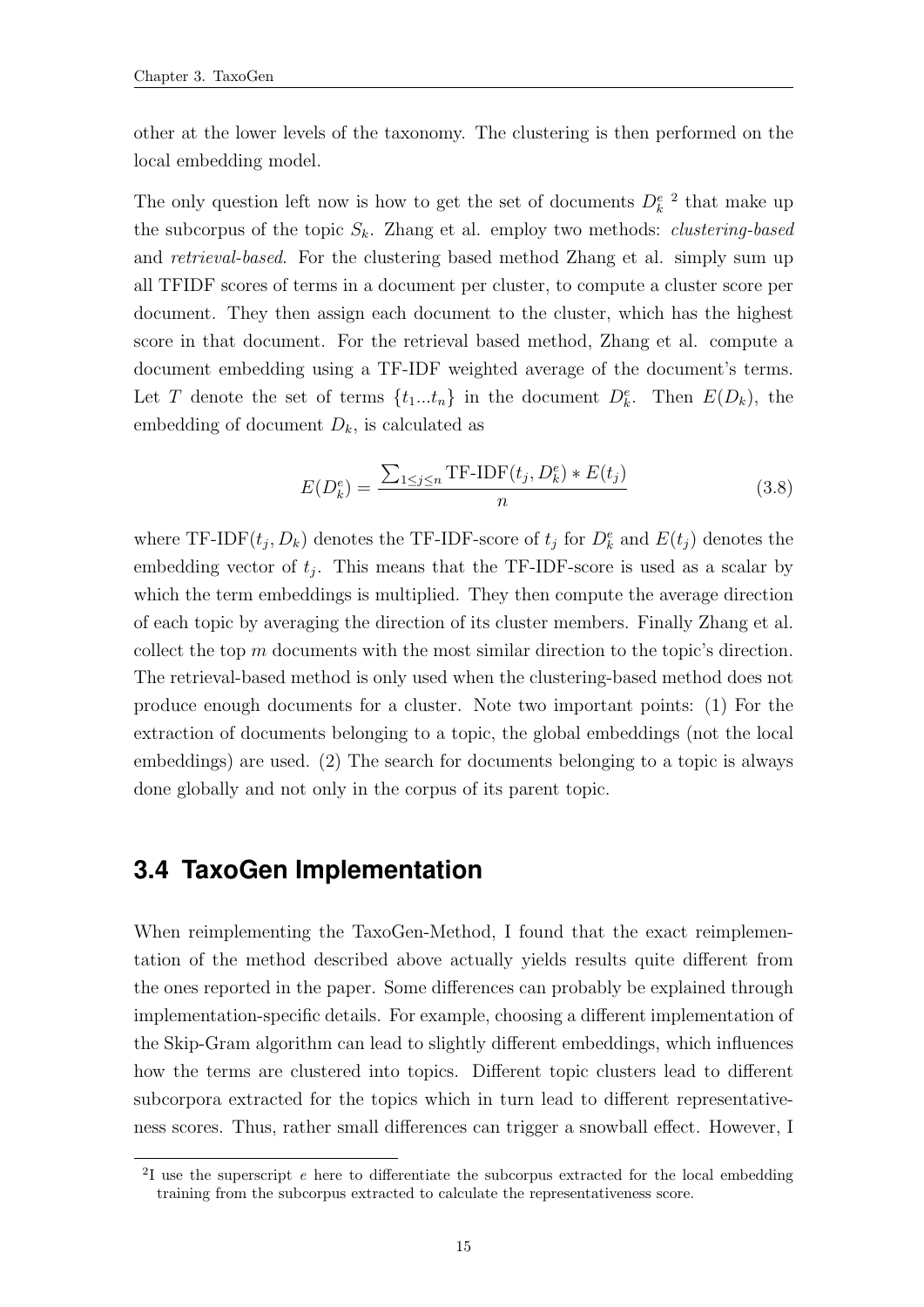think there is at least some degree of similarity to expect between the results of the different implementations.

Therefore, when seeing these differences in the results, I started looking into the source code of the original TaxoGen implementation and found significant discrepancies between the descriptions in the publication and the implementation. The following is my own interpretation and formalization of those parts I found in the source code which are different from the descriptions in the publication or do not appear in it.

In the implementation it is not the term frequency, that is used to calculate the popularity score. Instead the document frequency is used. Additionally, no normalization is applied to the popularity score as described in the paper. Thus, the popularity for a given term t belonging to a topic  $S_k$  is just calculated as

$$
pop(t, S_k) = log (df(t, D_k) + 1)
$$
\n(3.9)

where  $df(t, D_k)$  denotes the document frequency of t in the corpus  $D_k$ .

The implementation of the BM25 score also differs from the "textbook defintion". Normally, for the document length, the number of tokens in a document is counted. In the implementation, the number of terms appearing in a document is used instead of the document length. Additionally, Zhang et al. replace the IDF in the BM25 score with a normalization of the document frequency. Specifically, they calculate, what they call in the source code, a df-factor as

$$
\text{df-factor}(t, S_k) = \frac{\log(1 + df(t, S_k))}{1 + df_{\text{max}}(t)}\tag{3.10}
$$

where  $df_{\text{max}}(t)$  denotes the maximum document frequency of t in any of the pseudo documents  $D_1$  to  $D_k$ . Finally, to get the BM25 scores into a more useful range they multiply the resulting score by 3. Therefore, the BM25 score is implemented as

$$
BM25_{Imp}(t, D_k) = 3 * df \cdot factor(t, S_k) * \frac{tf(t, D_k) * (k_1 + 1)}{tf(t, D_k) + k_1 * (1 - b + b * \frac{|D_{k_{\text{terms}}}|}{\text{avgdl}_{\text{terms}}})}
$$
(3.11)

where  $|D_{k_{\text{terms}}}|$  and avgdl<sub>terms</sub> denotes the document length and average document length, where only terms and not all tokens are counted.

When the entire representativeness score has been calculated, it is normalized by dividing the score for term t in topic  $S_k$  by the sum of the representativeness scores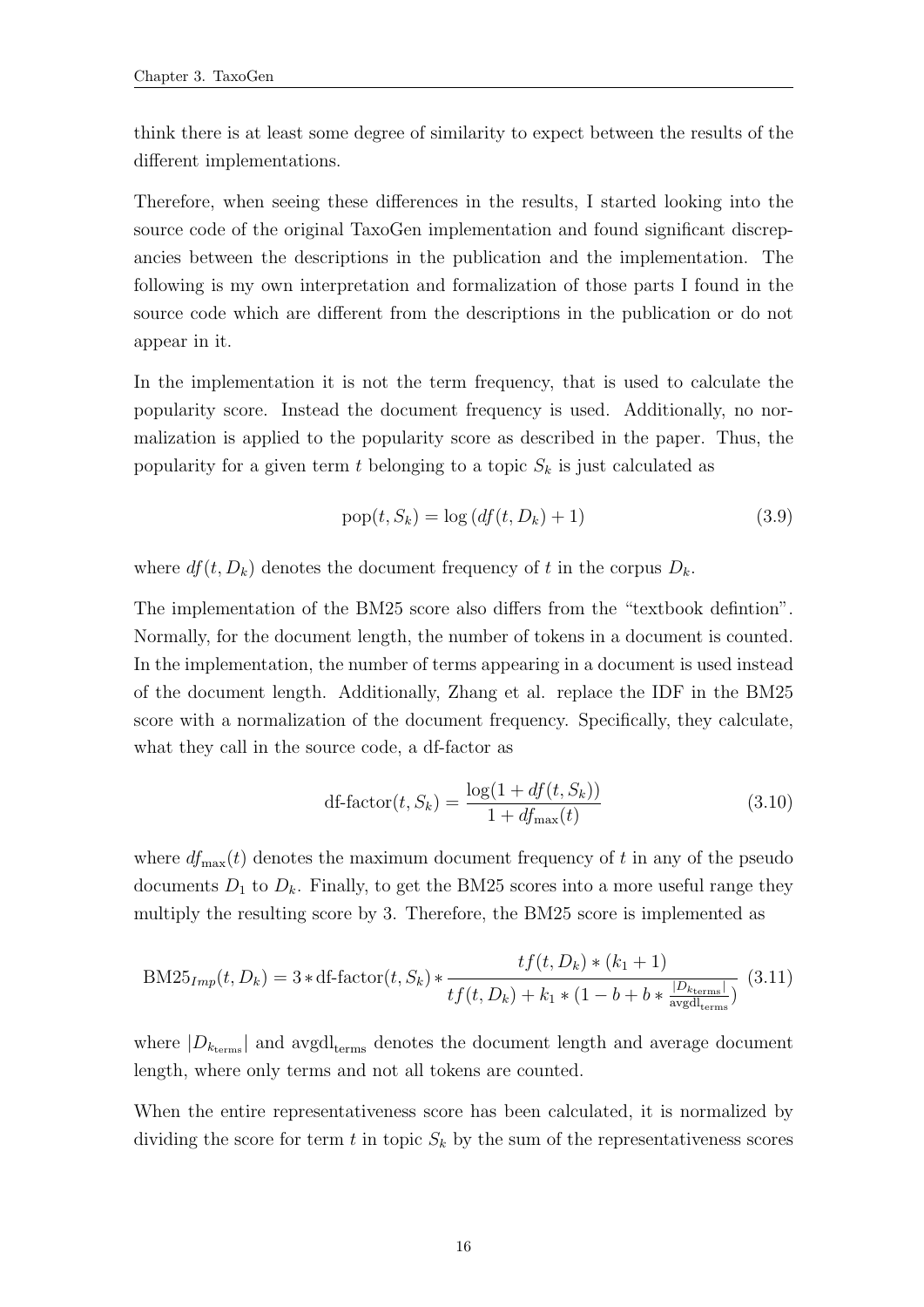for its sibling topics.

<span id="page-22-0"></span>
$$
r_{\text{norm}}(t, S_k) = \frac{r(t, S_k)}{\sum_{j=1}^{K} r(t, S_j)}
$$
(3.12)

Note that adding this normalization is not equal to leaving out the normalization of the popularity score, since: (a) the normalization of the popularity score in [\(3.4\)](#page-18-0) is done by dividing by the total number of tokens in  $D_k$  whereas the normalization in  $(3.12)$  is done by dividing by the sum of representativeness scores for S. (b) This means that the already normalized concentration score is normalized again. This normalized representativeness score  $r_{\text{norm}}$  is calculated for the topic the term belongs to and for all its sibling topics.

As a next step, the Kullback-Leibler divergence is applied. The Kullback-Leibler divergence, also called relative entropy, is a measure expressing how two probability distributions differ from each other. Normally, it is used to compare an empirically measured distribution against a reference distribution, often the a priori expected distribution. For discrete probability distributions, the Kullback-Leibler divergence is defined as follows:

$$
D_{\text{KL}}(P||Q) = \sum_{x \in \chi} P(x) \log \left( \frac{P(x)}{Q(x)} \right) \tag{3.13}
$$

P and Q are discrete probability distributions over  $\chi$ , the set of observations. The  $\parallel$  in this case is simply used to emphasize that the order of the arguments matter, because the Kullback-Leibler divergence is an asymmetric measure. When this measure is applied to compare an empirically measured distribution against an expected distribution, it can be interpreted as the expected sum of logarithmic differences between  $P$  and  $Q$ .

Zhang et al. use the Kullback-Leibler divergence to measure how much the normalized representativeness scores  $r_{\text{norm}}$  differ from the scores that would result from a totally random distribution of terms over documents. They define the expected distribution as  $Q(x) = \frac{1}{16}$  $|S|$ where  $|S|$  is the number of clusters, which in this case is always 5. This means that  $Q(x)$  is always 0.2. Therefore, for the specific case of TaxoGen, the Kullback-Leibler divergence can be rewritten as

$$
D_{\text{KL}}(r_{\text{norm}}||Q) = \sum_{x \in \chi} r_{\text{norm}}(x) \log \left( \frac{r_{\text{norm}}(x)}{0.2} \right)
$$
(3.14)

Finally, this resulting divergence is used as a score to decide which terms are general and should be pushed up to the parent topic. Note, that in the paper the criterion to pushing up a term is its representativeness score. In the implementation, the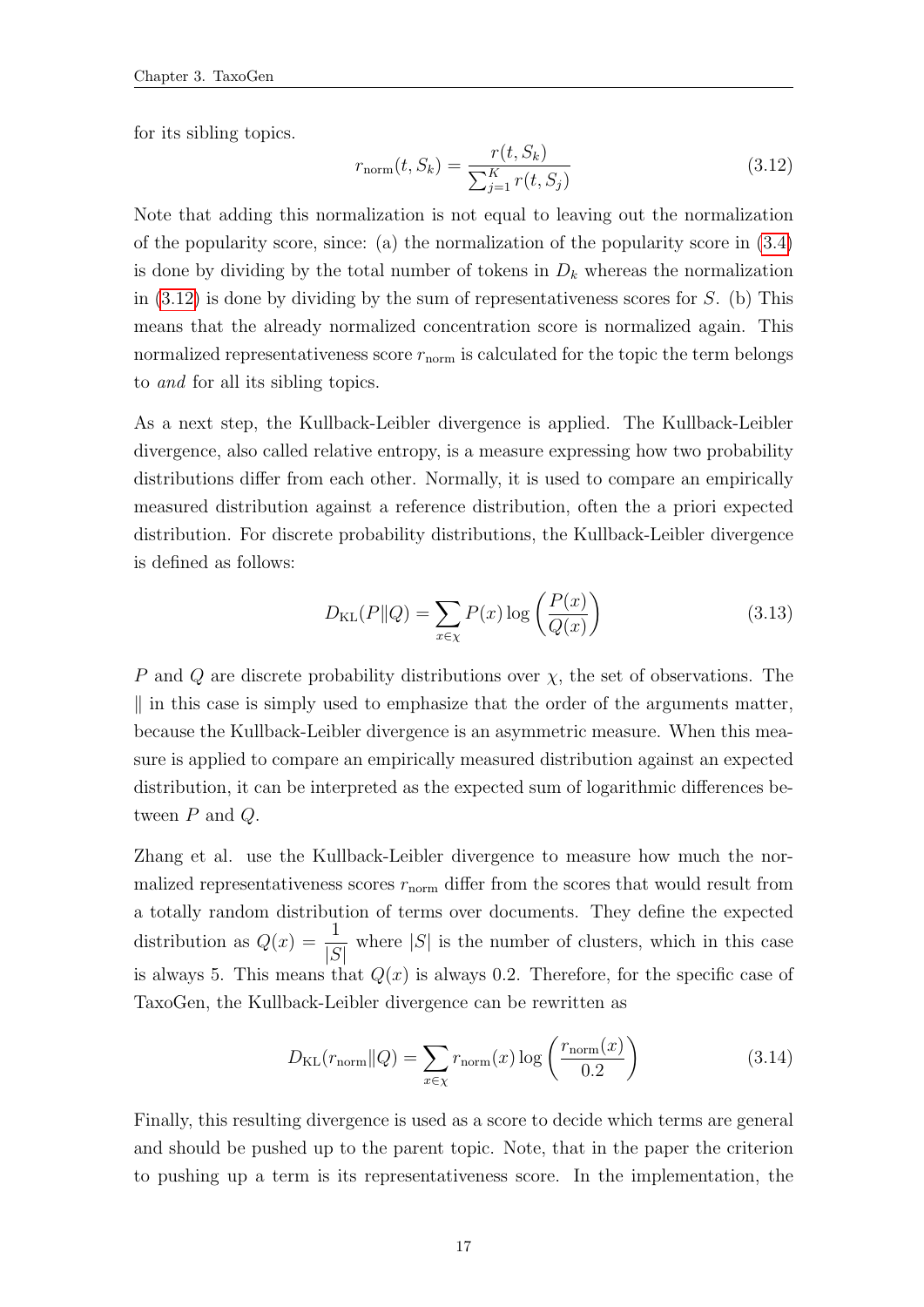criterion is how much the representativeness score of a term in a topic positively deviates from its sibling topics.

Zhang et al. describe a retrieval-based method and a clustering-based method in the paper to extract a subcorpus for local embedding training. I could not find an implementation of those methods in the source code. Instead they employed the following method to extract a subcorpus: For the m terms closest to the cluster center (using cosine distance), all documents in which those terms appear are collected.

In the following chapters of the thesis, when I use the term  $TaxoGen$ , I refer to the implemented version of TaxoGen, not the version described in the publication, since the implemented version is the one that actually produced the results reported.

## <span id="page-23-0"></span>**3.5 Summary and Limits**

In summary, TaxoGen is an unsupervised taxonomy learning algorithm. It creates the taxonomy recursively in a top-down manner. On each level it clusters a term set into a given number of topics and extracts a relevant subcorpus for each topic. Terms are scored based on popularity and concentration. Terms with a representativeness score lower than a given threshold are assumed to be too general for their topic and are pushed up to the parent topic. The clustering, scoring and pushing up of general terms repeats until no more general terms are found. For each topic, separate local embeddings are trained, so that even in subtopics of the lower levels of the taxonomy, fine distinctions between different concepts can be identified. However, TaxoGen has limitations and there is room for improvements on several fronts:

- 1. No lemmatization of candidate terms is performed, which leads to terms often appearing in their singular form and in their plural form in the taxonomy.
- 2. No domain term extraction is performed. The absence of a filter for domain terms shows in the results of TaxoGen. Although one could argue that pushing up general terms on the top level has a similar effect as filtering non domain terms.<sup>3</sup>
- 3. The number of subtopics for each topic is predefined, but a flexible number of topics would allow to better approximate the underlying semantic structure of how the terms are hierarchically related.
- 4. TaxoGen uses the Skip-Gram model to produce word embeddings. While

<sup>3</sup>Probably, non-domain terms are evenly distributed across topics. This means they are the first to get pushed up into a top level node that is not considered as a part of the taxonomy.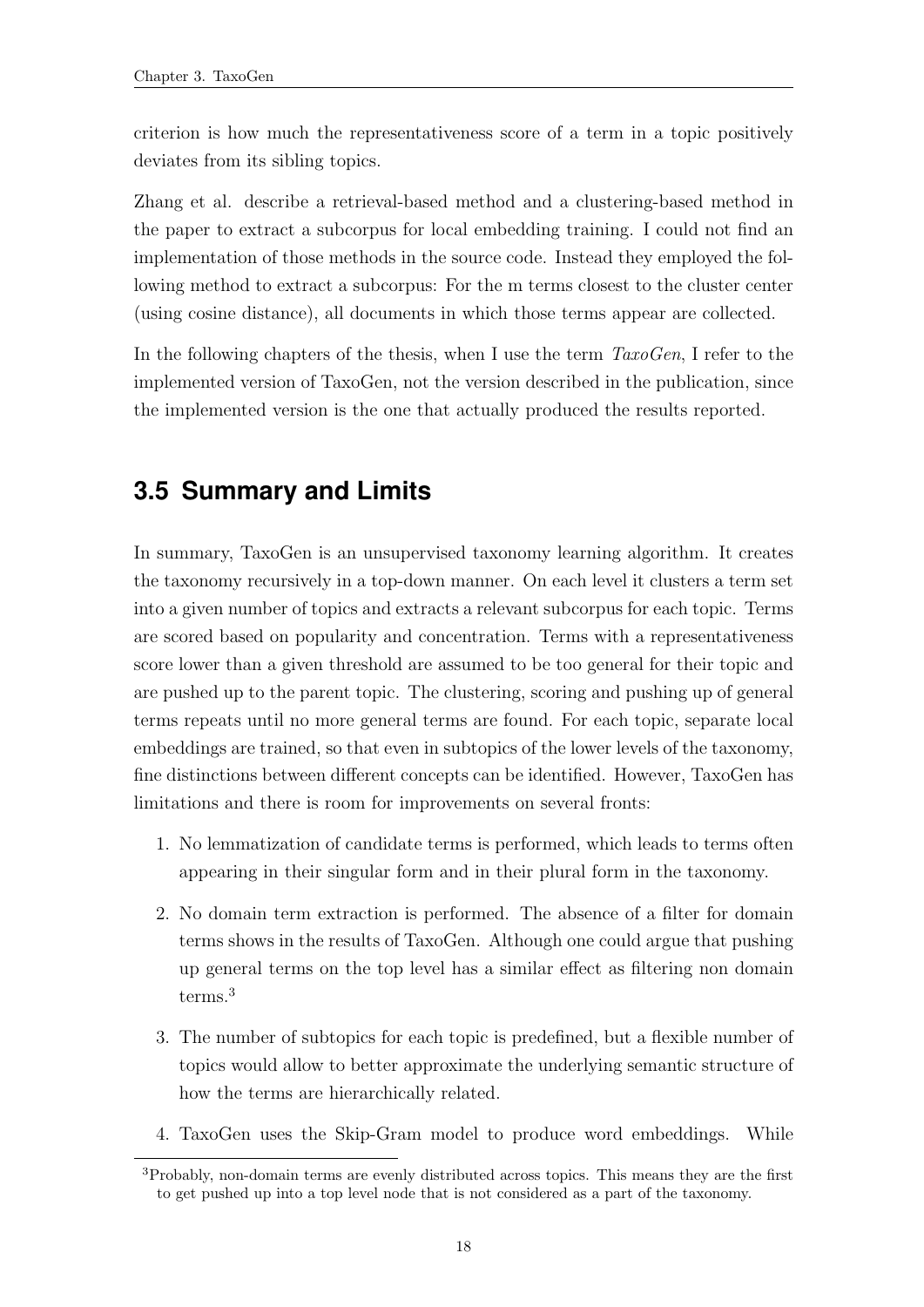this technique has become very popular for finding and extracting semantic similarities, more sophisticated embeddings techniques have been developed since its publication.

- 5. It relies on spherical k-means clustering, which like all clustering techniques based on k-means tends to produce even cluster sizes. While this behaviour might be desirable for a balanced taxonomy tree there is no reason to assume that candidate terms are evenly distributed across topics and that similar cluster sizes should be produced.
- 6. TaxoGen is susceptible to terms that often appear with each other but have a different meaning from each other. For example, error analysis shows that the terms anonymity and cryptography often are the top candidates as labels for the same cluster. However, the best label for a subtopic of anonymity is different from the best label for the subtopic of *cryptography*.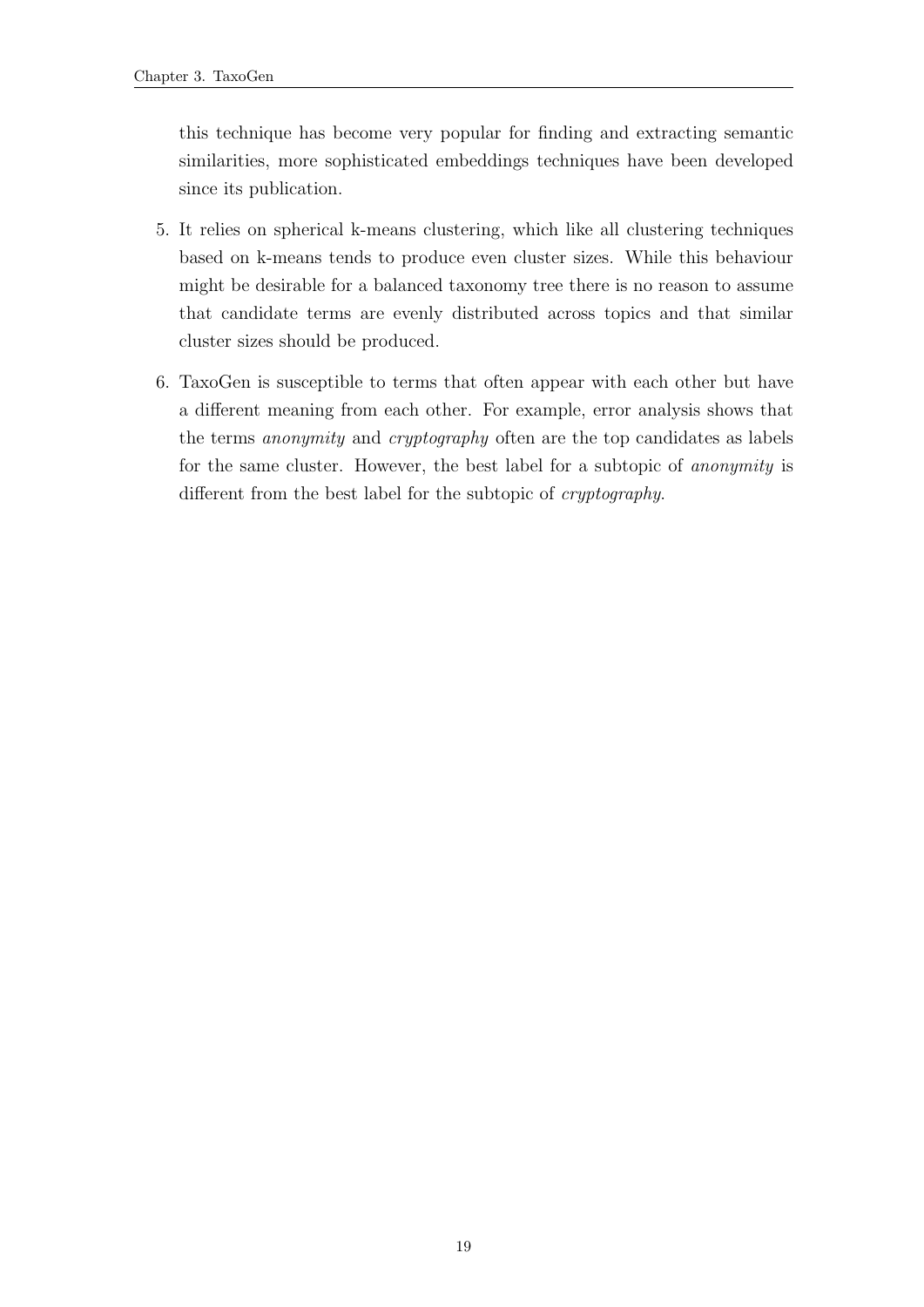## <span id="page-25-0"></span>**4 Methods - Building on TaxoGen**

I propose modifications to TaxoGen on three different levels, specifically on the embeddings-level, the clustering-level and the choice of labels for topics in the taxonomy. In the following sections I motivate and explain these changes.

### <span id="page-25-1"></span>**4.1 Embeddings**

On the embedding level I propose to test different embeddings, namely GloVe and ELMo embeddings.

#### <span id="page-25-2"></span>**4.1.1 GloVe Embeddings**

GloVe, introduced by [Pennington et al.](#page-47-8) [\[2014\]](#page-47-8), is a technique to produce word embeddings using global contexts. First, a global co-occurrence table, which captures for each word how often it occurs in the context of each of the other words of the vocabulary, is constructed. This matrix is converted to a matrix of co-occurrence probabilities expressing how probable it is for a word to occur in the context of a given other word. Using this matrix, GloVe trains the word vectors in such a way that the dot product of the embeddings of two words is as close as possible to the logarithmic probability of the words occurring in each others context. GloVe embeddings differ from embeddings created using the Skip-Gram algorithm in that they explicitly model global co-occurrences, and thus global contexts, as opposed to Skip-Gram modeling local contexts.

#### <span id="page-25-3"></span>**4.1.2 ELMo Embeddings**

ELMo, introduced by [Peters et al.](#page-47-9) [\[2018\]](#page-47-9), is a method to produce context-dependent embeddings. In context-dependent embeddings, a word or string of characters does not just have one fixed vector representation. Instead, a word gets a different vector representation depending on the context it appears in. Formulated differently, in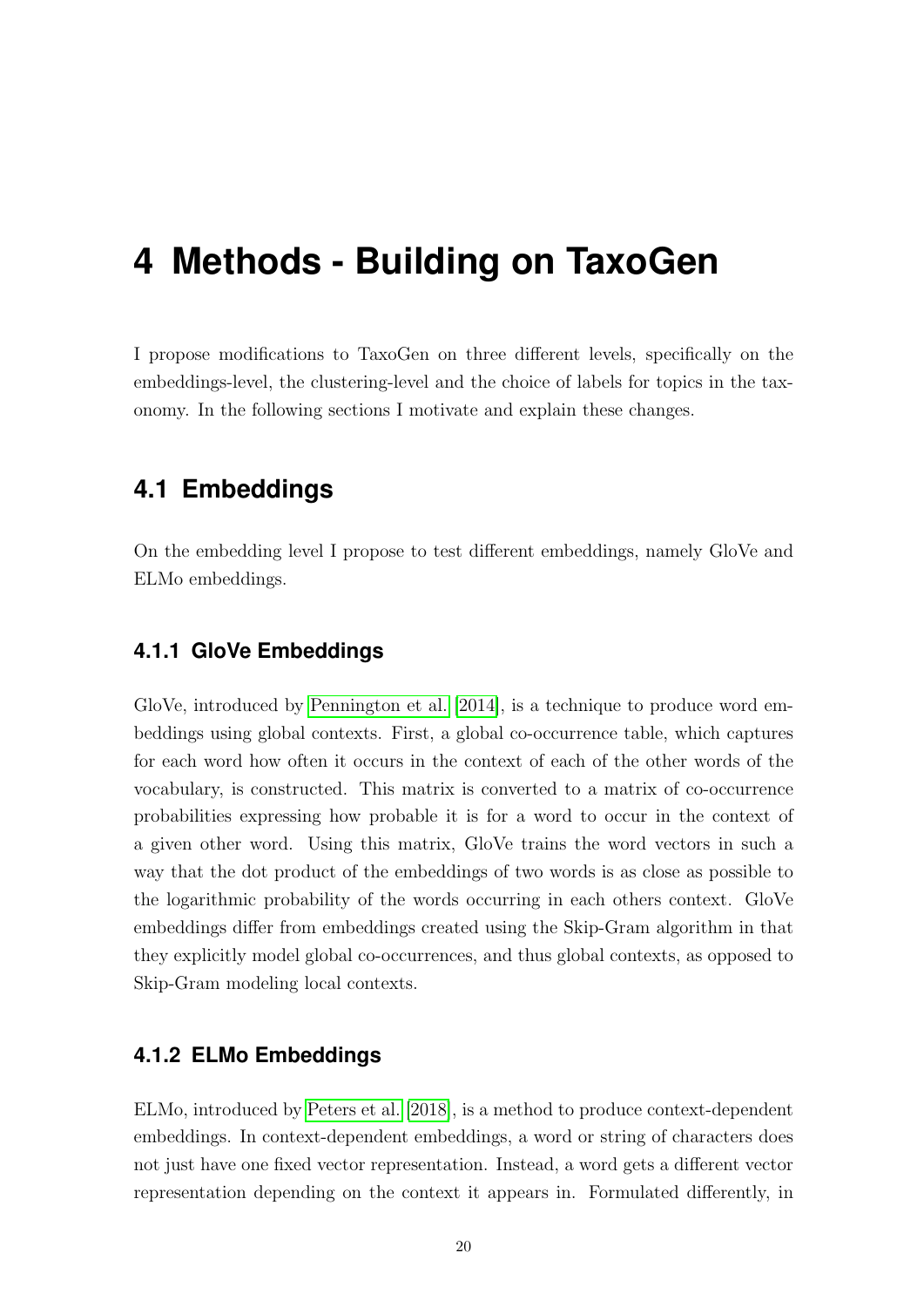traditional embeddings, the vector representation is a function of only the given input word. In context dependent embeddings, the vector representation is a function of the given input word and the context it appears in. ELMo considers a sentence as the word's context. These word embeddings are produced using a bidirectional language model. A bidirectional language model is made up of two RNNs that walk through text (in this case a sentence) in opposite directions and predict the most probable next word based on previous evidence. The previous evidence - in this case - is constituted by the words already walked through. For each word the hidden state after processing that word is extracted as its vector representation. For ELMo, two bidirectional language models are stacked upon each other. The overall embedding of a word is calculated as a weighted sum of the embeddings in the language models. The standard version of the ELMo embeddings, which I use for this thesis, has 1024 dimensions.

Since calculating ELMo embeddings is computationally much more costly than calculating Skip-Gram or GloVe embeddings, it is infeasible to recursively train new ELMo embeddings on every subcorpus extracted in TaxoGen. Therefore, I employ a different method to get ELMo embeddings fine-tuned to specific subcorpora. When using ELMo embeddings, for each instance of a term a different embedding is calculated. To collapse all of the embeddings for the instances of a term into one embedding that can be used for adaptive spherical clustering I calculate the average embedding of all occurrences of the term in the current subcorpus. Formally, let  $E(t, S_k)$  denote the embedding of term t in subcorpus,  $S_k$ . Let  $t_{j, S_k}$  denote the j-th instance of t in  $S_k$ . Then  $E(t, S_k)$  is given by:

$$
E(t, S_k) = \frac{\sum_{j=1}^{n} E(t_{j, S_k})}{n}
$$
\n(4.1)

#### <span id="page-26-0"></span>**4.1.3 Why Test these Embeddings**

Skip-Gram, GloVe and ELMo embeddings are all fundamentally different from each other. The first relies on a shallow neural network to predict contexts of words the second on global co-occurrence statistics and the third on two stacked language models. The use of global co-occurrence statistics by the GloVe embeddings is attractive in the case of hypernym identification. The main reason for this being, the distributional inclusion hypothesis introduced by [Geffet and Dagan](#page-46-9) [\[2005\]](#page-46-9). It states that the contexts in which a hypernym appears tends to include the contexts in which its hyponyms appear. Since such context relations are global, they are more probable to be captured by GloVe embeddings than by Skip-Gram embeddings. The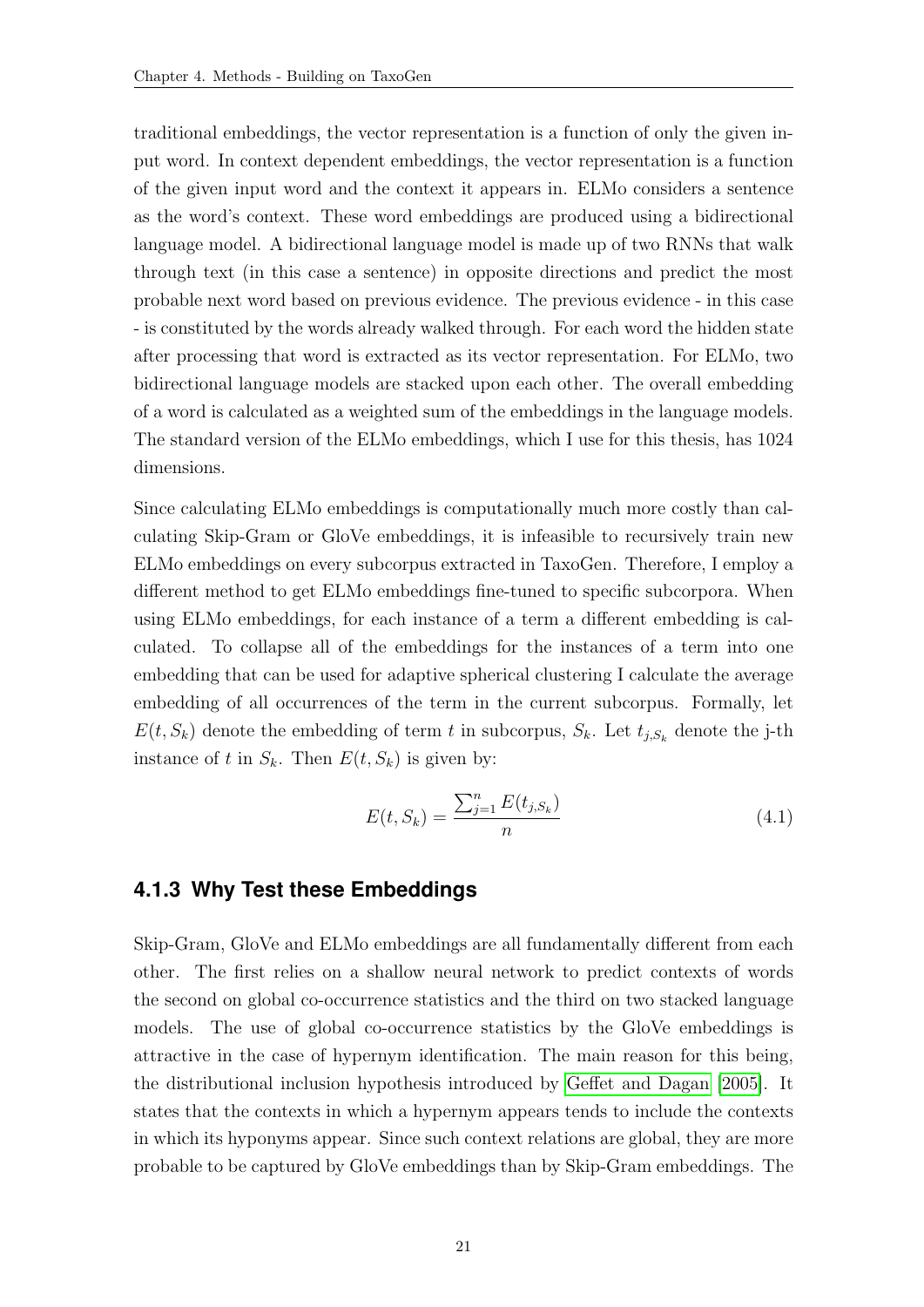use of ELMo embeddings is just motivated by their superior performance in other tasks including the task to identify textual entailment, which is closely related to identifying hypernymy [\[Peters et al., 2018\]](#page-47-9).

## <span id="page-27-0"></span>**4.2 Clustering**

As an alternative to spherical k-means clustering, I test two agglomerative clustering techniques, which better allow for varying cluster sizes.

All agglomerative clustering techniques follow the same basic method: In the beginning, each data point is viewed as its own cluster. The distances between each pair of clusters is calculated. Then, the two clusters closest to each other are merged. This calculation of cluster distances and merging of the two closest clusters is repeated until only one cluster containing all data points is left. This procedure creates a hierarchy of clusters, with the top cluster containing all data points at the top, the two clusters that were merged into the top cluster right beneath, the four clusters that were merged into the two clusters one level deeper and so on. To get the desired number of clusters, one simply traverses down the hierarchy to the level where the desired number of clusters exists.

The question that remains and gives rise to different versions of agglomerative clustering is how to measure cluster similarity. There are two parameters to be chosen: affinity and linkage. Affinity defines the distance metric. This can be any kind of distance like the Manhattan distance, the Euclidean distance or the cosine distance. Linkage defines which data points of a cluster are used to calculate similarity. Minimum or single linkage calculates clusters distances between pairs of clusters by using only the two data points (one from each cluster) closest to each other. Complete linkage on the other hand calculates cluster distances by using only the two data points (one from each cluster) furthest apart. Average linkage calculates the distance from each data point of one cluster with each data point of the other cluster and defines their similarity using the average distance. Ward clustering is a special case of agglomerative clustering. It does not minimize the distance between two clusters. Instead, it minimizes the within-cluster variance, like the k-means algorithm. In other words: they have the same objective function.

After testing all possible combinations of linkage and affinity on a small sample data set I chose to test complete linkage with cosine similarity as affinity and Ward clustering on TaxoGen.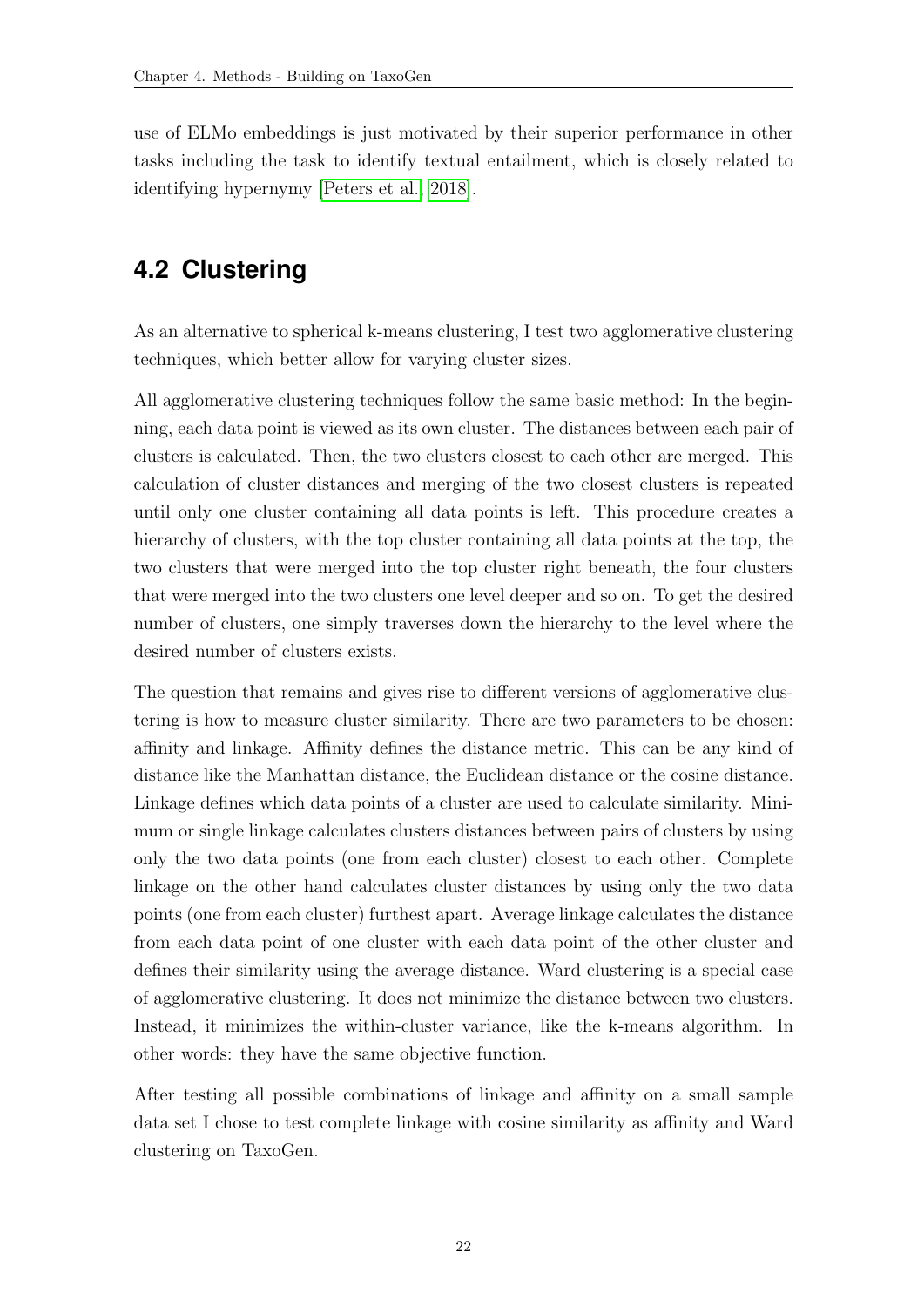## <span id="page-28-0"></span>**4.3 Label Score**

To find a label for a topic in TaxoGen, the mean direction of the topic is calculated and its terms are sorted according to their cosine similarity to the topic's mean direction. To better ensure that topic labels are hyponyms of each other, I instead propose a label score that uses information from embeddings as well as from word distributions over documents. It is made up from three elements: The cosine similarity between the term and the topic center<sup>1</sup>, a hyponym classification score and a hyponym distribution score. The term with the highest score is chosen as the cluster label. For term t in topic  $S_k$  with parent topic C the Label-score  $L(t, S_k, C)$  is given by:

$$
L(t, S_k, C) = \sqrt{\cos\sin(t, S_k) * \text{hypoclf}(t, C) * \text{inclusion}(t, C)}
$$
(4.2)

#### <span id="page-28-1"></span>**4.3.1 Distributional Inclusion Score**

The distributional inclusion score aims to capture hyponymy relations and is based on the distributional inclusion hypothesis from [Geffet and Dagan](#page-46-9) [\[2005\]](#page-46-9), explained in section [3.5.](#page-23-0) A hyponym h of term t tends to occur in a subset of t's contexts. When applying this hypothesis on word distributions over documents, one can assume that  $h$ , a hyponym of t, tends to occur in a subset of the documents in which t occurs. Thus, for a given hypernym t and a candidate hyponym  $h$ , one can assume the following: The higher the ratio between documents containing both  $t$  and  $h$  and all documents containing h, the more likely it is for h to be a hyponym of t. Formally this relation can be expressed as

$$
inclusion(t, h) = \frac{df(h, t)}{df(h) + 1}
$$
\n(4.3)

where  $df(h, t)$  denotes all documents containing both h and t and  $df(h)$  denotes the document frequency of h.

However, in the scenario of a topical taxonomy like TaxoGen, an entire parent topic is given, not only a parent term. Thus, the inclusion score should be between the parent topic C and the hyponym h, which is to be scored. This opens up the question of how inclusion on a document level of a term by a topic should be measured. A naive approach could consist of simply collecting all documents in which a term of cluster C appears in. Such an approach would be susceptible to terms, that barely made it into the cluster. These terms could enlarge the topic document collection in

<sup>&</sup>lt;sup>1</sup>The cosine similarity is mapped to the interval  $[0,1]$  for this score.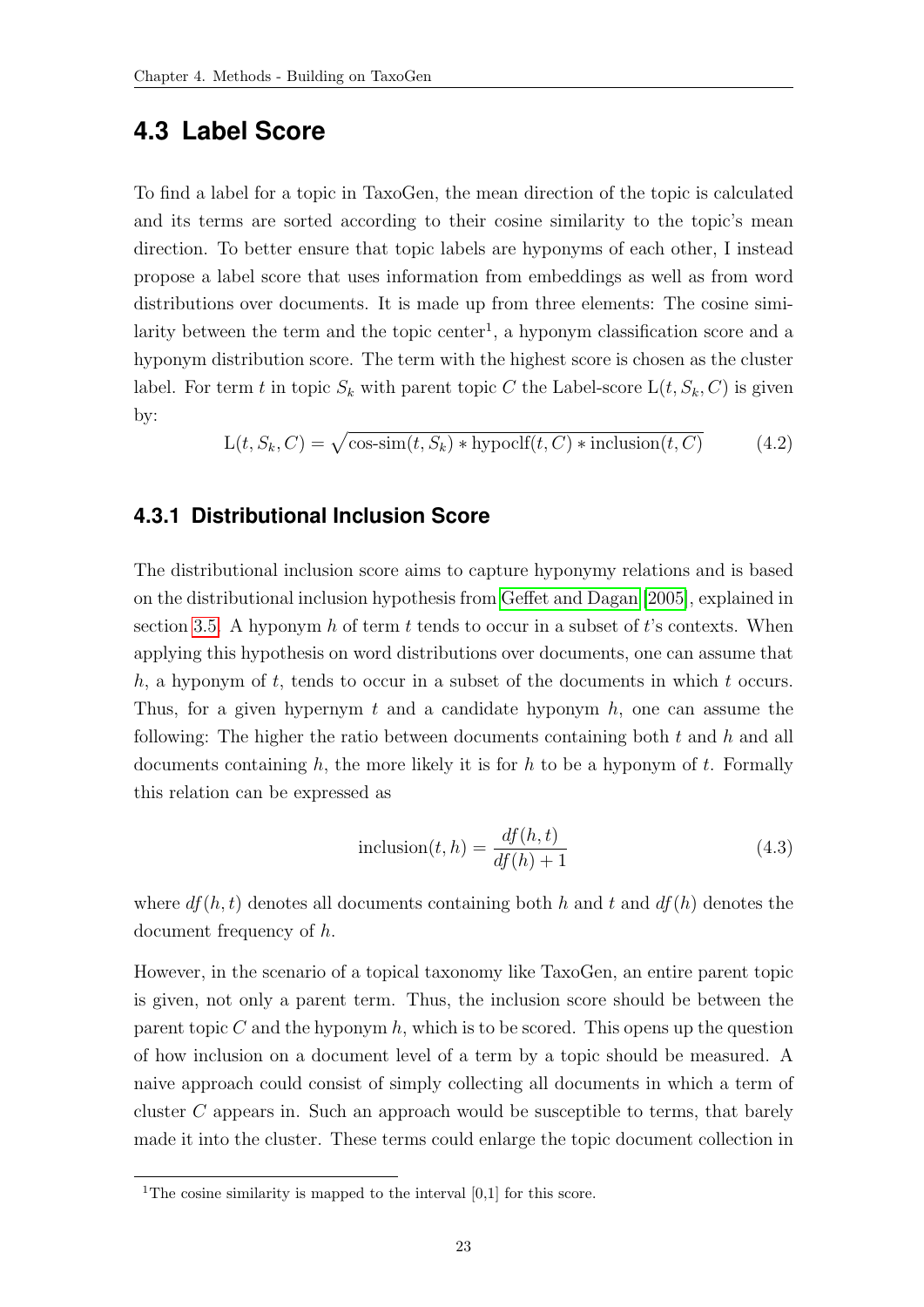an non-useful manner. Thus, I choose to only include the documents in which the top  $n$  terms of a cluster (by similarity to the cluster center) occur. The inclusion score inclusion( $C, h$ ) for a given hyponym h and its parent topic C can then simply be expressed as:

<span id="page-29-1"></span>
$$
inclusion(C, h) = \frac{df(C, h)}{df(h) + 1}
$$
\n(4.4)

 $df(C, h)$  denotes the number of documents which contain h and at least one of the top *n* terms in  $C$ .

#### <span id="page-29-0"></span>**4.3.2 Hyponym Classification Score**

The hyponym score indicates how likely it is that a term qualifies as a hyponym of the parent topic using classification. It has a range from 0 to 1, with 1 denoting certainty that the term in question qualifies as a hyponym. The hyponym score is calculated with a SVM using a radial basis function kernel. Although SVMs are normally used for binary output, some implementations also make a technique, introduced by [Platt et al.](#page-47-10) [\[1999\]](#page-47-10), available which maps the SVM output to a probability via a sigmoid function. The SVM is trained with hypernym-hyponym pairs. To get corpus-specific training data without needing to manually create a training set I employed the following method:

- 1. Create positive examples by extracting hypernym-hyponym pairs from the entire corpus using the Hearst Patterns from [Hearst](#page-46-1) [\[1992\]](#page-46-1), described in section [2.1.](#page-9-0)
- 2. Create negative examples by (a) inverting the hypernym-hyponym pairs as done by [Ustalov et al.](#page-47-5) [\[2017\]](#page-47-5) and (b) extracting random pairs of NPs from the corpus and checking if they are not present in the positive examples. Inverting a hypernym-hyponym pair guarantees a negative example because hypernymy is an asymmetrical relationship. Extracting two random NPs could erroneously result in an unseen positive example, but this is very unlikely.
- 3. Embed the positive and negative samples using the embeddings trained on the entire corpus (global embeddings).
- 4. For each example subtract the embedded hyponym from the embedded hypernym to get their distance. This distance represents the sample and constitutes the feature vector fed to the SVM.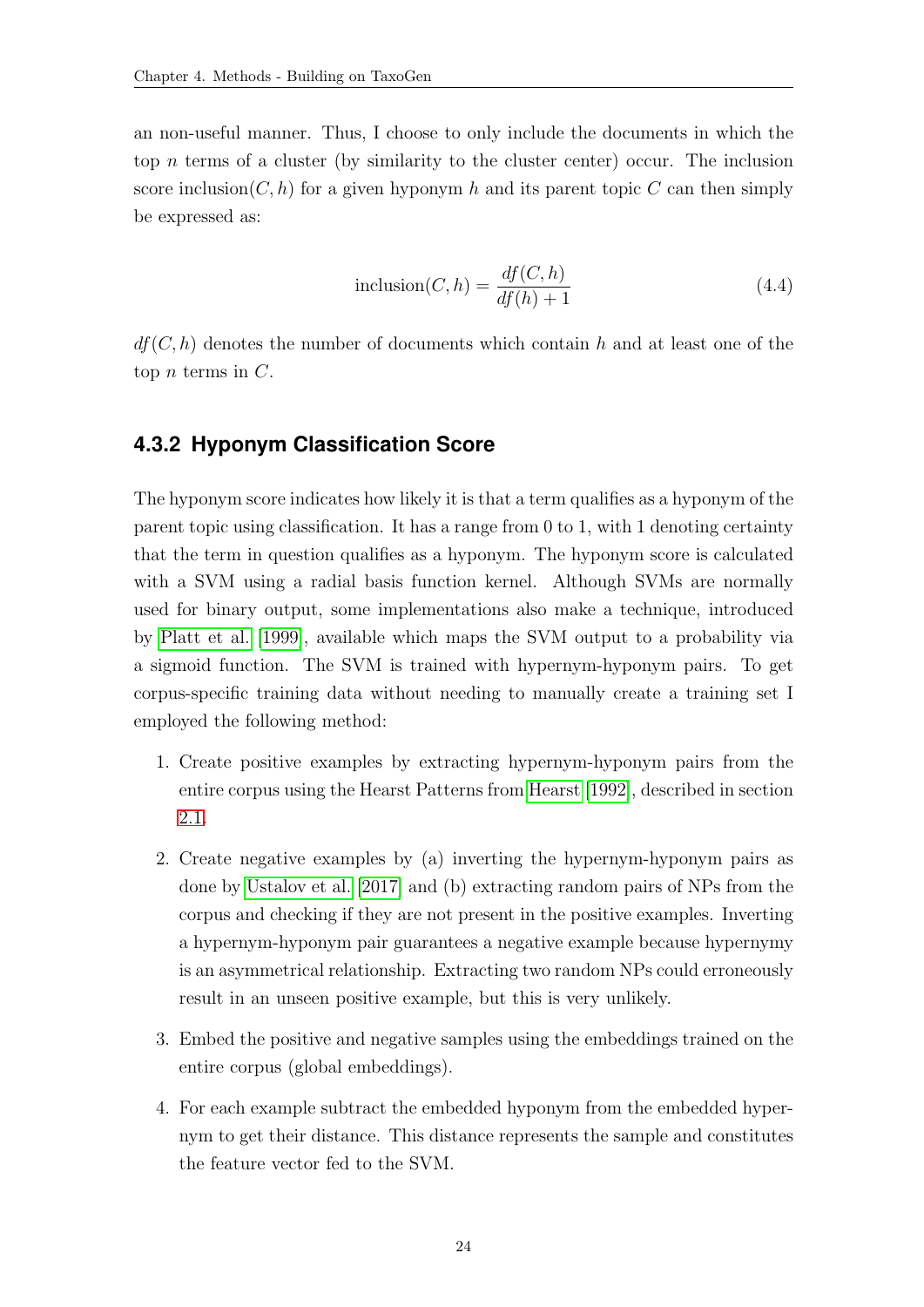5. Train the SVM on the positive and negative samples.

The reason for calculating the difference of the hyponym and the hypernym embedding is to avoid the criticism from [Levy et al.](#page-46-5) [\[2015\]](#page-46-5) that hypernym classifiers just memorize typical hypernyms. I described this criticism in section [2.2.](#page-11-0)

To calculate a hyponym score for a new candidate term, the difference between the embedding of the parent topic and the embedding of the candidate term has to be computed and to be given to the SVM.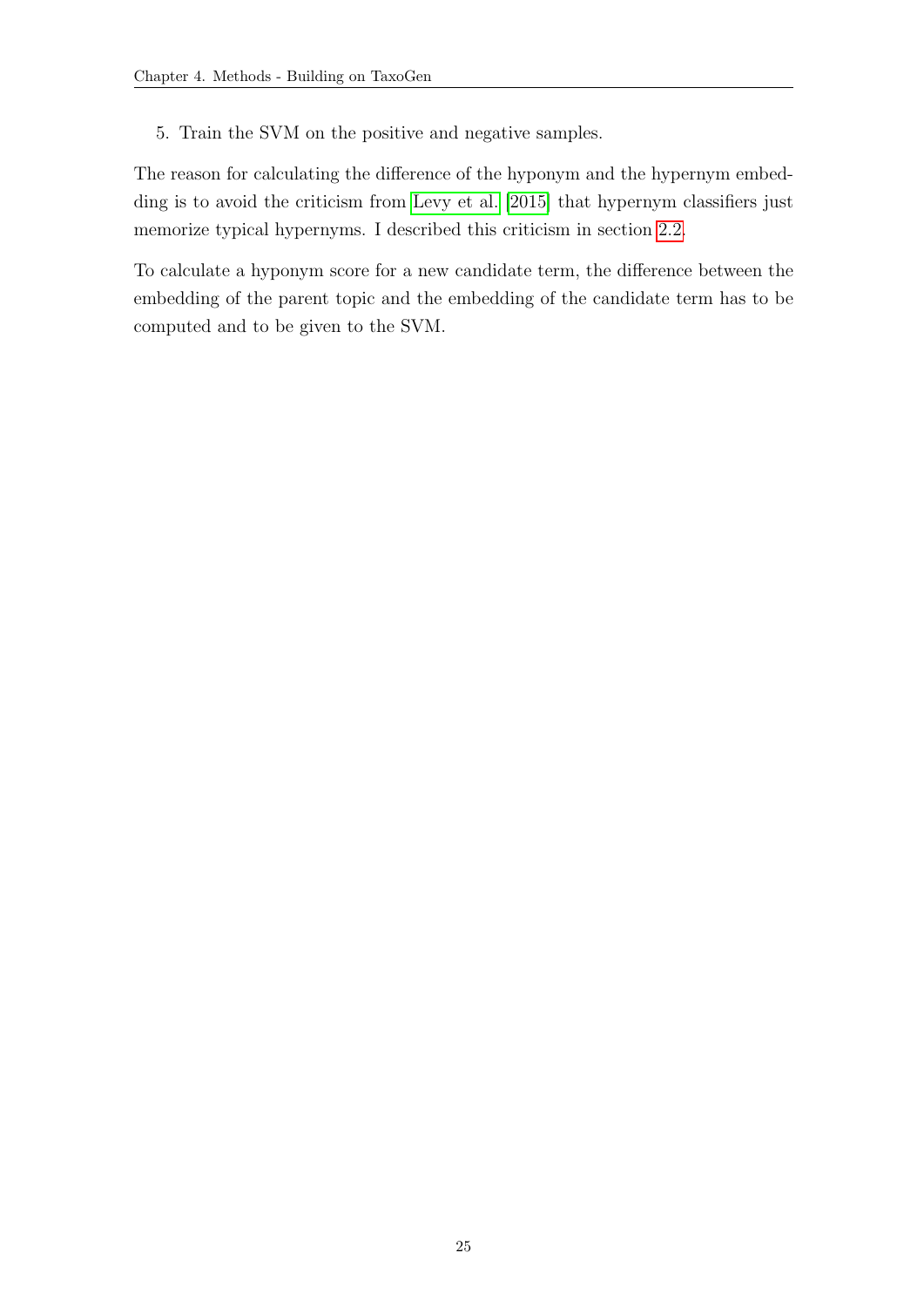## <span id="page-31-0"></span>**5 Experiments and Results**

### <span id="page-31-1"></span>**5.1 Dataset**

To keep the results of this thesis comparable to those of the original TaxoGen paper, it is desirable to use the same corpus as has been used for the testing of TaxoGen. TaxoGen has been tested with two corpora: The DBLP corpus<sup>1</sup> and the SP corpus<sup>2</sup>. Since the authors of TaxoGen published their preprocessed version of the DBLP corpus<sup>3</sup>, I used their preprocessed DBLP corpus for evaluation. The DBLP corpus is a large collection of publications in computer science and neighbouring fields. It contains about 4.3 Mio. publications. The authors of TaxoGen reduced the corpus to about 1.8 Mio. articles.

## <span id="page-31-2"></span>**5.2 Implementation**

The reimplementation is first and foremost an implementation of how TaxoGen is described in its publication [\(Zhang et al.](#page-48-2) [\[2018\]](#page-48-2)). However, the differences between publication and implementation and my proposed modifications are included as modules that can be switched on and off using a configuration file. Since TaxoGen needs large corpora as input to work properly, the implementation has to be efficient regarding space and time complexity. For this implementation, I chose to move as much processing steps as possible into the preprocessing, since the preprocessing only is run once while the taxonomy generation is run many times. The preprocessing includes extracting noun phrases as term candidates, lemmatization, extracting hypernym relations with Hearst patterns, indexing the corpus, calculating term frequencies per document, calculating document frequencies, calculating

<sup>&</sup>lt;sup>1</sup>The website can be found here:  $https://db1p.uni-trier.de/$ ; Last visited: 24.05.2019

<sup>&</sup>lt;sup>2</sup>The website can be found here: <https://signalprocessingsociety.org/publications-resources>; Last visited: 24.05.2019

<sup>&</sup>lt;sup>3</sup>The preprocessed corpus can be downloaded via a link on the GitHub site, on which the implementation of TaxoGen is hosted: <https://github.com/franticnerd/taxogen>; Last visited: 24.05.2019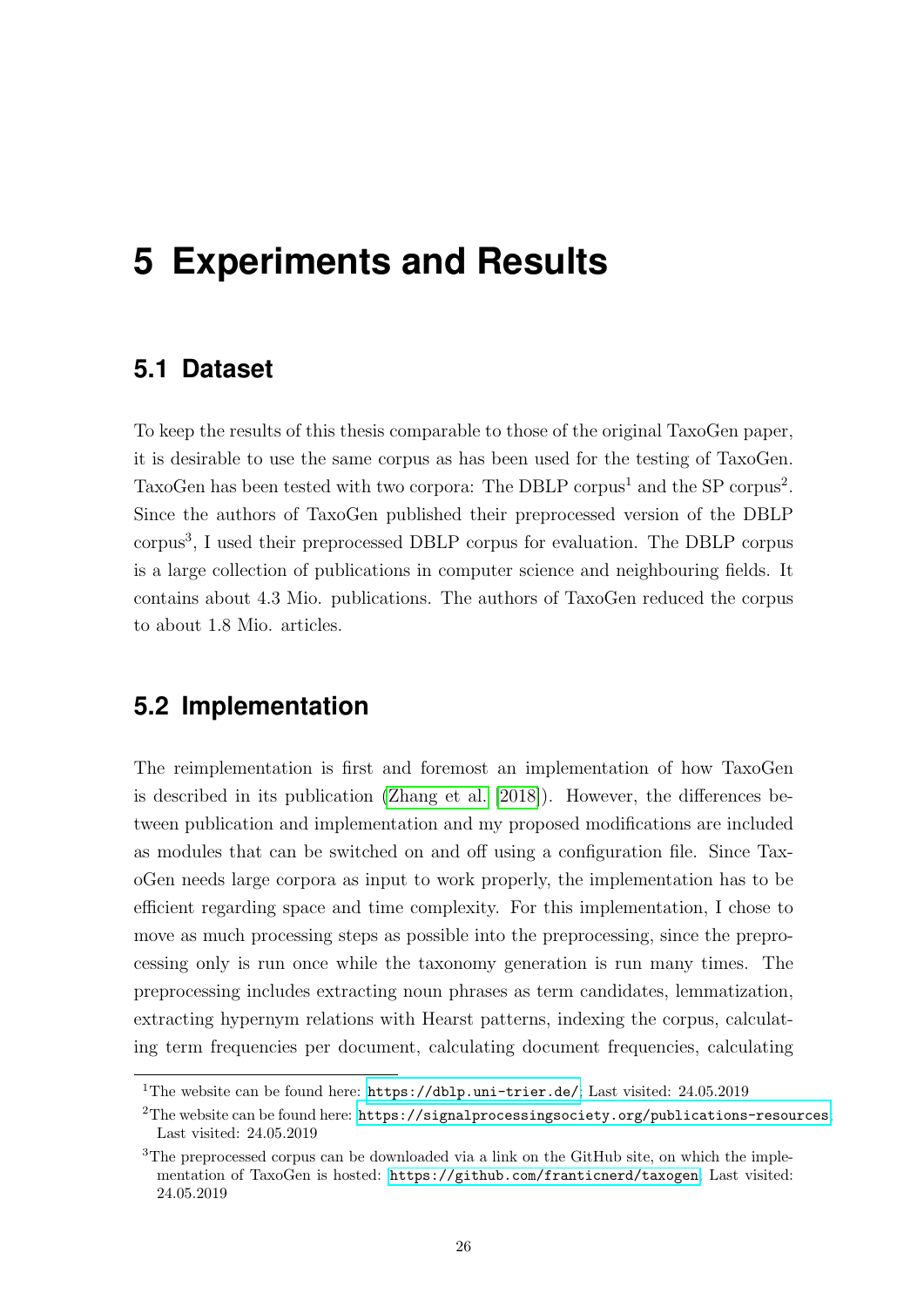document lengths, training global embeddings, calculating document embeddings and training the hypernym classifier. This means that during the actual generation of the taxonomy no text has to be processed, which makes the taxonomy generation less space and time consuming.

Two distinct preprocessing pipelines are set up: one starting with the initial raw corpus downloaded from the DBLP website and one starting with the preprocessed corpus provided by the authors of TaxoGen. All results in this thesis are produced with the preprocessing relying on the already preprocessed corpus from the authors of TaxoGen to enable better comparability. However, for further development it might be attractive to switch to the preprocessing pipeline starting from the raw corpus, since it allows to additionally lemmatize terms (including MWEs) and is simple to expand.

The integration of the ELMo embeddings was not possible as planned and described in section [4.1.2.](#page-25-3) The averaging of a term's embeddings of all occurrences in a subcorpus took up either too much RAM when loading all necessary embeddings at once or was too slow when loading one embedding at a time. Thus, for the evaluation of TaxoGen with ELMo embeddings I did not use any local embeddings, instead I always used the global embeddings, even at the deeper levels of the taxonomy.

There are several hyper-parameters that need to be set for TaxoGen. The TaxoGen implementation contains some additional restrictions, also implemented through parameters. All of those parameter-settings are described in table [3.](#page-0-0)

| Name       | Description                                                  | Value          |
|------------|--------------------------------------------------------------|----------------|
| n_clusters | The number of clusters per level.                            | 5              |
| threshold  | The threshold to push term up.                               | 0.25/0.35      |
| max_iter   | The maximum number of spherical clustering iterations per    | 5              |
|            | level.                                                       |                |
| max_depth  | The maximum depth of the taxonomy.                           | $\overline{4}$ |
| n_expand   | How many terms near the cluster center should be used to     | 200            |
|            | extract documents for embedding training as described at the |                |
|            | end of section 3.4.                                          |                |
| n_incl     | How many terms near the cluster center should be used to     | -10            |
|            | collect documents for the topic $C$ in equation 4.4.         |                |

Table 1: Parameter settings.

The two values for the threshold parameter stand for a threshold of 0.25 for the top level of the taxonomy and a threshold of 0.35 for all levels below.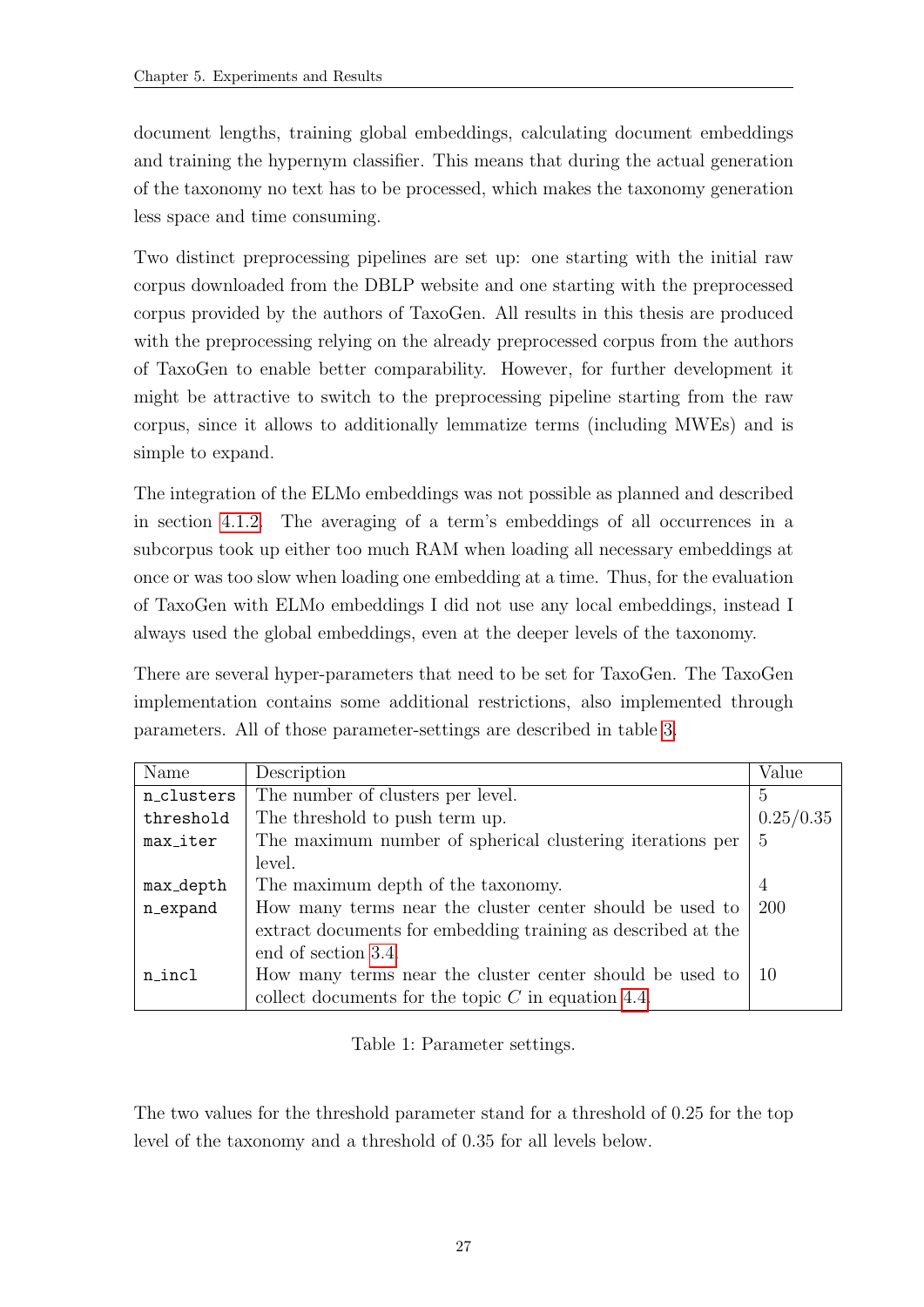The code for the reimplementation, building on top of TaxoGen and for the evaluation can be found here: [https://github.com/jagol/BA](https://github.com/jagol/BA_Thesis) Thesis<sup>4</sup>

## <span id="page-33-0"></span>**5.3 Evaluation**

#### <span id="page-33-1"></span>**5.3.1 General Procedure**

To separate the effects of the different changes proposed, testing all different combinations of the proposed changes would be desirable. However, this would result in over 20 versions to evaluate. To limit the number of generated taxonomies, which have to be evaluated I conducted the following procedure: I first tested TaxoGen with different embedding versions. I then tested the different clustering algorithms only with those embeddings that performed best. Lastly, I tested the labeling score only with the embeddings and clustering algorithm that performed best.

#### <span id="page-33-2"></span>**5.3.2 Metrics**

It is not an easy question how a topical taxonomy should be evaluated. For this evaluation, I tried to follow TaxoGen's evaluation as closely as possible to ensure  $\alpha$  comparability. Zhang et al. report a relation accuracy<sup>5</sup>. The relation accuracy "aims at measuring the portions of the true positive parent-child relations in a given taxonomy."<sup>6</sup>. But, there are three open questions with this metric:<sup>7</sup>

1. How do Zang et al. get the information to compute a relation accuracy? Accuracy in the context of binary classification is defined as:

$$
ACC = \frac{True \ Positive + True \ Negative}{True \ Positive + True \ Negative + False \ Positive + False \ Positive} \tag{5.1}
$$

However, when automatically constructing a taxonomy without having a gold taxonomy, we do not know the number of True Negatives and the number of False Negatives. It is therefore impossible to calculate a relation accuracy in this context. I assume that Zhang et al. instead computed the relation

<sup>4</sup>Last visited: 24.05.2019

<sup>&</sup>lt;sup>5</sup>They also report a cluster quality and term coherency. However, I focus on relation accuracy in this thesis as it the most important metric to measure the quality of taxonomy.

 ${}^{6}$ [Zhang et al.](#page-48-2) [\[2018\]](#page-48-2)

<sup>&</sup>lt;sup>7</sup>I contacted the authors to ask them these questions about their evaluation, but they did not respond.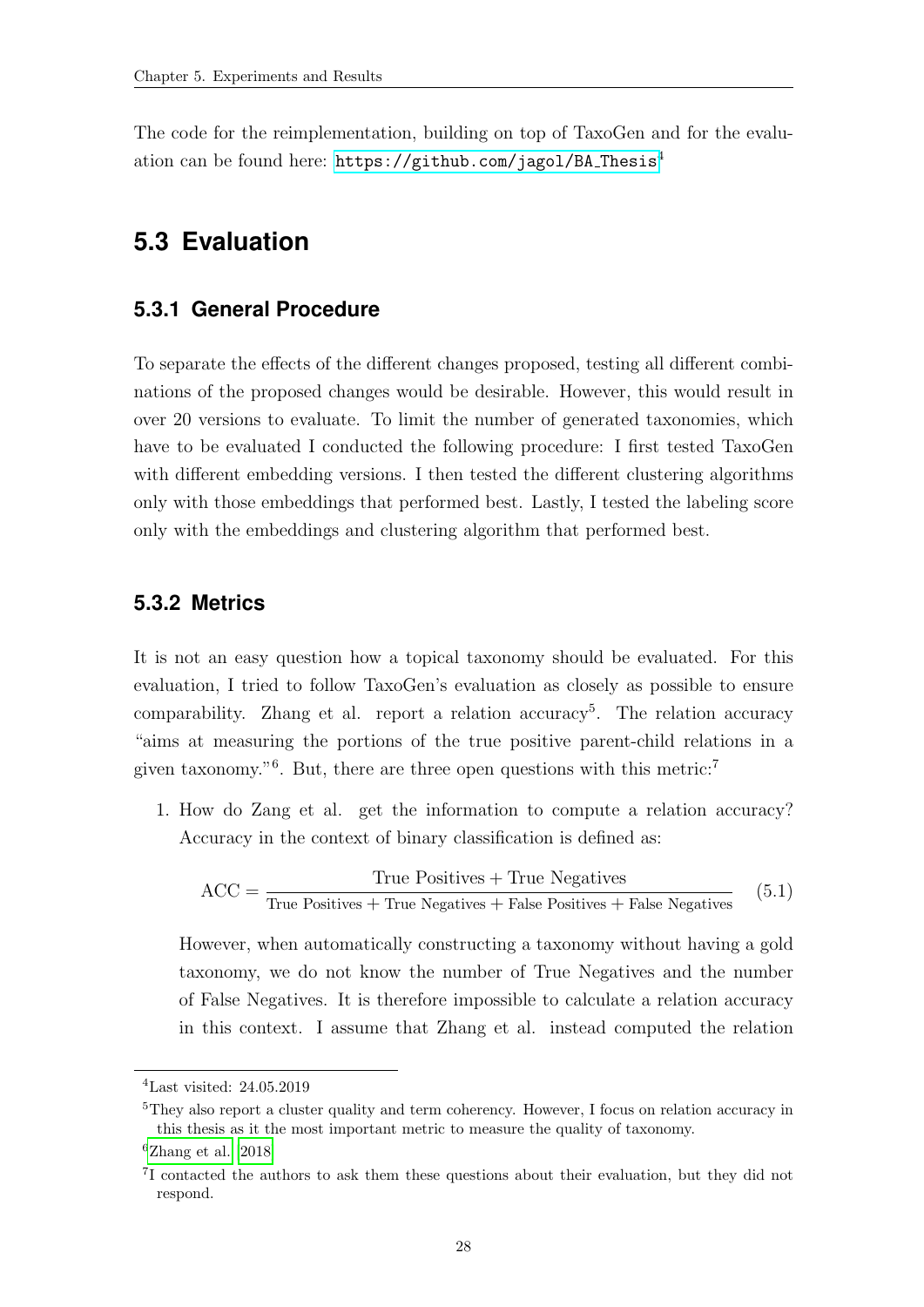precision, which is defined as follows:

$$
PRE = \frac{True \; Positive}{True \; Positive + False \; Positive} \tag{5.2}
$$

Relation precision only needs the number of True Positives and False positives, which can be obtained by extracting relations out of the taxonomy and annotating them.

- 2. Are these parent-child relations between topics or between terms? A parentchild relation could denote a relation between a parent topic and a child topic. Or it could denote a relation between a term in the parent topic and a term in the child topic. For example, it could denote the relation between the term with the highest score in the parent topic and the term with the highest score in the child topic.
- 3. What are the necessary conditions for a valid parent-child relation? In a narrow sense, a parent-child relation could denote a hypernym-hyponym relation. In a wider sense it could mean, that the child is in some way a subtoptic of the parent.

To give consideration to all possible interpretations of how TaxoGen was evaluated, I employ three different metrics:

- **Hypernym relation precision:** This is a term-level metric. For this metric I view a parent-child relation as a relation between the highest scoring term in the parent topic and the highest scoring term in the child-topic. The relation is valid, if the child term is a hyponym of the parent term.
- **Is-subtopic relation precision:** This is a term-level metric too. For this metric I view a parent-child relation as a relation between the highest scoring term in the parent topic and the highest scoring term in the child-topic. The relation is valid, if the child term can be viewed as a subtopic of the parent term. A subtopic-relation can be a hypernym relation, a meronym-relation or anything that comes up immediately when the parent topic is discussed.
- **Is-subtopic relation precision topic level:** This is a topic-level metric. For this metric I view a parent-child relation as a relation between two entire topics. Each topic is a set of words. The relation is valid if most terms in the child topic generally can be viewed as a subtopic of the terms in the parent topic.

In section [6.3](#page-40-1) I further discuss these metrics. For each generated taxonomy I extracted its relations and sampled 100 random relations per metric. For the case of topic-level relation precision, the taxonomy often contained less than 100 relations.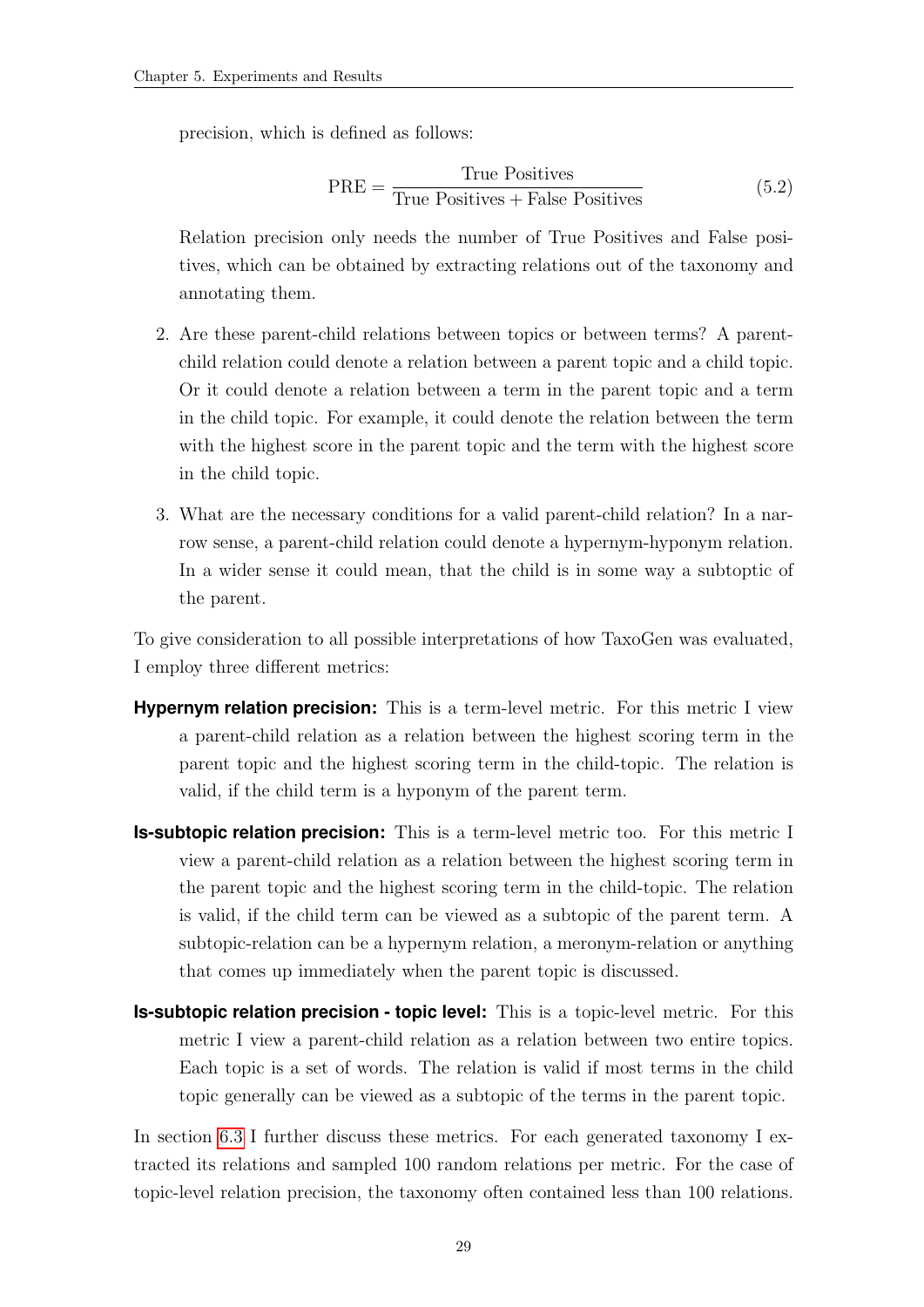This can happen if there are nodes to whom no terms have been pushed up, because the no representativeness scores are below the threshold for pushing up terms. If this was the case, I just used all relations in the taxonomy.

### <span id="page-35-0"></span>**5.3.3 Evaluation Results**

Table [2](#page-0-0) contains the obtained results and table [3](#page-0-0) contains explanatory descriptions.

|                       |                | $Hyp-RP$ |       |           |                          | Is-sub-RP |       |           |                          | $Is-sub-RP-TL$ |       |           |  |
|-----------------------|----------------|----------|-------|-----------|--------------------------|-----------|-------|-----------|--------------------------|----------------|-------|-----------|--|
|                       | TР             | FP       | Total | RΡ        | TР                       | FP        | Total | RP        | TР                       | FP             | Total | <b>RP</b> |  |
| TaxoGen               |                |          |       | $0.775$ ? | $\overline{\phantom{a}}$ |           |       | $0.775$ ? | $\overline{\phantom{a}}$ |                |       | $0.775$ ? |  |
| $W2V+SPKm$ (ReImpPub) | $\overline{2}$ | 98       | 100   | 0.02      | 9                        | 91        | 100   | 0.09      | 5                        | 6              | 14    | 0.36      |  |
| $W2V+SPKm$ (ReImpImp) | $\overline{2}$ | 98       | 100   | 0.2       | 35                       | 65        | 100   | 0.35      | 35                       | 16             | 51    | 0.69      |  |
| $GloVe + SPKm$        | 7              | 93       | 100   | 0.07      | 40                       | 60        | 100   | 0.4       | 18                       | 15             | 33    | 0.55      |  |
| ELMo+SPKm             | $\overline{2}$ | 98       | 100   | 0.02      | 19                       | 81        | 100   | 0.19      | 14                       | 86             | 100   | 0.14      |  |
| $W2V+Ward$            | 6              | 94       | 100   | 0.06      | 23                       | 77        | 100   | 0.23      | 15                       | 17             | 32    | 0.47      |  |
| $W2V + CompL$         | $\overline{2}$ | 98       | 100   | 0.02      | 18                       | 82        | 100   | 0.18      | 12                       | 18             | 30    | 0.40      |  |
| $W2V + SPKm + Hvp$    | 3              | 97       | 100   | 0.03      | 43                       | 57        | 100   | 0.43      | 37                       | 14             | 51    | 0.73      |  |
| $W2V+SPKm+Incl$       |                | 99       | 100   | 0.01      | 39                       | 61        | 100   | 0.39      | 39                       | 12             | 51    | 0.76      |  |
| $W2V+SPKm+Hyp+Incl$   |                | 99       | 100   | 0.01      | 40                       | 60        | 100   | 0.4       | 39                       | 12             | 51    | 0.76      |  |

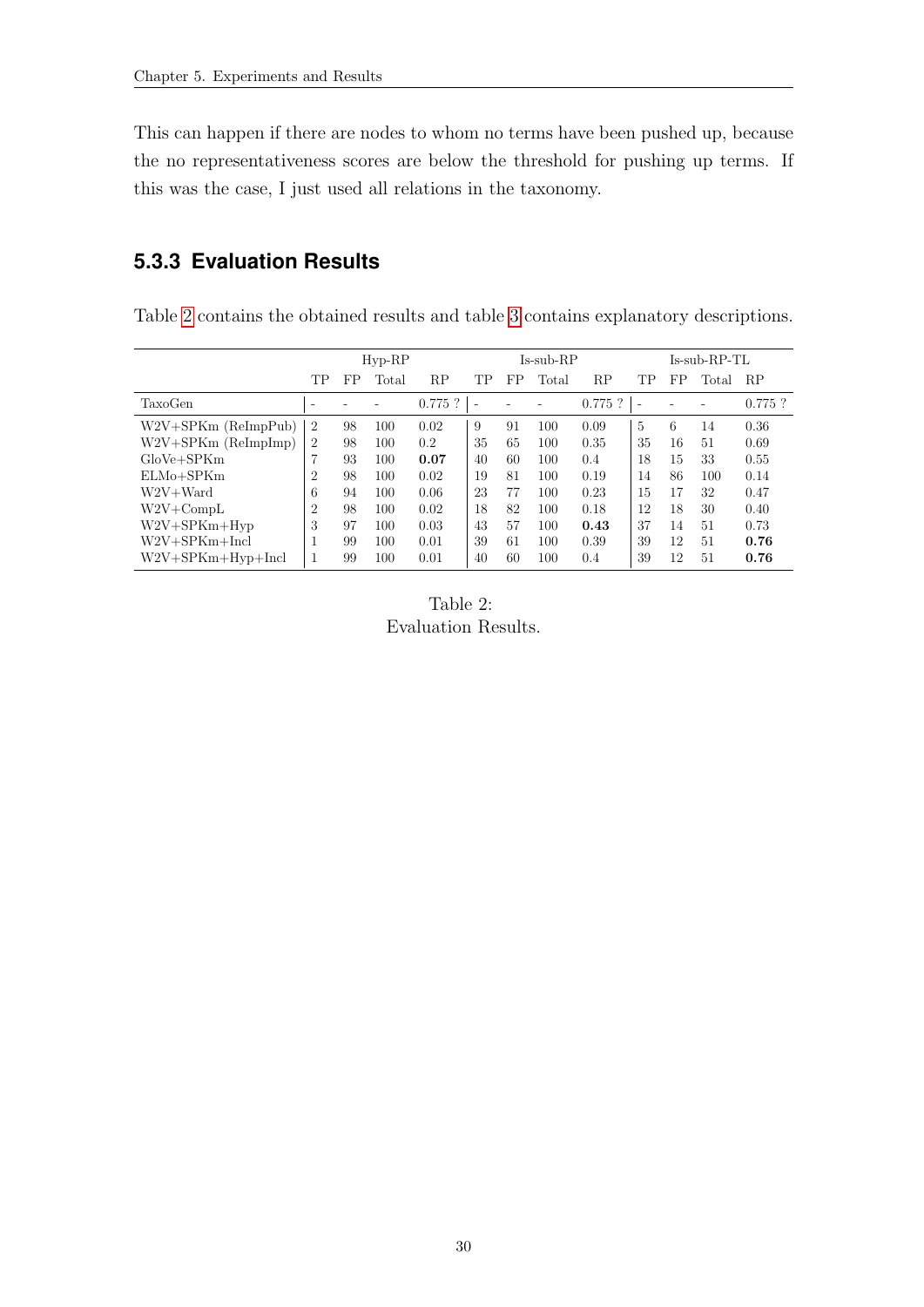| Short name        | Description                                                             |
|-------------------|-------------------------------------------------------------------------|
| TaxoGen           | The results reported in the TaxoGen publication [Zhang et al., 2018].   |
|                   | It is not clear which interpretation of a parent-topic relation was de- |
|                   | ployed by Zhang et al. Therefore, the result is listed in every column, |
|                   | but with an question mark.                                              |
| ReImpPub          | The reimplementation of TaxoGen as it is described in its publication.  |
|                   | The threshold to push terms up is set to $0.0005$ , since the represen- |
|                   | tativeness scores are generally much lower if the score is implemented  |
|                   | as described in the publication.                                        |
| ReImpImp          | The reimplementation of how TaxoGen including the differences           |
|                   | found.                                                                  |
| W <sub>2</sub> V  | TaxoGen with Skip-Gram embeddings (named after the alternative          |
|                   | name $Word2Vec$ ).                                                      |
| GloVe             | TaxoGen with GloVe embeddings.                                          |
| ELMo              | TaxoGen with ELMo embeddings.                                           |
| <b>SPKm</b>       | TaxoGen with Spherical K means clustering.                              |
| Ward              | TaxoGen with Ward clustering.                                           |
| AvgL              | TaxoGen with average linkage agglomerative clustering.                  |
| Comp <sub>L</sub> | TaxoGen with complete linkage agglomerative clustering.                 |
| Hyp               | TaxoGen with the label score only considering center similarity and     |
|                   | hyponym score.                                                          |
| Incl              | TaxoGen with the label score only considering center similarity and     |
|                   | inclusion score.                                                        |
| $Hyp+Incl$        | TaxoGen with the full label score as described in section 4.3.          |

Table 3: Short name descriptions

As table [2](#page-0-0) shows, according to the hypernym relation precision the configuration using GloVe embeddings (GloVe+SPKm) performed best. According to the is-subtopic relation precision the configuration using only the hypernym classification score (W2V+SPKm+Hyp) performed best. And according to the

is-subtopic-topic-level relation precision the configuration using the full label score and the configuration using only the distributional inclusion score

(W2V+SPKm+Incl and W2V+SPKm+Hyp+Incl) performed best. Comparing the relation precisions of TaxoGen and its reimplementation including the differences found (ReImpImp) suggests that the score of 0.775 reported by Zhang et al. actually refers to a topic level relation precision. Overall the reimplementation scores lower than the original implementation but the additional labeling score closes the gap to the original implementation. Possible reasons for these differences in the results are discussed in section [6.1.](#page-39-1)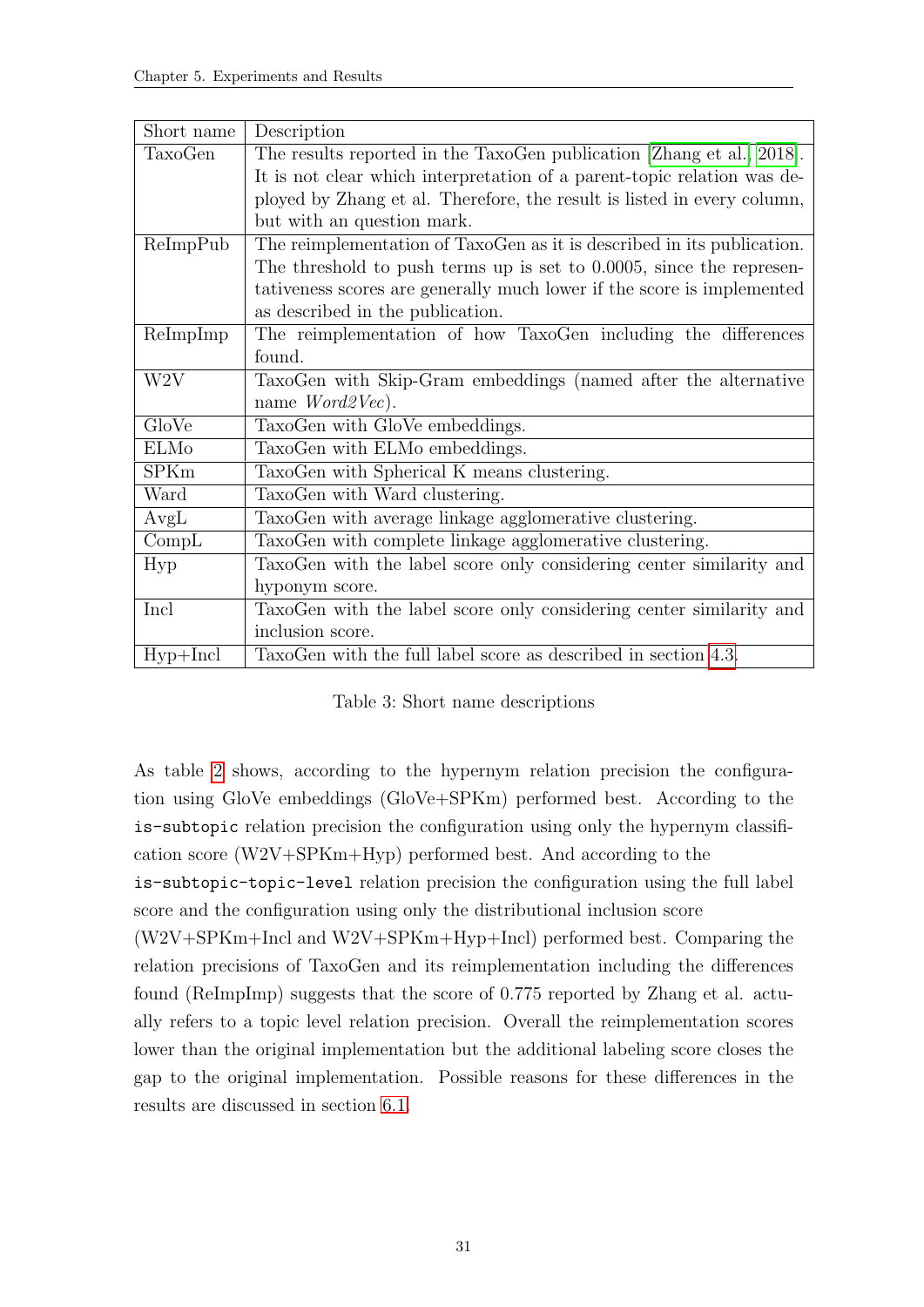

Figure 1:

A part of the taxonomy generated by Skip-Gram embeddings, spherical-k-means clustering and the full label score (W2V+SPKm+Hyp+Incl).

Figure [1](#page-0-0) shows the taxonomy generated by using Skip-Gram embeddings, spherical k-means clustering and the full labeling score  $(W2V+SPKm+Hyp+Incl)$ . The top node is divided into five topics. The obvious odd one out is the fourth topic with only one term dopamine. This term cannot be seen as general in any way and is an obvious error. The other four topics on the top level revolve around text processing, kernel methods and machine learning, intelligent agents and cryptography related topics. However, there is noise in the topics. For example the topic of intelligent agents is mixed with e-commerce terms and contains the term crisis management. The hierarchy of the topics is not as clear as would be desirable. The second topic on the top level, revolving around machine learning, already contains specific machine learning methods and not more general terms like machine learning or learning algorithms. Examining the subtopics of the machine learning topic shows that the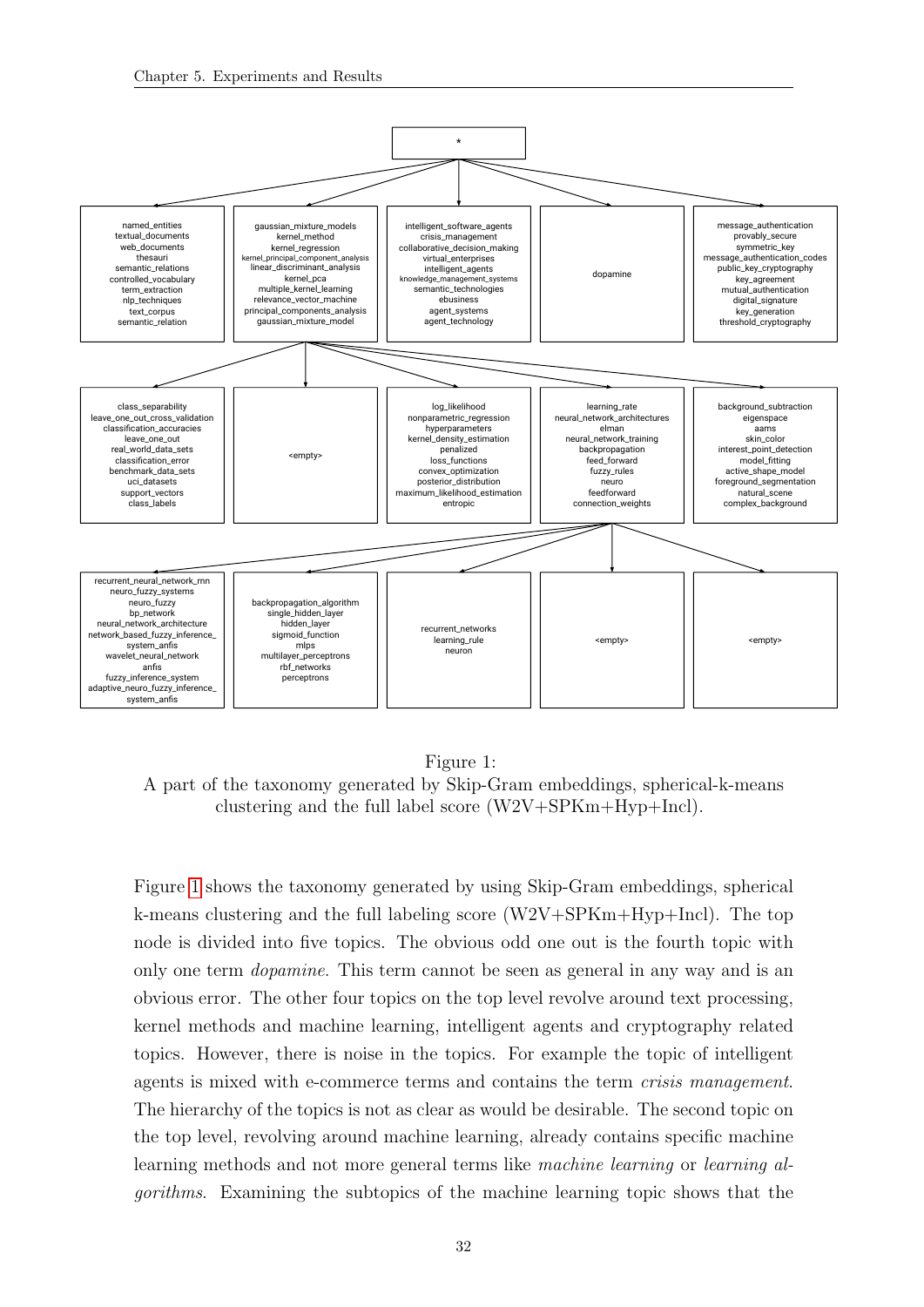terms in these subtopics are semantically related but not necessarily more specific. However, a comparison with the worst performing configuration (ELMo+SPKm) makes clear how the topics above are coherent to quite a high degree.



Figure 2: The top level of the taxonomy generated using ELMo embeddings (ELMo+SPKm).



Figure 3: The top level of the taxonomy generated by the original TaxoGen implementation. The figure is taken from [Zhang et al.](#page-48-2) [\[2018\]](#page-48-2).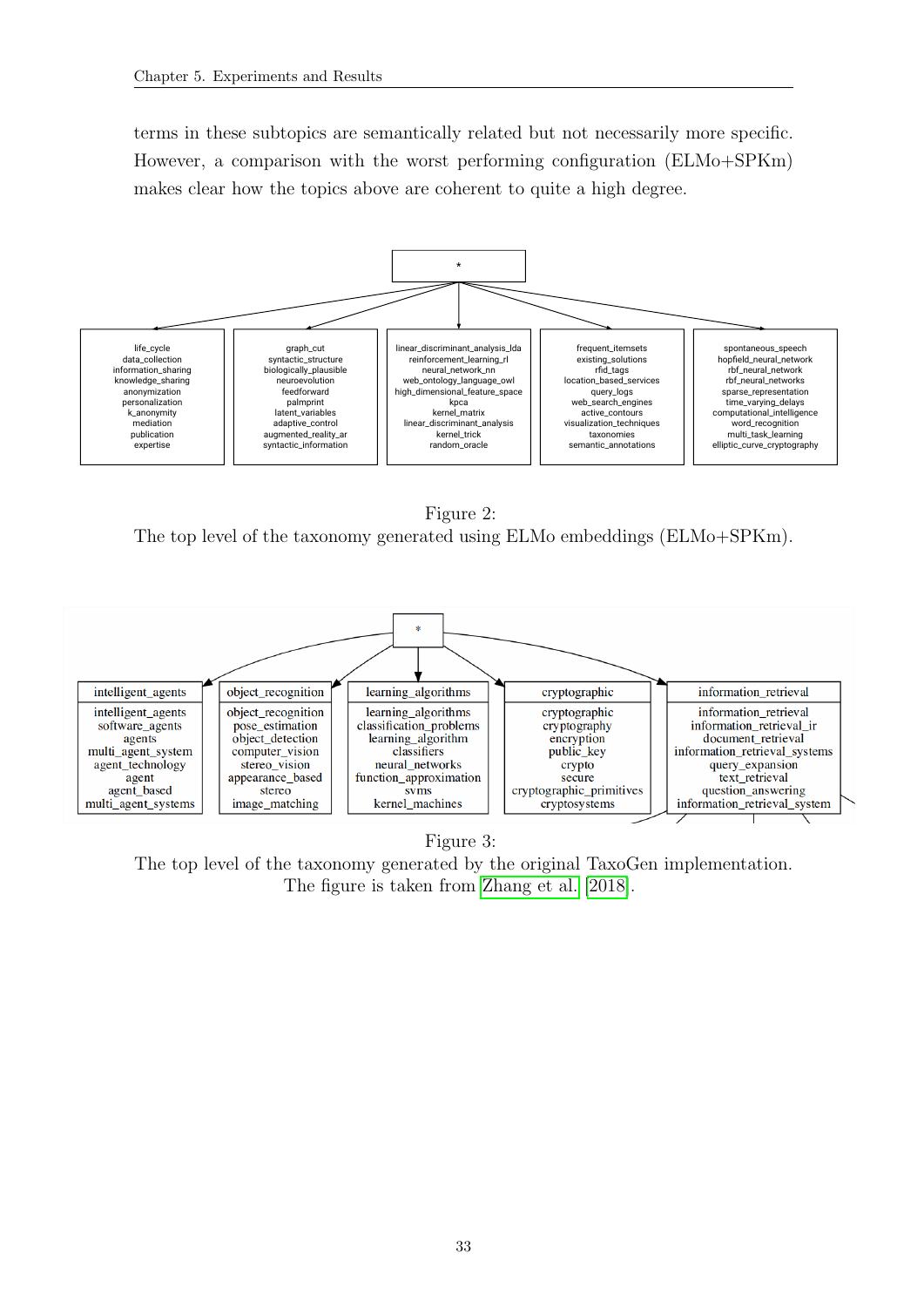## <span id="page-39-0"></span>**6 Discussion**

### <span id="page-39-1"></span>**6.1 Comparison with the TaxoGen Results**

The results of the reimplementation of TaxoGen considerably differ from the results in the original implementation. The TaxoGen reimplementation which includes the differences found (ReImpImp) clearly yields better results than the TaxoGen reimplementation that strictly follows the publication's descriptions (ReImpPub). Assuming that the relation precision reported in the TaxoGen publication refers to topic-level evaluation, the reimplementation obtains results that are slightly worse. Manually comparing the coherency of the individual topics in figures [1](#page-0-0) and [3](#page-0-0) shows that the results from the reimplementation (ReImpImp) do clearly not have the same quality as the results from the original TaxoGen implementation.

This difference in results could have a number of possible reasons: Small implementation differences of the Skip-Gram algorithm could have a snowball effect like described in section [3.4.](#page-20-0) Other implementation-specific details, like the exclusion of terms in a cluster if they are not contained in the local embedding model, might also play a role in the generation of different results between the implementations.<sup>1</sup> However, it is not likely that such small differences in the implementation would produce such a different outcome. It is also possible that there are hidden errors in the code of the reimplementation. However, the key parts of the system are unittested and therefore probably do not contain errors. A last possibility is that there are more differences between the original implementation of TaxoGen and how it is described in the paper. My analysis of the implementation concentrated on the adaptive spherical clustering, local embedding training and calculation of the representativeness score of TaxoGen but not, for example, on how data is loaded or how it is passed between the different system modules. Future efforts to improve the reimplementation could focus on these other parts of the system, which are not at the core of the proposed system but may nevertheless be essential for the kind of results produced.

<sup>&</sup>lt;sup>1</sup>It is possible that a term does not have a local embedding. This happens if the corpus extracted for local embedding training does not contain the term in question.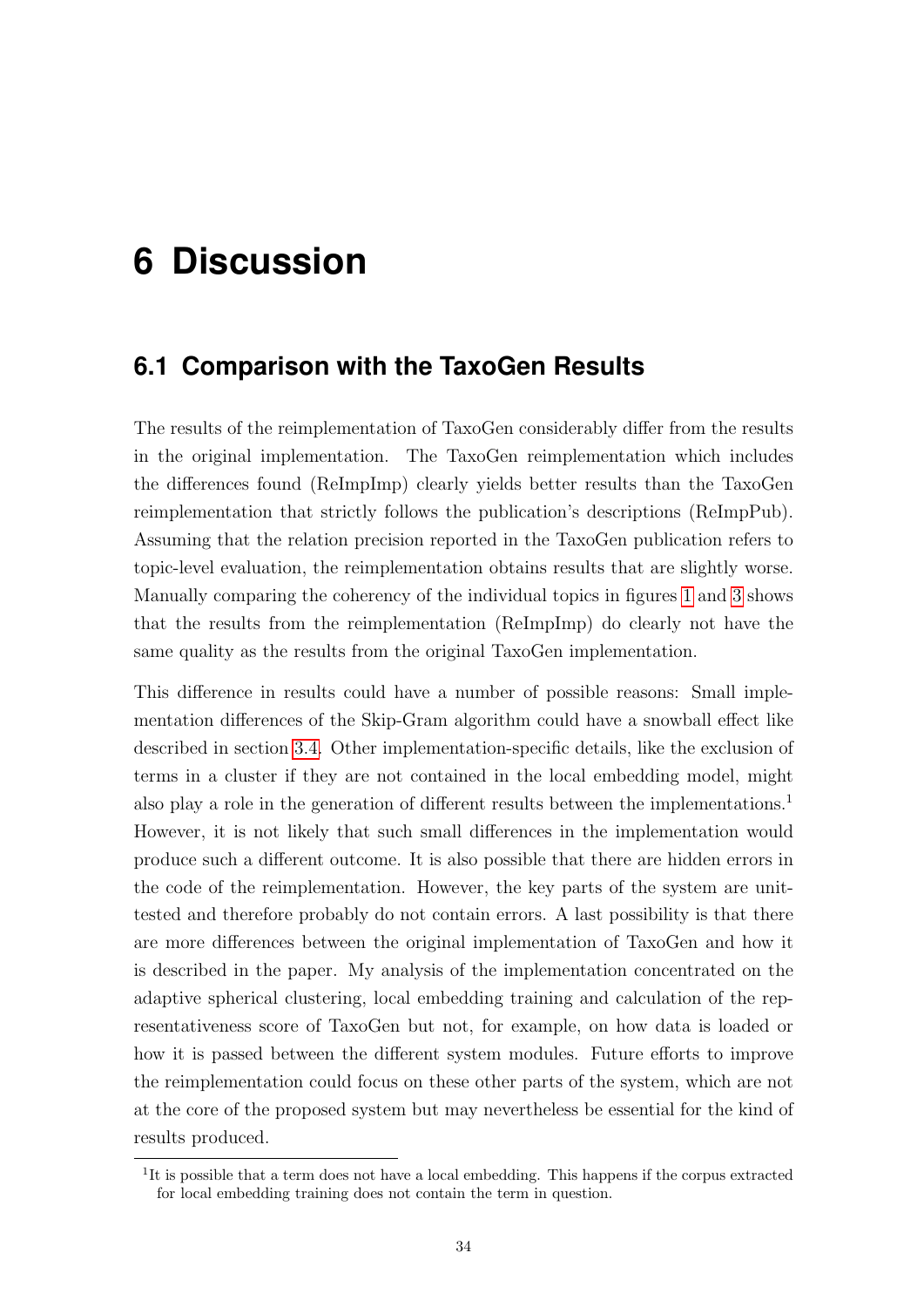## <span id="page-40-0"></span>**6.2 Comparison between Different Versions**

On the embedding level, the Skip-Gram embeddings performed best. The GloVe embeddings performed better according to hyponym and is-subtopic relation precision but worse in the topic-level evaluation. The ELMo embeddings performed by far the worst showing that the higher dimensionality could not make up for the lack of local embeddings. On the clustering level, spherical k-means clustering performed better than the agglomerative clustering techniques. This shows that enforcing similar cluster sizes, as done by k-means and spherical k-means clustering, is not a problem. Instead it has a positive effect. From the agglomerative clustering techniques ward clustering performed better than complete linkage. These results are surprising. The cosine distance has proven to be a superior distance measure than the euclidean distance for many NLP tasks. Since complete linkage clustering is in this case configured to use the cosine distance and ward clustering is only possible with the euclidean distance, one would expect complete linkage clustering to have an advantage over ward clustering. However, ward as a linkage criterion outweighs the disadvantage of using the euclidean distance.

The proposed label score clearly improves the results. However, the full label score (W2V+SPKm+Hyp+Incl) and the configuration without the hyponym classification score (W2V+SPKm+Incl) perform equally good. Thus, the inclusion score is probably the deciding factor, not the hyponym classification score. For further analysis it would be interesting to test the hyponym classifier as a binary classifier in isolation. A low performing hyponym classifier could be explained through false positives in the Hearst pattern extraction which would act as noise in the training data.

## <span id="page-40-1"></span>**6.3 About the Evaluation of Topical Taxonomies**

Evaluating a topical taxonomy comes with several difficulties, since it is not clear what a topical gold taxonomy should look like. Two main questions emerge: (1) What kind of relations should the topical taxonomy actually depict? (2) If the relations are only vaguely defined, how should one decide if a relation is valid or not?

Regarding the first question: Simple, non-topical, taxonomies only contain hypernym relations. A hypernym relation can only exist between two single terms. It cannot exist between two topics. So, the question becomes what relation is depicted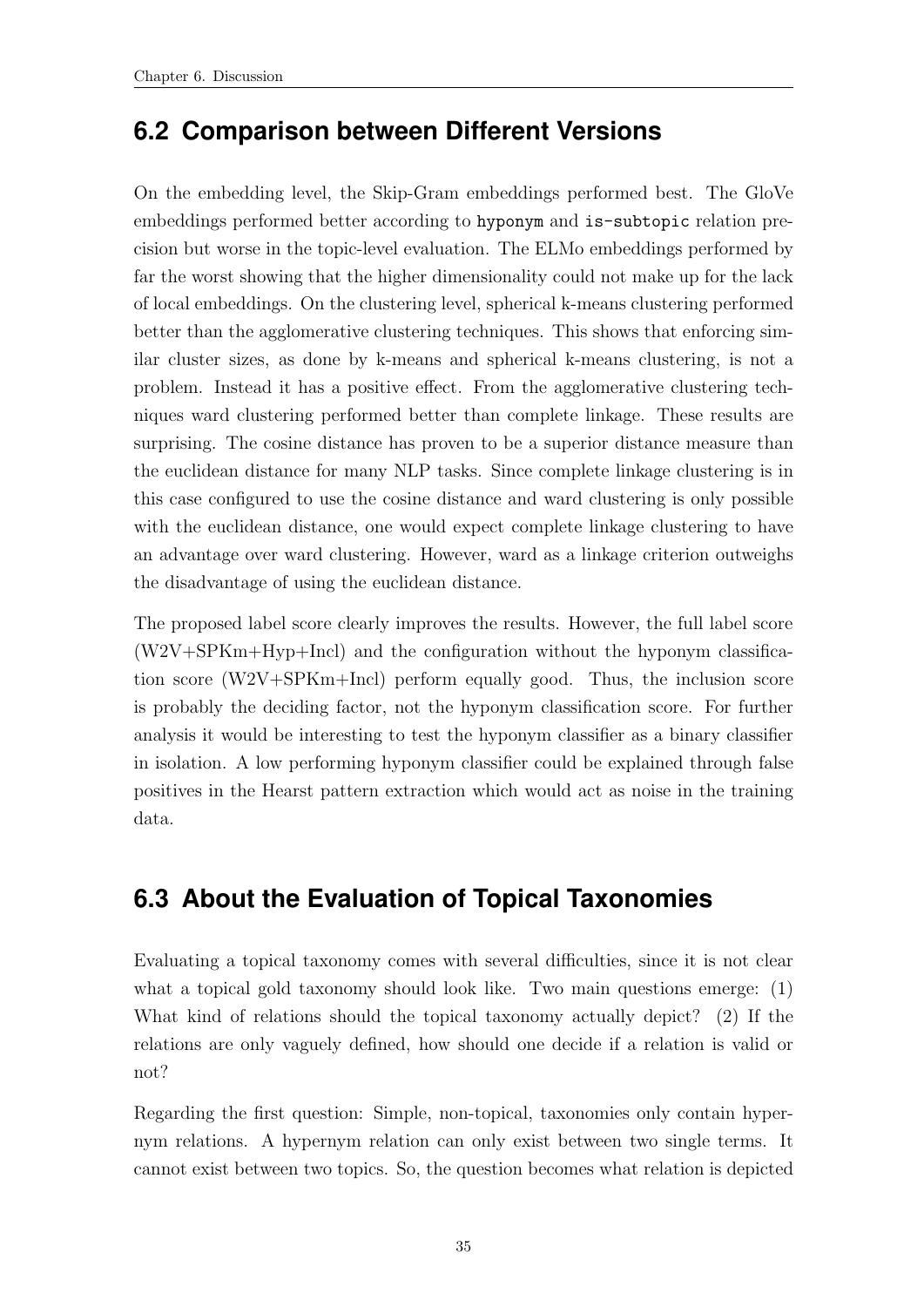instead. Two possible answers come to mind: The first one consists in saying that a parent and a child node should be in a relation where the child is a subtopic to the parent. I assume that this is what Zhang et al. where thinking of, when they evaluated their taxonomy. However, such a relation is vaguely defined and in different contexts different topics could be considered sub- or child topics of a parent topic. For example in the context of cyber security decryption could constitute a valid subtopic of risk, since decryption is a risk for, for example, classified digital information. But in the context of finance or politics, decryption would hardly qualify as a valid subtopic for risk. The second possible answer consists in stating that a hypernym relation should hold between the cluster label of the parent topic and the cluster label of the child topic. Additionally, each label has terms in its topic which are closely related to it. This could be named the taxonomy-plus view of topical taxonomies, since it views a topical taxonomy as a normal taxonomy, where each term in the taxonomy is additionally surrounded by other closely related terms.

Regarding the second question: If a topical taxonomy is interpreted as depicting is-subtopic relations, it is difficult to draw a line what a valid relation is, since the notion of a subtopic has no clear definition. One possible solution consists in developing further criteria a relation has to meet to be counted as valid. For the evaluation in this thesis, for the is-subtopic-topic-level-relation, I counted the relation in question as valid if at least one of the following three questions could be answered with yes:

- 1. Are some terms in the child topic in a hypernym relation with a term in the parent topic?
- 2. Are some terms in the child topic in a meronym relation with a term in the parent topic?
- 3. If there is a detailed discussion of the parent topic, is it highly likely that the child topic comes up?

A positive example for question 3 would be: "If the parent topic deep learning comes up, is it highly likely that the child topic recursive neural network comes up?" A negative example for question 3 would be: "If the parent topic deep learning comes up, is it highly likely that the child topic support vector machine comes up?"

Question 3. helps to cover cases which are not covered by hypernymy or meronymy, but where the child topic still should be counted as a subtopic. To clarify this using the example above: There is neither a hypernym nor a meronym relation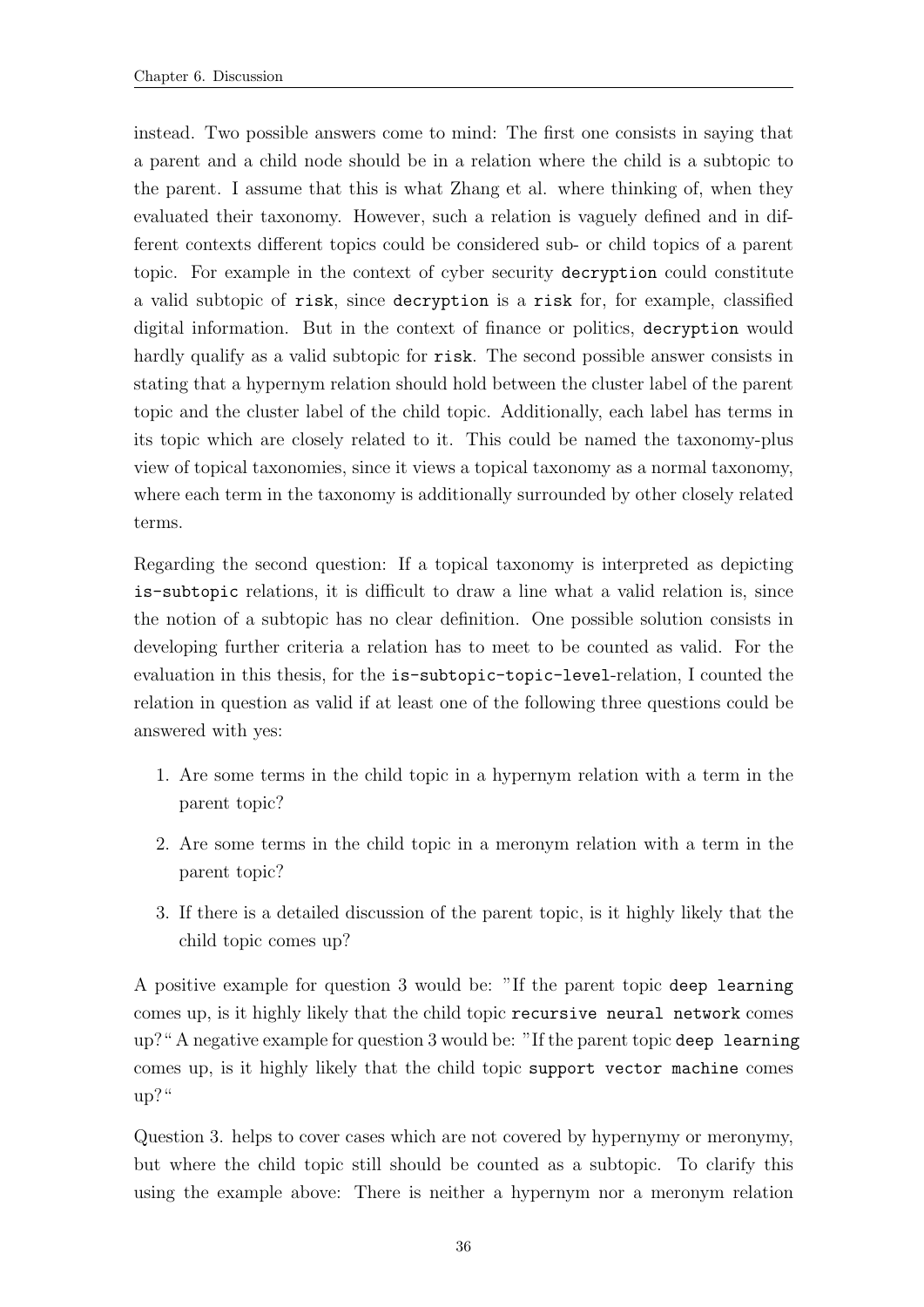between deep learning and recursive neural network. But recursive neural network still should count as a subtopic of deep learning. This is made possible by question 3. However, there is still vagueness in this criterion as there are cases where it is debatable if question 3 can be answered with yes. How much disagreement there is about how these questions should be answered and if a different or expanded set of questions would help to further make the relation boundaries clear could be measured with an inter-annotator agreement.

## <span id="page-42-0"></span>**6.4 Future Work**

What future work should be done depends on the current limitations of TaxoGen. Thus, this section is closely related to section [3.5,](#page-23-0) where some of the limitations of TaxoGen are described. An obvious next step is to further investigate why the two implementations differ in their results. But apart from that, there are several ideas for improvements:

**Lemmatization:** TaxoGen does no lemmatization. Although lemmatization is not part of the configurations evaluated in this thesis, it is already implemented and can easily be added to the pipeline.

**Number of subtopics:** The number of subtopics or clusters per level in the taxonomy is set to 5. However, it would be much more desirable for the number of clusters to depend on the input data points. There exist several methods, like knee analysis, to automatically find the number of clusters which group the data points in an optimal way. However, these methods come with a drawback of having to cluster multiple times to compare the clustering outcomes. This, in combination with the already iterative process of adaptive spherical clustering would make TaxoGen very time consuming. It is an open question how finding the best number of clusters can be made compatible with time constraints.

**Threshold to push terms up:** The threshold to push terms up is static; meaning that it does not change depending on the current distribution of representativeness scores. This can lead to empty topics, in the sense that they contain no terms. A threshold that dynamically moves up or down based on an analysis of the current distribution of representativeness scores could solve this problem.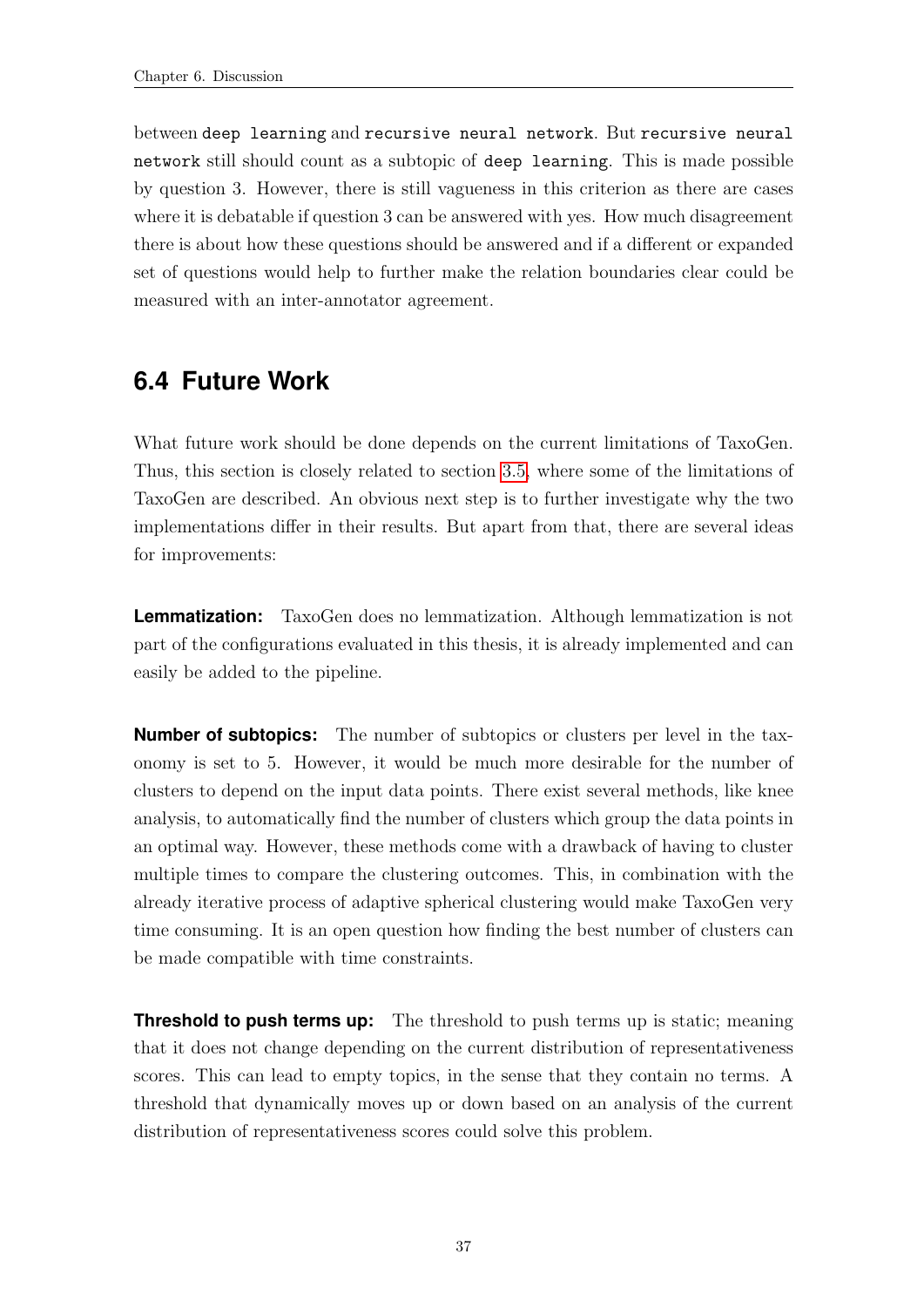**Taxonomy coherency:** Even if the terms in a taxonomy have been pushed into the correct topics and subtopics, the taxonomy can appear as incoherent if the topic labels are not related to each other in the same way. For example, if most or all relations between a parent topic and its child topics can be characterized as hypernym relations, this would be a coherent taxonomy. However, if the relations in a taxonomy between the labels of parent topics and child-topics are a mix of hypernymy, meronymy and other relations which would just be characterized as issubtopic, then this taxonomy would not be as coherent. The labeling score introduced in section [4.3](#page-28-0) constitutes a first step to ensure coherency, since it makes the labeling of child topics dependent of the top scoring terms (and thus also the label) of the parent topic. However, topic labels in this score are chosen using only a local context by considering the parent label. In future work, this approach could be extended to a taxonomy-wide, thus global, optimization for label coherency. The proposed labeling score could serve as a starting point for initial labeling of the topics. Then, global optimization could be deployed by systematically switching out topic labels to maximize a global coherency score.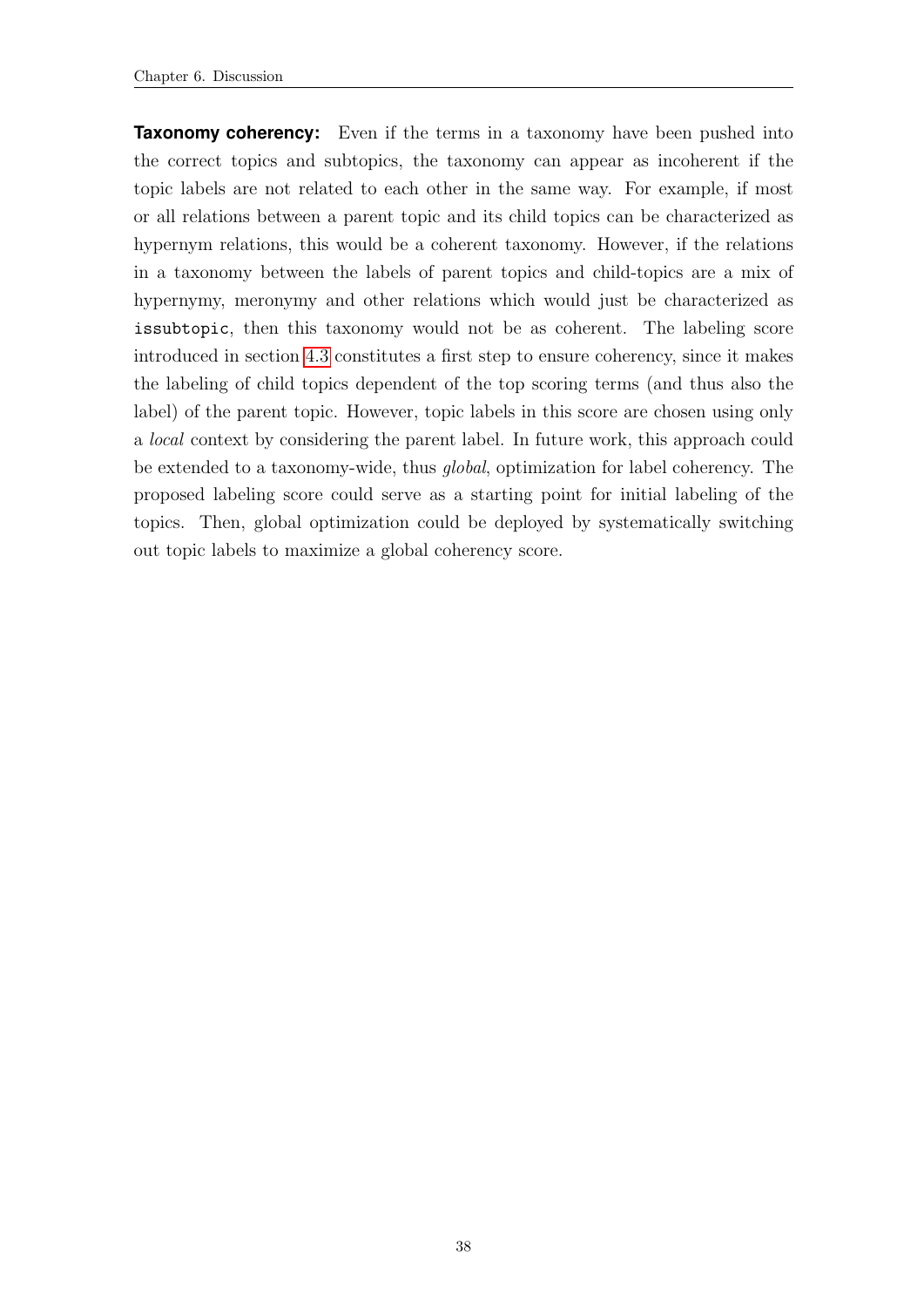## <span id="page-44-0"></span>**7 Conclusion**

The goal of this thesis was to reproduce the results of TaxoGen and enhance it with better embeddings, clustering algorithms and a new label score. I showed that to reproduce TaxoGen's results, techniques different from the descriptions in the publication and additional techniques not mentioned in the publication are needed. However, I was not able to exactly reproduce TaxoGen's results and it is not entirely clear where the reason lies. Testing TaxoGen with GloVe and ELMo embeddings did not lead to an improvement, showing that Skip-Gram-based embeddings are good enough for this purpose. However, I was not able to train local ELMo embeddings. If this was possible, the results for TaxoGen with ELMo embeddings probably would have been better. Testing TaxoGen with agglomerative clustering techniques showed that although they allow better for different cluster sizes, the quality of the taxonomy did not improve. I also proposed a label score which combines cosine similarity, a hyponym classification score and a distributional inclusion score. This label score significantly improved the relation precision. The improvement seems mostly due to the inclusion score, whereas the classification score does not have the same impact. Overall there still remains a lot of room for improvement. The topics are often noisy and the hierarchy of topics does not seem conclusive. In the last chapter I discussed how topical taxonomies can be evaluated in general and sketched several ideas how TaxoGen could be improved in the future. But it is not only necessary to improve and optimize the taxonomy generation techniques, it is also necessary to think about what exactly a topical taxonomy should be optimized for. I think that one of those optimization criteria is coherence. I proposed the label score as a first step into this direction.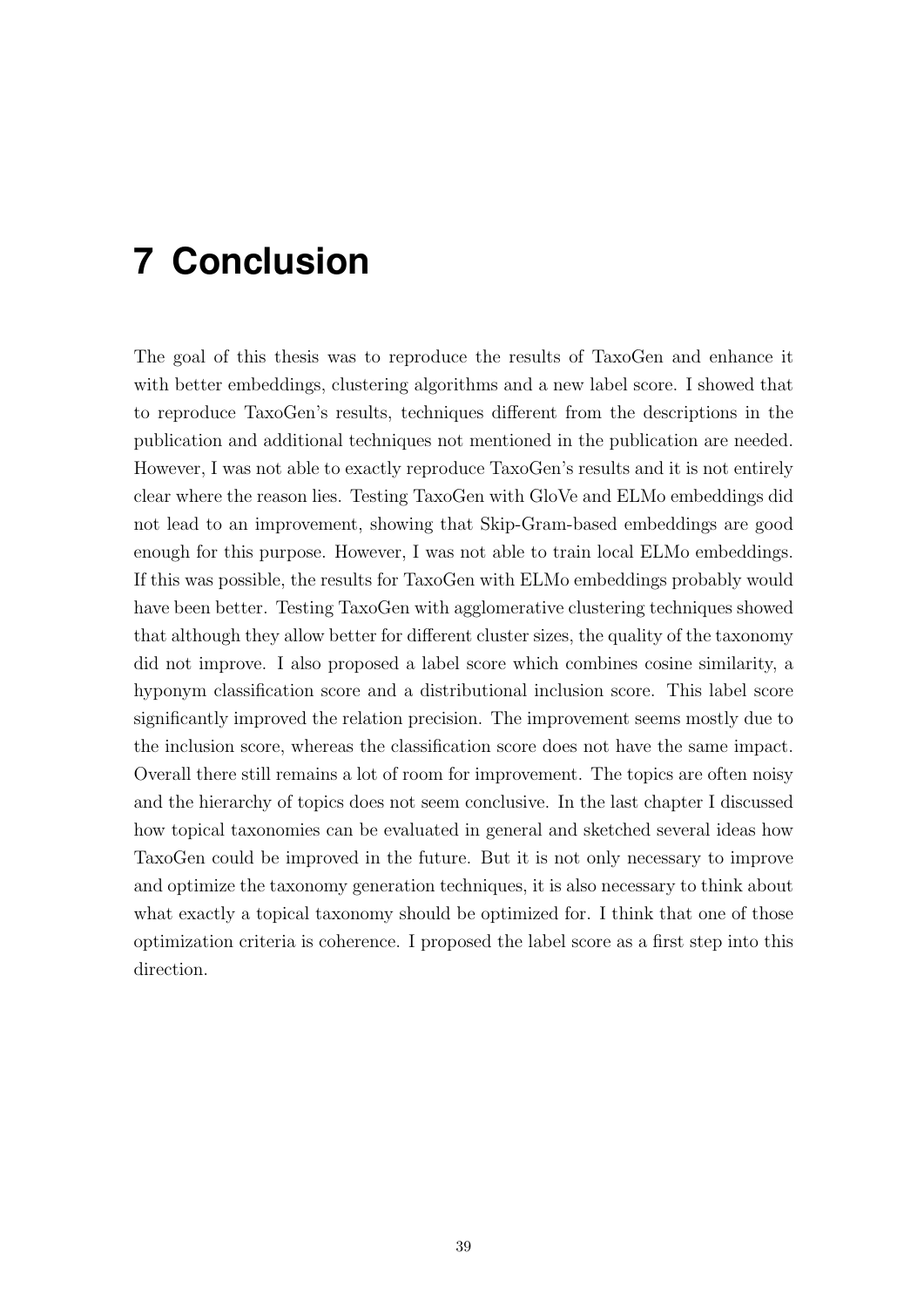## <span id="page-45-0"></span>**References**

- <span id="page-45-4"></span>D. Alfarone and J. Davis. Unsupervised learning of an is-a taxonomy from a limited domain-specific corpus. In Twenty-Fourth International Joint Conference on Artificial Intelligence, 2015.
- <span id="page-45-3"></span>T. L. Anh, J.-j. Kim, and S. K. Ng. Taxonomy construction using syntactic contextual evidence. In Proceedings of the 2014 Conference on Empirical Methods in Natural Language Processing (EMNLP), pages 810–819, 2014.
- <span id="page-45-8"></span>T. L. Anh, Y. Tay, S. C. Hui, and S. K. Ng. Learning term embeddings for taxonomic relation identification using dynamic weighting neural network. In Proceedings of the 2016 Conference on Empirical Methods in Natural Language Processing, pages 403–413, 2016.
- <span id="page-45-6"></span>Y. Bengio, R. Ducharme, P. Vincent, and C. Jauvin. A neural probabilistic language model. Journal of machine learning research, 3(Feb):1137–1155, 2003.
- <span id="page-45-7"></span>G. Bernier-Colborne and C. Barriere. Crim at semeval-2018 task 9: A hybrid approach to hypernym discovery. In Proceedings of The 12th International Workshop on Semantic Evaluation, pages 725–731, 2018.
- <span id="page-45-5"></span>G. Bordea, P. Buitelaar, S. Faralli, and R. Navigli. Semeval-2015 task 17: Taxonomy extraction evaluation (texeval). In Proceedings of the 9th International Workshop on Semantic Evaluation. Association for Computational Linguistics, 2015.
- <span id="page-45-1"></span>P. Buitelaar, P. Cimiano, and B. Magnini. Ontology learning from text: methods, evaluation and applications, volume 123. IOS press, 2005.
- <span id="page-45-9"></span>H.-Y. Chen, C.-S. Lee, K.-T. Liao, et al. Word relation autoencoder for unseen hypernym extraction using word embeddings. In *Proceedings of the 2018* Conference on Empirical Methods in Natural Language Processing, pages 4834–4839, 2018.
- <span id="page-45-2"></span>R. L. de Mantaras and L. Saitia. Comparing conceptual, divisive and agglomerative clustering for learning taxonomies from text. In 16th European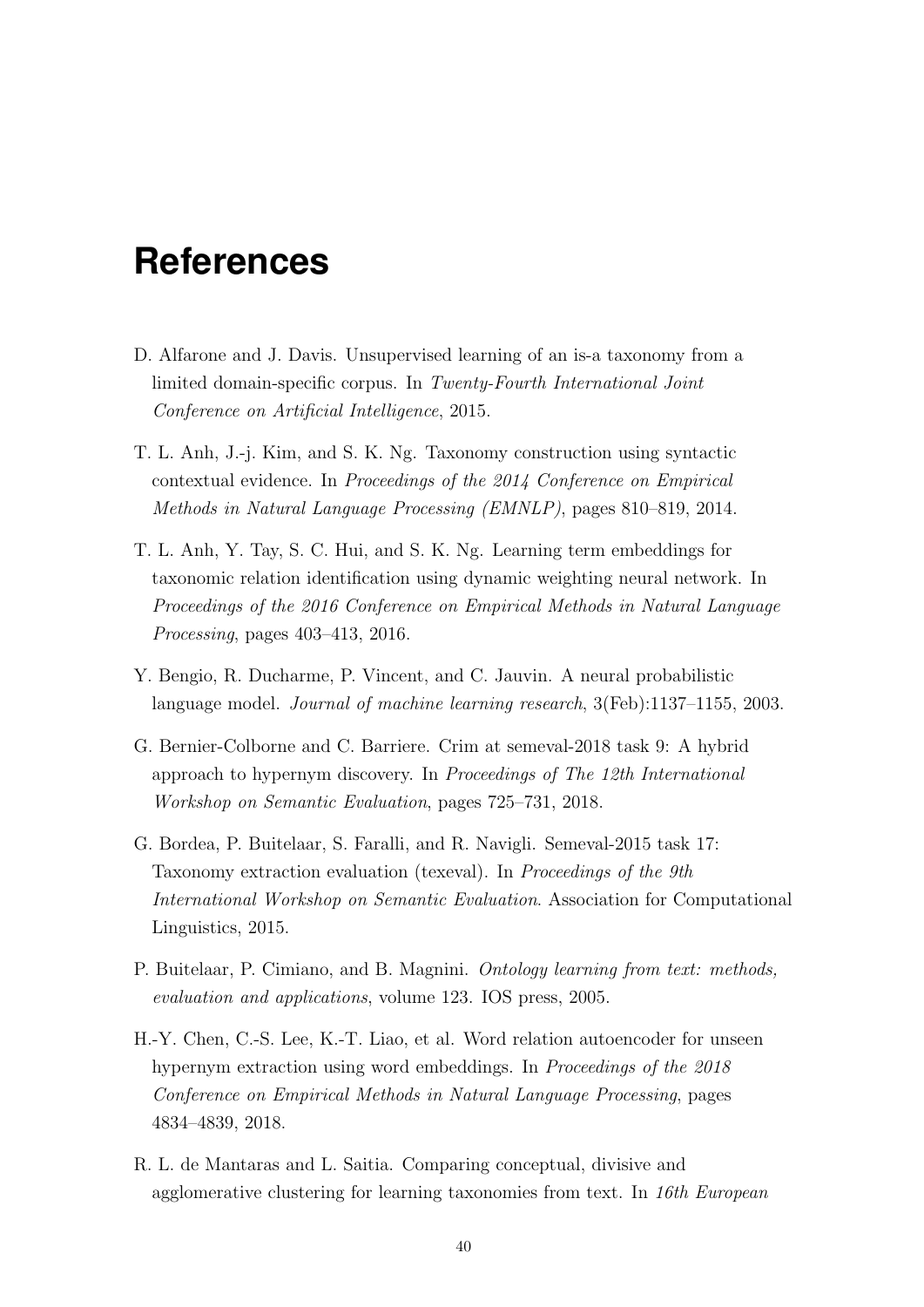Conference on Artificial Intelligence Conference Proceedings, volume 110, page 435, 2004.

- <span id="page-46-8"></span>I. S. Dhillon and D. S. Modha. Concept decompositions for large sparse text data using clustering. Machine learning, 42(1-2):143–175, 2001.
- <span id="page-46-0"></span>T. Fountain and M. Lapata. Taxonomy induction using hierarchical random graphs. In Proceedings of the 2012 Conference of the North American Chapter of the Association for Computational Linguistics: Human Language Technologies, pages 466–476. Association for Computational Linguistics, 2012.
- <span id="page-46-4"></span>R. Fu, J. Guo, B. Qin, W. Che, H. Wang, and T. Liu. Learning semantic hierarchies via word embeddings. In *Proceedings of the 52nd Annual Meeting of* the Association for Computational Linguistics (Volume 1: Long Papers), volume 1, pages 1199–1209, 2014.
- <span id="page-46-9"></span>M. Geffet and I. Dagan. The distributional inclusion hypotheses and lexical entailment. In Proceedings of the 43rd Annual Meeting on Association for Computational Linguistics, pages 107–114. Association for Computational Linguistics, 2005.
- <span id="page-46-2"></span>G. Grefenstette. Inriasac: Simple hypernym extraction methods. arXiv preprint arXiv:1502.01271, 2015.
- <span id="page-46-7"></span>J. A. Hartigan and M. A. Wong. Algorithm as 136: A k-means clustering algorithm. Journal of the Royal Statistical Society. Series C (Applied Statistics), 28(1):100–108, 1979.
- <span id="page-46-1"></span>M. A. Hearst. Automatic acquisition of hyponyms from large text corpora. In Proceedings of the 14th conference on Computational linguistics-Volume 2, pages 539–545. Association for Computational Linguistics, 1992.
- <span id="page-46-3"></span>G. Kruszewski, D. Paperno, and M. Baroni. Deriving boolean structures from distributional vectors. Transactions of the Association for Computational Linguistics, 3:375–388, 2015.
- <span id="page-46-6"></span>R. Kumar, P. Raghavan, S. Rajagopalan, and A. Tomkins. On semi-automated web taxonomy construction. In WebDB, pages 91–96, 2001.
- <span id="page-46-5"></span>O. Levy, S. Remus, C. Biemann, and I. Dagan. Do supervised distributional methods really learn lexical inference relations? In Proceedings of the 2015 Conference of the North American Chapter of the Association for Computational Linguistics: Human Language Technologies, pages 970–976, 2015.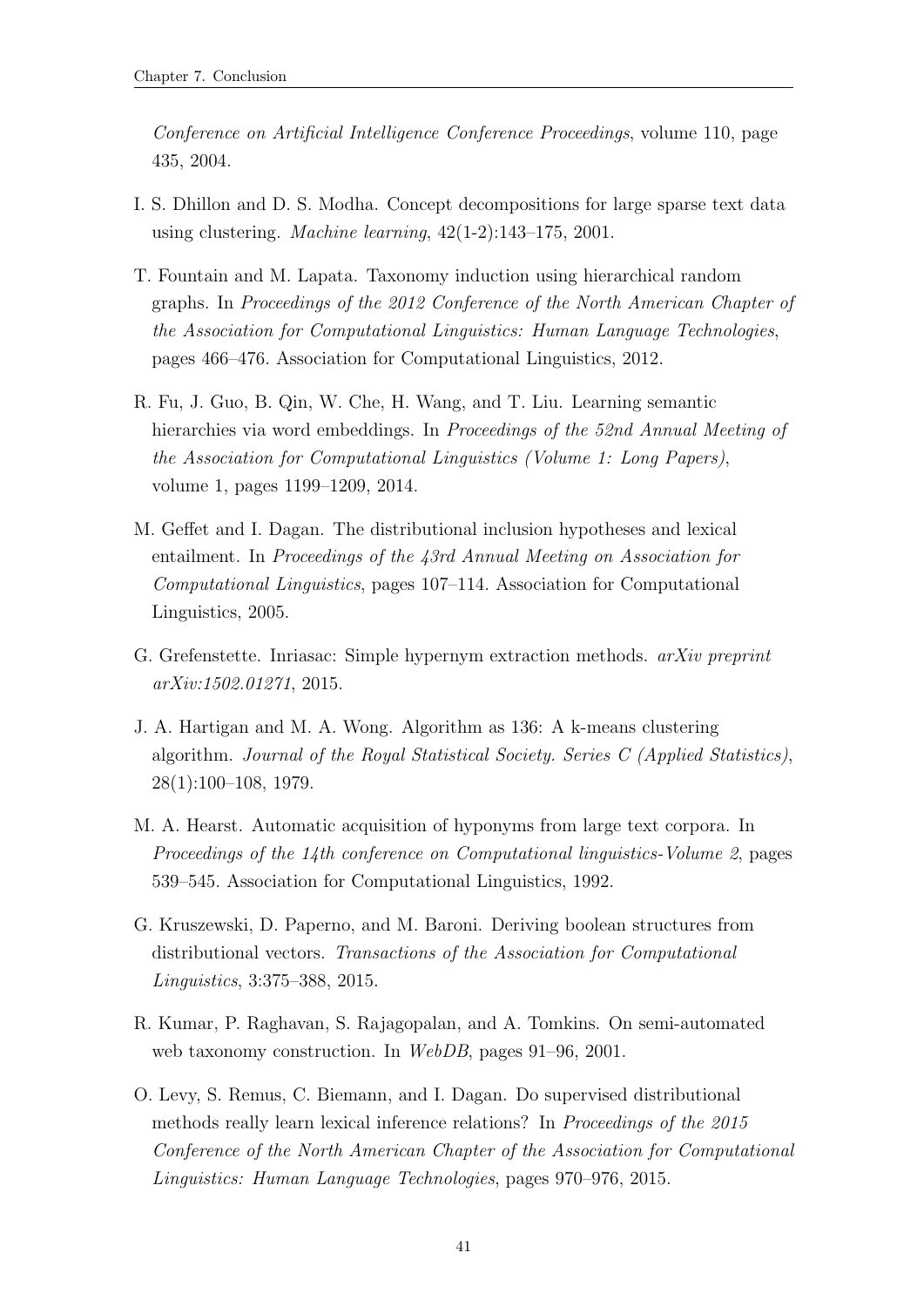- <span id="page-47-0"></span>X. Liu, Y. Song, S. Liu, and H. Wang. Automatic taxonomy construction from keywords. In Proceedings of the 18th ACM SIGKDD international conference on Knowledge discovery and data mining, pages 1433–1441. ACM, 2012.
- <span id="page-47-3"></span>T. Mikolov, K. Chen, G. Corrado, and J. Dean. Efficient estimation of word representations in vector space. arXiv preprint arXiv:1301.3781, 2013.
- <span id="page-47-2"></span>R. Navigli and P. Velardi. Learning word-class lattices for definition and hypernym extraction. In Proceedings of the 48th Annual Meeting of the Association for Computational Linguistics, pages 1318–1327. Association for Computational Linguistics, 2010.
- <span id="page-47-8"></span>J. Pennington, R. Socher, and C. Manning. Glove: Global vectors for word representation. In Proceedings of the 2014 conference on empirical methods in natural language processing (EMNLP), pages 1532–1543, 2014.
- <span id="page-47-9"></span>M. E. Peters, M. Neumann, M. Iyyer, M. Gardner, C. Clark, K. Lee, and L. Zettlemoyer. Deep contextualized word representations. arXiv preprint arXiv:1802.05365, 2018.
- <span id="page-47-10"></span>J. Platt et al. Probabilistic outputs for support vector machines and comparisons to regularized likelihood methods. Advances in large margin classifiers, 10(3): 61–74, 1999.
- <span id="page-47-7"></span>S. E. Robertson, S. Walker, S. Jones, M. M. Hancock-Beaulieu, M. Gatford, et al. Okapi at trec-3. Nist Special Publication Sp, 109:109, 1995.
- <span id="page-47-1"></span>R. Snow, D. Jurafsky, and A. Y. Ng. Learning syntactic patterns for automatic hypernym discovery. In Advances in neural information processing systems, pages 1297–1304, 2005.
- <span id="page-47-5"></span>D. Ustalov, N. Arefyev, C. Biemann, and A. Panchenko. Negative sampling improves hypernymy extraction based on projection learning. arXiv preprint arXiv:1707.03903, 2017.
- <span id="page-47-6"></span>W. L. Woon and S. Madnick. Asymmetric information distances for automated taxonomy construction. Knowledge and information systems, 21(1):91–111, 2009.
- <span id="page-47-4"></span>J. Yamane, T. Takatani, H. Yamada, M. Miwa, and Y. Sasaki. Distributional hypernym generation by jointly learning clusters and projections. In Proceedings of COLING 2016, the 26th International Conference on Computational Linguistics: Technical Papers, pages 1871–1879, 2016.